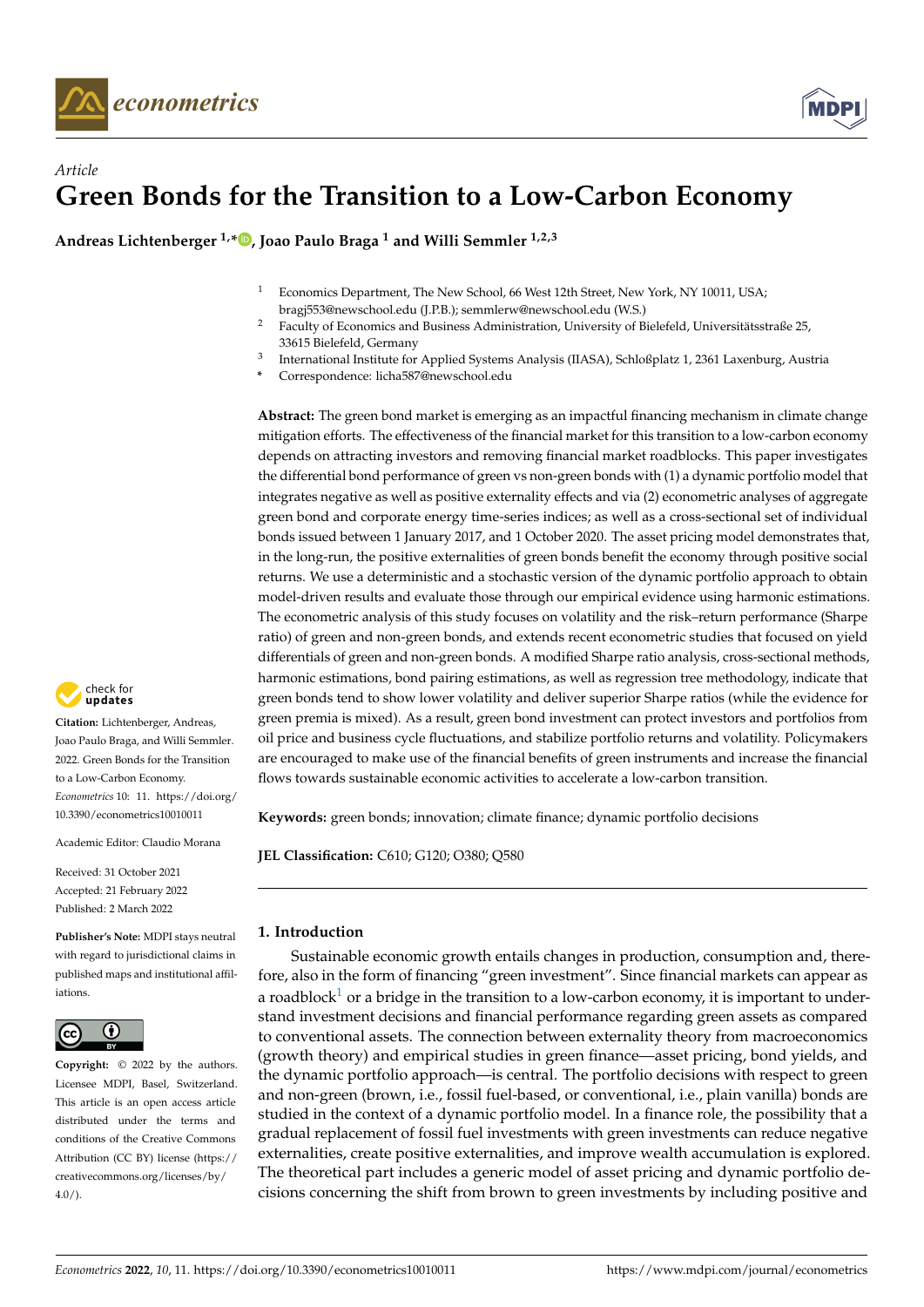negative economic externalities. In the empirical part, we focus on the performance of bond-financed green investments to analyze the differential bond performance of green and non-green bonds.

Microeconomic theory and models have long recognized that market decisions and market mechanisms have positive or negative external effects. However, macroeconomic models with externalities became more widely used in endogenous growth theory. Economic investments can have positive feedback effects impacting output through scale effects, for example, through some increasing returns to scale or Romer types of inventive investments; see [Greiner et al.](#page-29-0) [\(2005\)](#page-29-0). Negative externality effects have also been studied in macroeconomic growth theory (see [Barro and Sala-i-Martin](#page-28-0) [2004\)](#page-28-0).

However, what has not been studied sufficiently are the positive and negative feedback effects, arising on the real side of the economy, impacting the asset pricing, financial returns, and portfolio decisions of investors. There is now recent work on exploring how negative externalities arising from GHG emissions, and the subsequent damage and disaster risks, impact asset value and returns. [Engle et al.](#page-29-1) [\(2020\)](#page-29-1) study the impact of climate disaster news on asset risks and portfolio decisions concerning equity portfolios of green and fossil fuel-based equity in an extended Markowitz portfolio model. There are also studies on the green and conventional (and fossil fuel-based) bonds and how those asset returns and volatility are impacted by disaster or fuel price shocks.<sup>[2](#page-27-1)</sup>

<span id="page-1-0"></span>In the current paper, we first present a dynamic asset price model studying a generic link between the real economy with externalities, asset pricing, and dynamic portfolio decisions, resembling the work of [Merton](#page-29-2) [\(1973\)](#page-29-2) on dynamic portfolio decisions (See also [Chiarella et al.](#page-29-3) [2016\)](#page-29-3). We then, more specifically, introduce green and fossil fuel-based bonds into the dynamic portfolio framework, using some stylized movements of returns obtained from fast Fourier transform (FFT) and harmonic estimations of actual data from the US economy (As in [Chiarella et al.](#page-29-3) [2016](#page-29-3) and [Semmler and Hsiao](#page-30-0) [2011\)](#page-30-0). Once the positive and negative externalities are introduced, the asset price and portfolio allocation effects are studied and the fate of the evolution of wealth is explored. This work contributes to the existing literature by providing a dynamic portfolio model adjusted to account for climate externalities, and by relying on both endogenous growth theory and real data from the financial market performance of green and fossil fuel bonds. With the use of a suitable dynamic portfolio model, we offer a theoretical background for the econometric part, to provide a clearer view of what one would empirically expect. Its innovation is to use a dynamic (rather than static) portfolio to assess the yield differential and wealth accumulation between green and conventional bonds. An outlook for a stochastic version of this model is also presented in the Appendix  $B$  to account for financial market risks in the portfolio decision model.

The empirical section contributes to the econometric analysis literature of green finance by bringing together new empirical analysis tools for financial data, with a cross-sectional analysis approach to studying the drivers for green and conventional bonds' performance. Recently developed financial diversification measures are used to analyze aggregate time series indices and apply multi-variate regressions, regression tree models, and a pairing algorithm for studying the differential performance of green and conventional bonds. Subsets of the energy sector, such as green renewable energy and fossil fuel bonds, are also explored. While the main focus is the reward-to-risk ratio (Sharpe ratio measure) for the bond performance analysis and various volatility measures (over ranges of 30 days, 90 days, and 260 days) we also provide evidence for primary and secondary market returns (using yield at issue and yield to maturity, respectively) in the Appendix [C.](#page-25-0)

The remainder of the paper is structured as follows. Section [2](#page-2-0) presents a literature review. In Section [3,](#page-7-0) the setup and results of the dynamic portfolio model are presented. Section [4](#page-12-0) presents the empirical methodology, data background, and our empirical results. Section [5](#page-22-0) concludes the paper.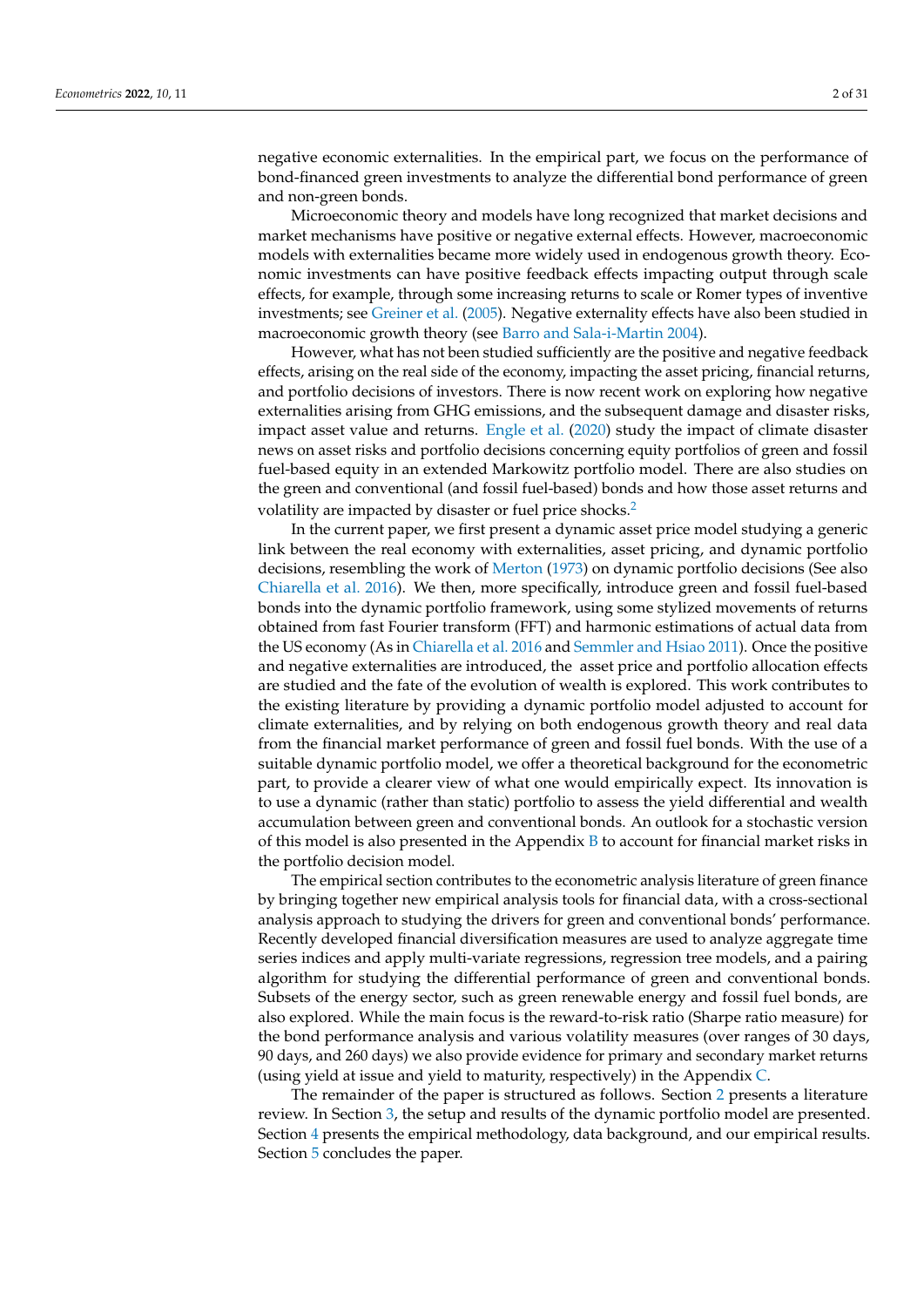## <span id="page-2-0"></span>**2. Theoretical and Empirical Literature**

# *2.1. Theoretical Literature*

The study of a portfolio dynamics with green and fossil fuel assets is undertaken based on a dynamic portfolio model, such as the one in [Merton](#page-29-2) [\(1973\)](#page-29-2), but improved on to account for climate externalities and different performance of climate-related assets. [Merton](#page-29-2) [\(1973\)](#page-29-2) proposes a dynamic model for investment decisions in which preferences are given by the utility of consumption, allowing for a different portfolio set depending on the decision horizon. When long-term climate risks hold, an intertemporal dynamic model can provide a better picture of portfolio decisions than static mean-variance models, such as the Capital Asset Pricing Model (CAPM). Conventional portfolio models are mostly influenced by the Markowitz mean-variance approach [\(Markowitz](#page-29-4) [1952\)](#page-29-4) and Tobins' mutual fund theorem [\(Tobin](#page-30-1) [1958\)](#page-30-1).

The CAPM is a static model in which investors define, for a given wealth, their portfolios by balancing expected financial returns and risks, choosing between risky and risk-free assets. However, this model has an important drawback [\(Sharpe](#page-30-2) [1964;](#page-30-2) [Lintner](#page-29-5) [1965\)](#page-29-5).

This type of model does not capture the intertemporal dynamic of investor preferences and market changes over time, creating limitations to evaluate the climate impact on portfolio allocation. CAPM models do not consider that decisions are made under constraints, returns are not fixed over time, investors have different preferences for different risky assets, and time horizons are not the same for every investor (See [Semmler](#page-30-3) [2011](#page-30-3) and [Chiarella et](#page-29-3) [al.](#page-29-3) [2016\)](#page-29-3). Moreover, conventional portfolio models with mean reversion returns are widely used (See [Campbell and Viceira](#page-29-6) [2002](#page-29-6) and [Munk](#page-29-7) [2012\)](#page-29-7). However, climate dynamics depend on intergenerational conflicts between current and future generations, are influenced by the share of green and fossil-fuel activities, and are formed by nonlinear dynamics. More recently, [Campbell and Viceira](#page-29-6) [\(2002\)](#page-29-6), [Semmler](#page-30-3) [\(2011\)](#page-30-3), and [Chiarella et al.](#page-29-3) [\(2016\)](#page-29-3) advance the original Merton model and provide a better framework to deal with nonlinearities, but still do not consider the externalities associated with green and fossil fuel assets.

Recently, contributions to Merton's portfolio models adapt investors' decisions to climate constraints. [Engle et al.](#page-29-1) [\(2020\)](#page-29-1) propose a dynamic portfolio model in which investors build mimic portfolios able to hedge against climate risks over the whole holding period, based on the short-term impact of news related to physical and transition risks. [Semmler et al.](#page-30-4) [\(2020\)](#page-30-4) provide an adjusted dynamic portfolio decision model, accounting for green innovation expenses in the utility function as well as for externality effects. As in endogenous growth macro models from Romer's tradition, such as [Romer](#page-30-5) [\(1986\)](#page-30-5) and [Greiner et al.](#page-29-0) [\(2005\)](#page-29-0) and [Acemoglu et al.](#page-28-1) [\(2012\)](#page-28-1), human capital drives technical change and impacts long-run outcomes.

In this model, neglecting to invest in green technologies can lower returns for the portfolio in the long run due to negative externality effects and realized risks resulting from CO<sup>2</sup> emissions (for example, disrupted production processes due to environmental damages). Negative externalities will harm returns and the accumulation of wealth will be lower. This is often the case, as argued by [Davies et al.](#page-29-8) [\(2014\)](#page-29-8), due to short-termism by cash flow-oriented investors. An improved version of this dynamic portfolio model with climate externalities is presented in Section [3.](#page-7-0) We introduce green and fossil fuel-based bonds into the dynamic portfolio framework, using some stylized movements of returns obtained from FFT, as in [Chiarella et al.](#page-29-3) [\(2016\)](#page-29-3) and [Semmler and Hsiao](#page-30-0) [\(2011\)](#page-30-0), of actual data from the US economy, adjusted to account for climate policy and externalities.<sup>[3](#page-27-2)</sup>

<span id="page-2-1"></span>By integrating positive and negative externalities from growth theory into dynamic asset-price and portfolio theory, higher returns on green bonds are expected, since some positive long-run externalities are to be expected. In contrast, one would expect lower returns in the long run for conventional (or fossil fuel-based) bonds, since, following the Pigouvian argument that the negative externalities have to be paid in some way, a lower return would be expected.

As to positive externality effects, in terms of a macro model—for the portfolio framework—we consider an endogenous growth-type macro model with externalities,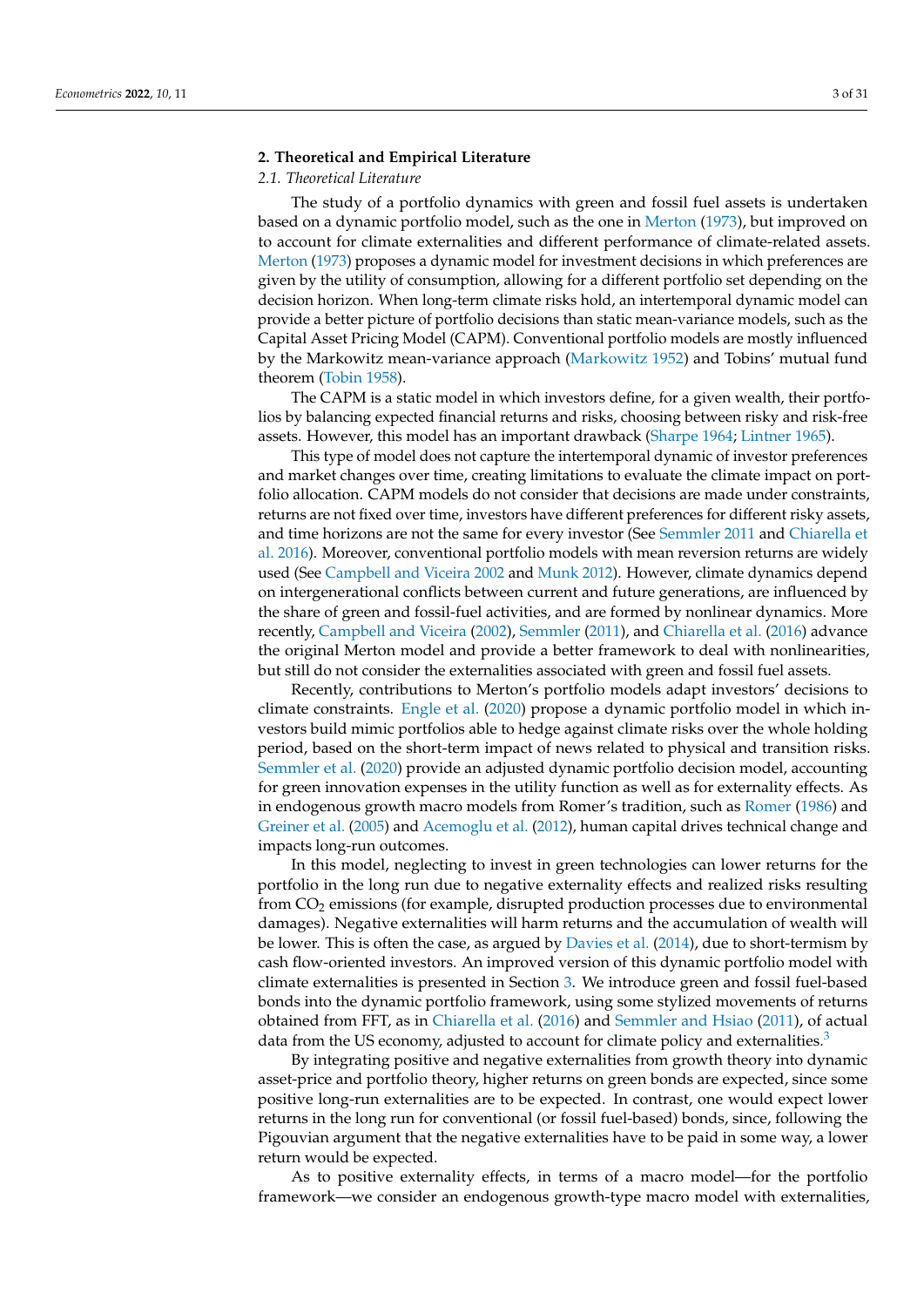as a Romer type of growth model with expenditure for innovations impacting economic growth rates (see [Greiner et al.](#page-29-0) [2005\)](#page-29-0).

In terms of modeling (See [Semmler et al.](#page-30-4) [2020\)](#page-30-4) the possibility of having a fraction of accumulated wealth going into consumption and an additional fraction spent on resources for new technologies can be included. As in [Romer](#page-30-5) [\(1986\)](#page-30-5), we assume this latter fraction as being spent on human capital-creating innovations. Yet, within the resource allocation for innovations, either for green or fossil fuel-based innovations, the latter is assumed to generate negative externalities in the long run. Thus, this spending is again subdivided into two purposes, which will be taken, for reasons of simplicity, as fixed.

The investment of a fraction of wealth into innovation generates a time-varying return  $r^e(t)$  which can generate positive or negative effects on growth in the long run. The value of an investment which does not create long-term negative externalities (such as renewable energy) can, thus, have positive effects on growth but also increase portfolio returns, whereas the value of an investment which creates long-run adverse effects for the economy through negative externalities (such as  $CO<sub>2</sub>$  emissions) will negatively affect the portfolio return and growth.

Building on dynamic portfolio models of the Merton type [\(Merton](#page-29-2) [1973\)](#page-29-2), the allocation paths can be assumed to evolve, driven by a finite decision horizon. Further, we can also assume that portfolio decisions that promote green innovations are likely to yield higher asset returns than investment decisions that fund non-renewable energy technology. The latter induces negative environmental externalities, which are usually not reflected in the asset return but are maybe, in the long-run, having destructive effects and embodying greater risk—climate risks—that are usually not immediately taken into account while investing.

Though assets from climate projects might not promise as high returns as fossil fuel assets (since they are still in the stage of learning and with a high risk of failure), they are usually less vulnerable to exogenous shocks and should be of interest for private long-term investors. This has been shown in empirical studies comparing bonds of the same issuer and similar maturity; see [Kapraun and Scheins](#page-29-9) [\(2019\)](#page-29-9) and Section [4.](#page-12-0) A comparison of the financial performance of fossil fuel bonds and green bonds often show lower yields of the latter. Yet, the puzzle concerns the reason it can be beneficial for long-run asset accumulation—is it the case that low-yield real investors (for example, in the renewable energy sector) can issue bonds purchased by financial investors that pursue the social and environment good, and thus, that those would be expected to add, in the long-run, social returns? Is there a long run service that a green bond provides for the environment that is not accounted for in the market yield?

If this is the case, then we must take into account the immediate private yields and the additional social returns which would then provide a higher return for green energy than for fossil fuel energy. Yet, this evaluation effect is undertaken, presumably, very imperfectly in the market and, thus, the evidence for the performance of green investments might be mixed. Additionally, of course, the overall performance of green investments would come out more distinctively if, at the same time, fossil fuel energy is facing a carbon tax or is forced to disclose  $CO<sub>2</sub>$  emissions—which is presumably also imperfectly done. Thus, in theory we would expect clear results, even though the empirics could look mixed; see Section [4.](#page-12-0)

Yet, pursuing the theory nexus, first we develop a portfolio model of wealth accumulation in Section [3,](#page-7-0) in which we consider a fixed-decision horizon and compare the possibility of the different externality impacts associated with portfolio decisions on wealth accumulation (either a positive impact due to environmental investments, or a negative impact due to fossil fuel investments and negative externalities). Though the model will first be written in terms of regular fixed-income fossil fuel and green bonds, convertible green bonds will be introduced later, which could be a good transitional instrument to avoid excess debt accumulation and ensure varying returns linked to green innovation success.

In terms of financial accumulation, a model that is sensitive to negative externalities would predict a better long-term wealth accumulation for green compared to non-green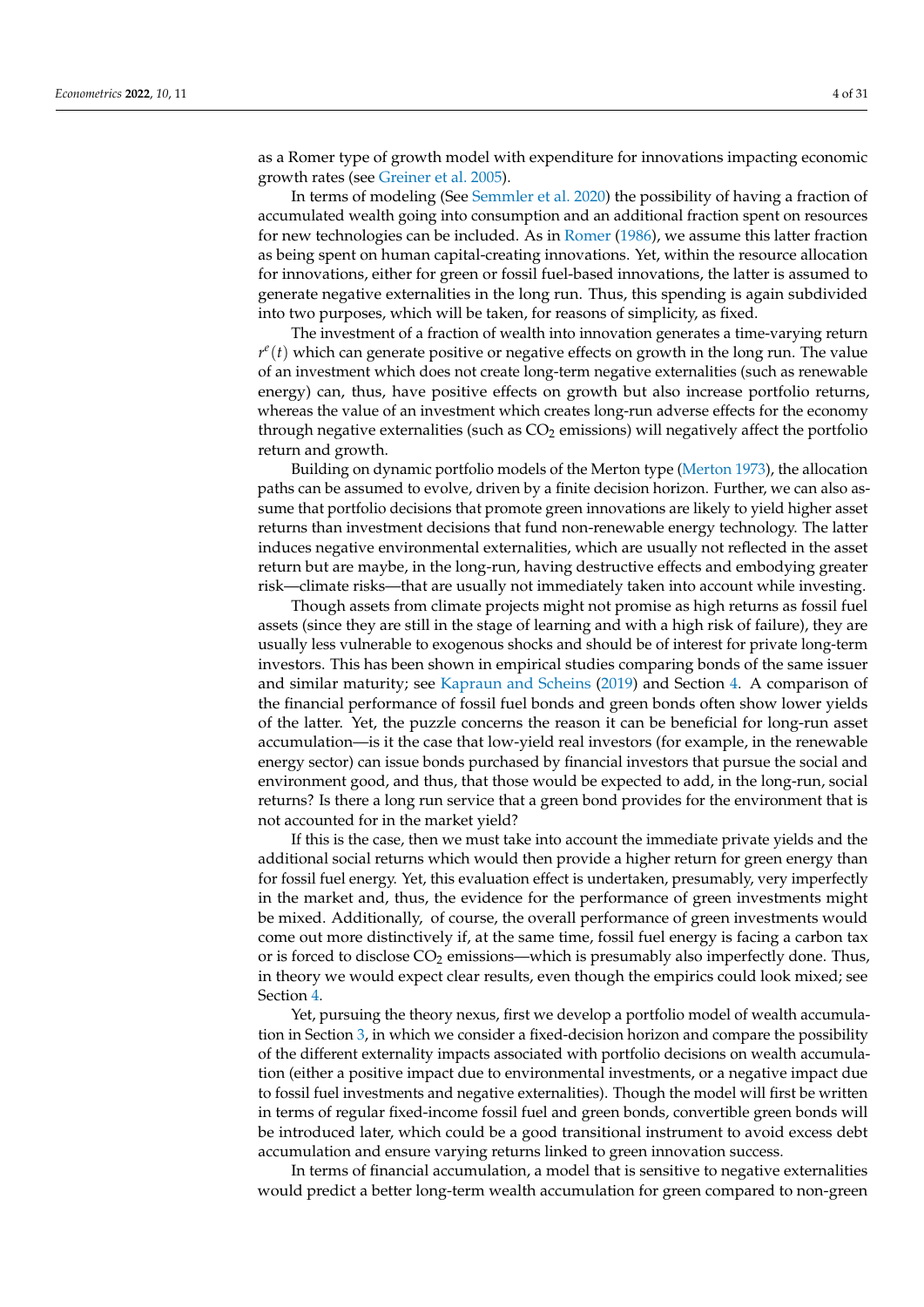assets. Negative environmental externalities feed into uncertainties in the financial market and can have deteriorating impacts on investment. Therefore, negative environmental impacts can be seen as disruptive elements with volatility-inducing impacts. For a continuous and steady accumulation of wealth, green assets are hypothesized to deliver better long-term investment opportunities.

Given those model-driven predictions, the major question pursued is whether the predictions from theory hold in a visible way in the empirics. We argue that the theoretical predictions may be clarified better by studying not only the returns, but the return–risk ratio, or the Sharpe ratio. Still, regarding the returns, there are puzzling results, presumably arising from the fact that positive and negative externality effects are currently rarely considered in the actual trading by financial decisions in the financial markets.

We also provide some considerations on convertible green bonds, an innovative financial instrument that seems to help to achieve sustainable debt. Convertible bonds have recently been issued with green labels as an alternative to conventional fixed-income bonds, given the surge of convertible instruments after the COVID-19 crisis [\(Gregory](#page-29-10) [2020\)](#page-29-10).

# *2.2. Empirical Literature*

As to the return differentials, a number of recent studies on the performance of green bonds have been published, with mixed results and analysis techniques. Most studies find a negative green premium based on a variety of bond indices [\(Ehlers and Packer](#page-29-11) [2017\)](#page-29-11) and primary market yields [\(Kapraun and Scheins](#page-29-9) [2019;](#page-29-9) [Immel et al.](#page-29-12) [2020;](#page-29-12) [Löffler et al.](#page-29-13) [2021\)](#page-29-13). For secondary market yields, studies find mixed results for green and conventional bond yield differentials [\(Kapraun and Scheins](#page-29-9) [2019;](#page-29-9) [Bachelet et al.](#page-28-2) [2019\)](#page-28-2), which means that a premium is found only for specific cases (e.g., institutional and certified green issuers). It is argued that lower yields for green bonds compared to conventional bonds are due to the pro-environmental attitude of investors [\(Löffler et al.](#page-29-13) [2021\)](#page-29-13) and the higher ESG credibility of certain issuers, which impacts the demand preferences [\(Kapraun and Scheins](#page-29-9) [2019\)](#page-29-9). As will be demonstrated, the risk structure of financial assets is also impacted by environmental factors: fossil fuel bonds evoke negative environmental externalities while green bonds are environmentally friendly, i.e., should show positive externalities.

In addition to using multivariate regression for the primary and secondary market yields of green and conventional bonds, and like many other papers [\(Ehlers and Packer](#page-29-11) [2017;](#page-29-11) [Kapraun and Scheins](#page-29-9) [2019;](#page-29-9) [Löffler et al.](#page-29-13) [2021;](#page-29-13) [Bachelet et al.](#page-28-2) [2019\)](#page-28-2), bond performance is also analyzed with regard to risk-adjusted returns (Sharpe ratio) and several bondvolatility measures (30d, 90d, 260d). A bond-pairing algorithm is deployed to create a sample of matched green and conventional bonds.

[Kapraun and Scheins](#page-29-9) [\(2019\)](#page-29-9) analyze the yield performance (primary and secondary market yields) of green and conventional bonds in various regression designs. For the primary market, they evaluate the "yield at issue" in: (a) a fixed effects regression where they use the whole data sample and control for issuer-specific effects, year–month fixed effects, currency-fixed effects, seniority, maturity, issue size, issue country, yield curve, and different interest rate environments; and (b) a fixed effects regression setup for subsets of data (e.g.,: looking for currency-specific effects). For the secondary market, they analyze the "yield to maturity" in: (a) a similar fixed effects regression setup, as in the case of the primary market yields, without the rating fixed effect, but adding a control for bond liquidity (using the bid–ask spread), and (b) a regression analysis of matched bonds where one green bond is paired with up to 10 comparable conventional bonds. In the paired-bond analysis, they control for coupon rate, maturity, issue size, green bonds traded at a green exchange, and ESG rating.

[Kapraun and Scheins](#page-29-9) [\(2019\)](#page-29-9) find that the green yield premia are, in the primary market, on average, 18-bps lower than a conventional bond premia and, in the secondary market, are negative only for green bonds supplied by issuers with a better sustainability reputation, such as multilateral organizations, governments, or other bonds traded at green exchange markets as well as in countries with established environmental policies. They also report a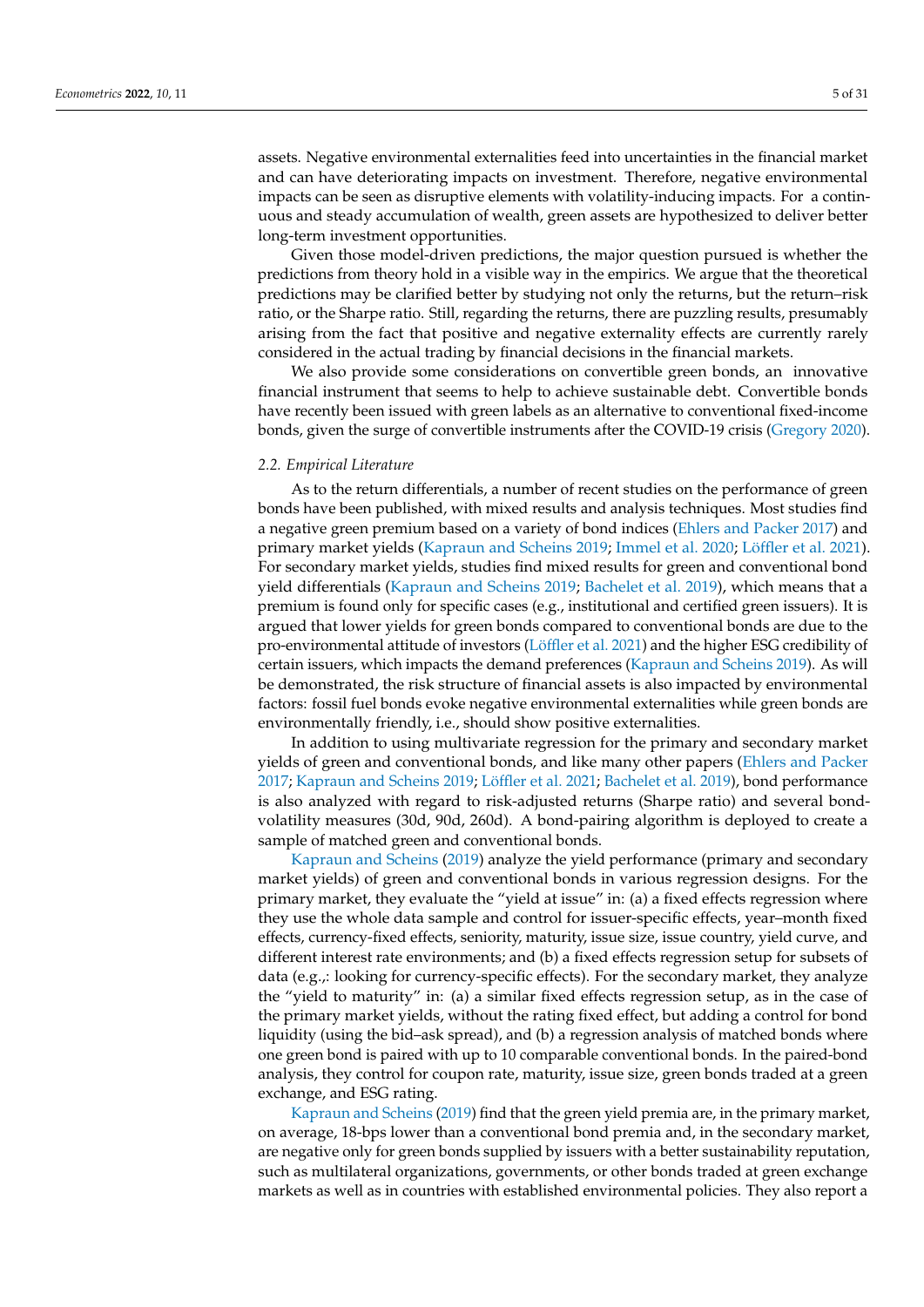high variation of premia across currencies and issuer types. [Kapraun and Scheins](#page-29-9) [\(2019\)](#page-29-9) do control for public vs. corporate investors; however, they do not control for different corporate bond-issuing sectors (e.g., energy, finance, utilities) and their analysis does not deal with bond price volatility.

[Löffler et al.](#page-29-13) [\(2021\)](#page-29-13) analyze the conventional and green bond performance and find that the primary as well as the secondary market yield for green bonds is, on average, 15–20-bps lower than for conventional bonds, and that the ask yield volatility of matched green bonds is higher than that of matched conventional bonds. The latter finding motivates their claim that the negative green premium results in a preference for buying green-labeled assets. Their study uses two different bond-pairing approaches, propensity score matching (PSM) and coarsened exact matching (CEM) methodology, to determine a sample of conventional bonds that is most similar to the sample of green bonds. However, compared to our analysis, they do not control for bond rating and amount issued, and their conclusions on bond volatility relies on a single volatility measure, whereas our analysis includes three different volatility measures.

[Bachelet et al.](#page-28-2) [\(2019\)](#page-28-2) analyze a set of 89 paired green and conventional bonds from 2013 until 2017. Their matching criteria are based on issuer, currency, rating, amount issued, coupon rate, maturity date, and coupon type. They analyze green versus conventional bonds with regard to differences in the bond premium (only for secondary markets), the liquidity, and the bond price volatility (also based on secondary bond market prices). Similar to [Kapraun and Scheins](#page-29-9) [\(2019\)](#page-29-9), they differentiate between private and institutional bond issuers, and find that the yield differential of green minus conventional bonds is positive and about 2–3 bps for private issuers and negative, between  $-1.9$  bps and  $-9.6$  bps, for institutional issuers. For private issuers without a green label, the green premium is even bigger, in the range of 3.2 bps and 11.2 bps. This difference also holds for the volatility analysis: green bonds are significantly and slightly less volatile than conventional bonds in the case of established issuers, i.e., institutional and green-certified private issuers. [Bachelet et al.](#page-28-2) [\(2019\)](#page-28-2) does not pursue a sector-specific analysis and provides a single measure only for the volatility analysis (ex-post standard deviation of bond yields which considers a spanning period of 20 days). In contrast, our empirical analysis looks into different sectors and uses three different volatility measures with spanning periods of 30, 90, and 260 days.

[Hachenberg and Schiereck](#page-29-14) [\(2018\)](#page-29-14) analyze risk–return profiles for a sample of green and non-green bonds, sampled between 1 October 2015 and 31 March 2016. They find evidence that green bonds, on average, do not trade significantly tighter than their counterparts, but with some tendencies, such as statistically significant pricing differentials for single Arated bonds, with green bonds trading 3.88-bps (4.87%) tighter than comparable non-green bonds. Similar to [Kapraun and Scheins](#page-29-9) [\(2019\)](#page-29-9), their study also emphasizes the relevance industry-related pricing differentials, namely, through government-related and financial issuers. Therefore, the analysis presented also includes a sector-specific analysis of the bond trends.

A systematic summary on green bond returns was delivered by [MacAskill et al.](#page-29-15) [\(2021\)](#page-29-15), who confirm the existence of a green premium. They report a green premium within 56% of primary and 70% of secondary market studies, particularly for those green bonds that are government-issued, investment-grade, and that follow defined green bond governance and reporting procedures. The green premium varies widely for the primary market; however, an average greenium of 1 to 9 bps on the secondary market is observed.

[Flammer](#page-29-16) [\(2021\)](#page-29-16) examines corporate green bonds by looking into the effects of issuance announcments. The results of the author supports the "signaling argument". She finds improved environmental performance after the issuance of green bonds and an increase in ownership by long-term and green investors. Looking at a messaging sentiment from a network perspective, [Piñeiro-Chousa et al.](#page-30-6) [\(2021\)](#page-30-6) analyze how investor sentiment, based on social networks, influences the green bond market. Using a panel data analysis, they, basically, find a positive impact on green bond returns through tweets, which reflects the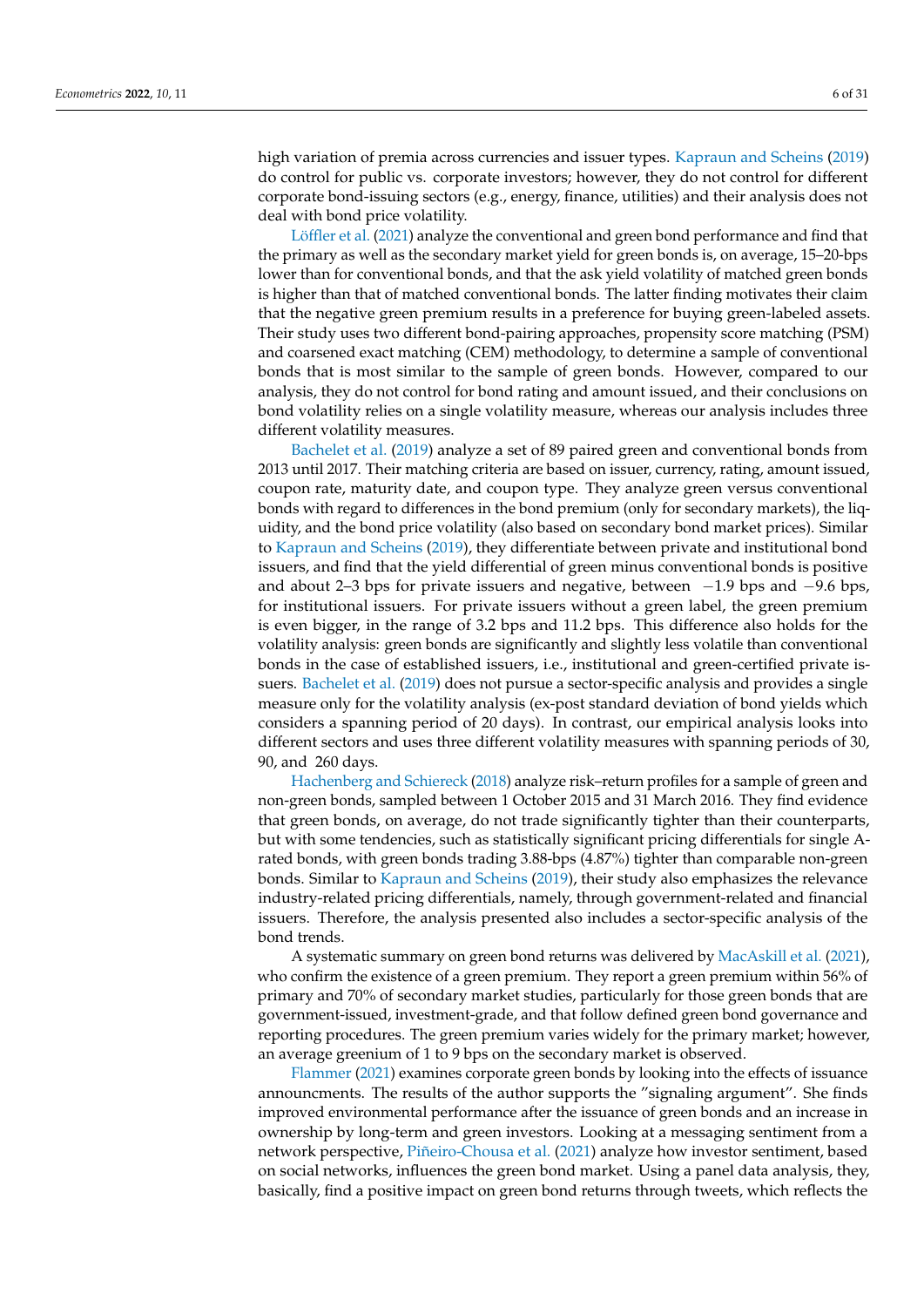positive attitude of the public towards green bonds. These study results can encourage investors and markets to consider social networks as relevant sources of information.

[Huynh and Xia](#page-29-17) [\(2021\)](#page-29-17) look into the risk-performance profile of corporate bonds and estimate the extent to which climate change news are priced in. They find that bonds with a higher climate change news beta earn lower future returns, which is also consistent with asset pricing demand for bonds with high potential to hedge against climate risk. Therefore, corporate policies aimed at improving environmental performance pay off when the market is concerned about climate change risk.

In addition, [Pham and Nguyen](#page-30-7) [\(2021\)](#page-30-7) study the performance of green bonds under conditions of uncertainty. Their work sheds light on the diversification capability of green bond markets by analyzing the effects of stock volatility, oil volatility, and economic policy uncertainty (EPU) on green bond returns. They are using four major green bond indices and three uncertainty indices, from October 2014 to November 2020. The authors find that a time-varying and state-dependent relation of green bonds, and also that uncertainty diversification benefits are higher in times of high uncertainty, as during the COVID-19 pandemic, i.e., hedging the capabilities of green bonds in times of uncertainty. Therefore, green bonds can be relevant for policy to stabilize the financial markets during periods of crisis.

None of the papers that use a bond-pairing algorithm investigate extensively the financial performance of green and brown bonds based on a risk–reward performance measure such as the Sharpe ratio (SR). While [Ehlers and Packer](#page-29-11) [\(2017\)](#page-29-11) use the Sharpe ratio to investigate the green bond performance, they only use a cross-sectional sample of 21 green bonds issued between 2014 and 2017. Therefore, our individual bond data sample includes 1529 green bonds issued between 2017 and 2020 and, in contrast to their bond analysis, our algorithm also controls for rating. Their study finds that the risk-adjusted performance (i.e., the Sharpe ratio) was, in some cases, slightly higher for green bond indices than for global bond indices, though that difference was not statistically significant to evaluate the bond performance of green bonds.

The paper by [Han and Li](#page-29-18) [\(2022\)](#page-29-18), with a dynamic R-vine copula-based mean-CVaR model, finds that green bonds improve the SR of a stock–bond portfolio in different market environments and can provide downside risk protection during the COVID-19 pandemic. Their study reports that the benefits from green bonds arise from an increase in the return and a decrease in the volatility for most of the cases. Additionally, the paper by [Tiwari et al.](#page-30-8) [\(2022\)](#page-30-8) shows that green bonds help to significantly reduce the investment risk of other assets in bilateral portfolios. Their study examines the transmission of return patterns between green bonds, carbon prices, and renewable energy stocks with a dynamic connectedness approach to model the interconnectedness of a predetermined network and construct numerous bivariate and multivariate portfolios.

In relation to the portfolio model, we are going to study patterns of wealth accumulation on an empirical level by using the Sharpe ratio (as well as yield and volatility measures), and we expect green bonds to be a more stable form of investment, i.e., to have higher Sharpe ratios than non-green bonds. The Sharpe ratio is a risk–return measure; it discounts the portfolio return by its risk structure, which is described by a volatility measure. Assets with a higher degree of fluctuation will report lower Sharpe ratios than assets with stable conditions. Though results will be different across sectors, we expect especially higher Sharpe ratios for green energy in the energy sector, given the immediate connection to environmental externalities, fossil fuel-based emissions, and oil price fluctuations.

The novelty of the empirics of our paper is to combine an established bond-pairing procedure with new bond-performance measures—that is, the Sharpe ratio and several volatility measures, in addition to primary and secondary market yield measures—to analyze a recent dataset of individual green and conventional bonds (from 2017 until 2020). Additionally, these results are contrasted with an application of recently developed advancements of the Sharpe ratio measures to aggregate MSCI time series data. A categorization and regression tree analysis is included, which has not been so far applied in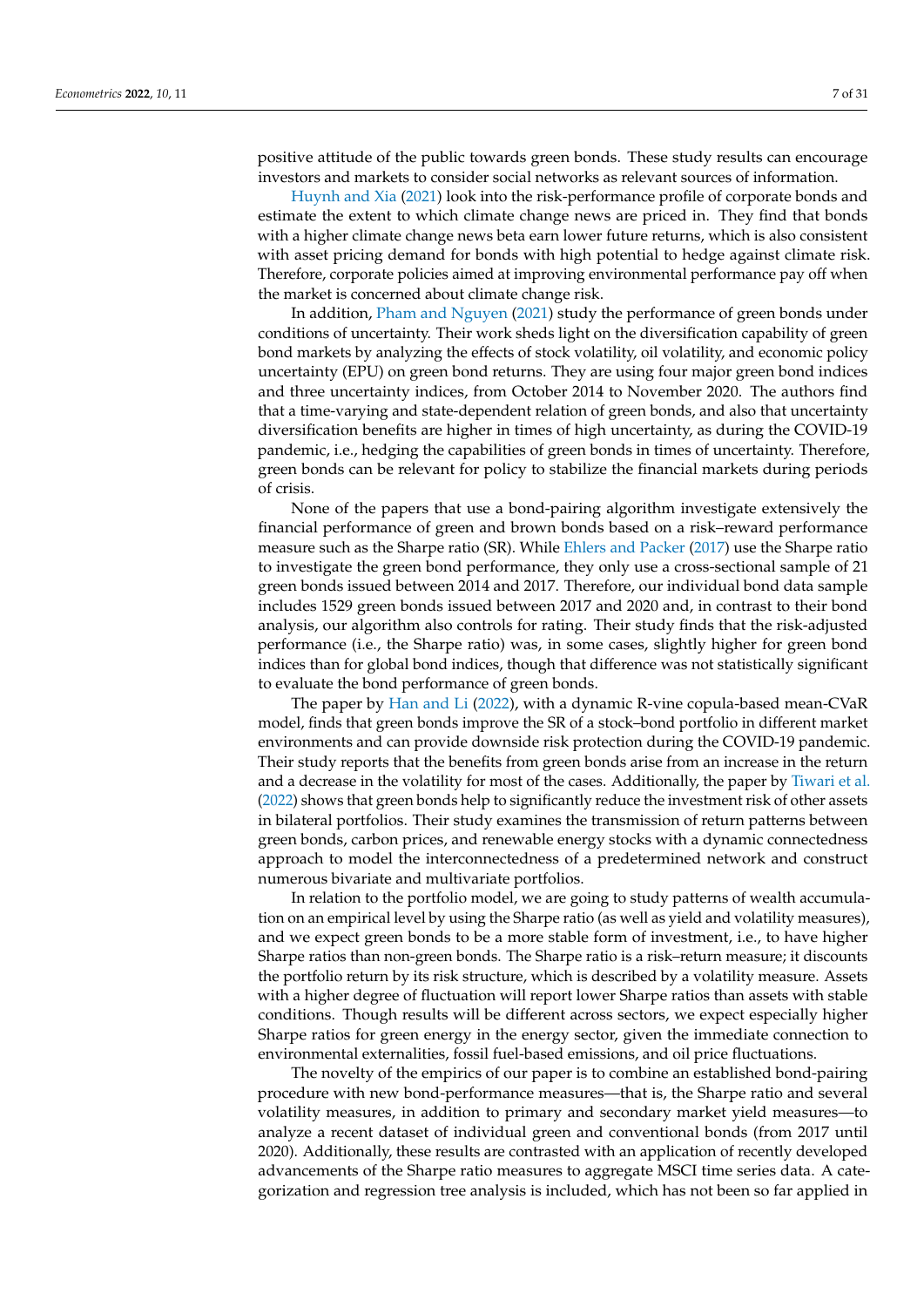the analysis of bond performance. The individual bond dataset used is obtained through the Bloomberg terminal and considers the sectors in which most green bonds were issued globally: finance, utilities, energy, and government (i.e., we consider the following Bloomberg Industry Classification Sectors (BICS 2): banks, real estate, power generation, utilities, sovereigns, renewable energy, and development banks).

Next, we want to explore the long-term implications of holding green assets by allowing positive and negative externality effects on asset pricing.

#### <span id="page-7-0"></span>**3. Setup and Results of the Dynamic Portfolio Model**

# *3.1. Setup of the Dynamic Portfolio Model*

<span id="page-7-5"></span>The model distinguishes two risky assets with fluctuating returns: a green and a fossil fuel asset. Portfolio investors are usually long-term investors. They are interested in returns that can be represented by low frequency movements, as in harmonic estimations.<sup>[4](#page-27-3)</sup> Savings and portfolio decisions follow low-frequency movements [\(Chiarella et al.](#page-29-3) [2016\)](#page-29-3). This is also true for green investments that require overcoming short-termism in financial markets [\(Semmler et al.](#page-30-4) [2020\)](#page-30-4). We use a fast Fourier transform (FFT)—as in [Chiarella et al.](#page-29-3) [\(2016\)](#page-29-3) and [Semmler and Hsiao](#page-30-0) [\(2011\)](#page-30-0)—to empirically estimate the harmonic oscillations of the monthly annual total returns for green and fossil fuel bonds, based on two market indices provided by Bloomberg Barclays MSCI<sup>[5](#page-27-4)</sup> and that are available from December 2015 to December 2020. The FFT is smoothing asset returns to obtain low-frequency movements, filtering out short-term shocks that dot not impact long-term investors' preferences (See Appendix [A\)](#page-23-0).

<span id="page-7-7"></span><span id="page-7-6"></span>In our model, the change in prices of the bond *i* in the economy is  $\frac{dP_{i,t}}{dt} = r_{i,t}^e \cdot P_{i,t}$ . Thereby,  $P_{i,t}$  depends on the time-varying return of the asset *i*, which is  $r_{i,t}^e$ , for the green or the fossil fuel asset. This can be thought to be given by a linear combination of sine– cosine functions obtained by harmonic estimations (see Equations [\(1\)](#page-7-1) and [\(2\)](#page-7-2)) from US data. $6$  Using such harmonic estimations, we presume that financial market practitioners dynamically re-balance portfolios by looking at low-frequency movements in the financial data. We obtain the following results for the returns of green and fossil fuel bonds:

$$
r_{green}^{e}(t) = 0.029 \sin(\frac{2\pi}{60}(t)) + 0.0273 \cos(\frac{2\pi}{60}(t)) - 0.0119 \sin(\frac{2\pi}{20}(t)) - 0.007 \cos(\frac{2\pi}{20}(t))
$$
  
+ 0.004 \sin(\frac{2\pi}{30}(t)) + 0.0217 \cos(\frac{2\pi}{30}(t)) - 0.0037 \sin(\frac{2\pi}{15}(t)) - 0.0004 \cos(\frac{2\pi}{15}(t)), (1)

<span id="page-7-2"></span><span id="page-7-1"></span>
$$
r_{fossilfuel}^{e}(t) = -0.0361 \sin(\frac{2\pi}{30}(t)) + 0.0113 \cos(\frac{2\pi}{30}(t)).
$$
\n(2)

Next, we presume that, in a stylized baseline portfolio model, an investor invests a fraction of his/her wealth to each risky asset, defining the share of green assets given by the decision variable  $\pi_t$ , which may also allow for divestment in fossil fuels as well. Thus, we can have  $\pi_t > 1$ . The decision on the share of investment for innovations and consumption is a maximization problem with a budget constraint. The maximization of the value function is expressed using the usual dynamic discounting cash flow model:

<span id="page-7-4"></span><span id="page-7-3"></span>
$$
V(W, x, t) \equiv max_{\{c_s, \pi_s\}} \mathbb{E}\{\int_t^T e^{-\delta_0(s-t)} F(c_s W_s, u_s W_s) ds\},
$$
\n(3)

$$
s.t. \dot{W}(t) = \pi_t r_{\text{fgreen}}^e W_t + (1 - \pi_t) r_{\text{focal}}^e W_t - c_t W_t - X(\Pi_t, W_t). \tag{4}
$$

The budget constraint of Equation [\(4\)](#page-7-3) is a sum of wealth gains from the different types of investment  $(\pi_t r_{t_{green}}^e W_t + (1 - \pi_t) r_{t_{fossilfuel}}^e W_t)$  minus a fraction of the assets going to consumption  $(c_tW_t)$  and minus additional adjustment costs that the investor incurs by obtaining the equity assets (*X*(Π*<sup>t</sup>* , *Wt*)). The preferences in Equation [\(3\)](#page-7-4) are defined by a log–utility function over both objectives.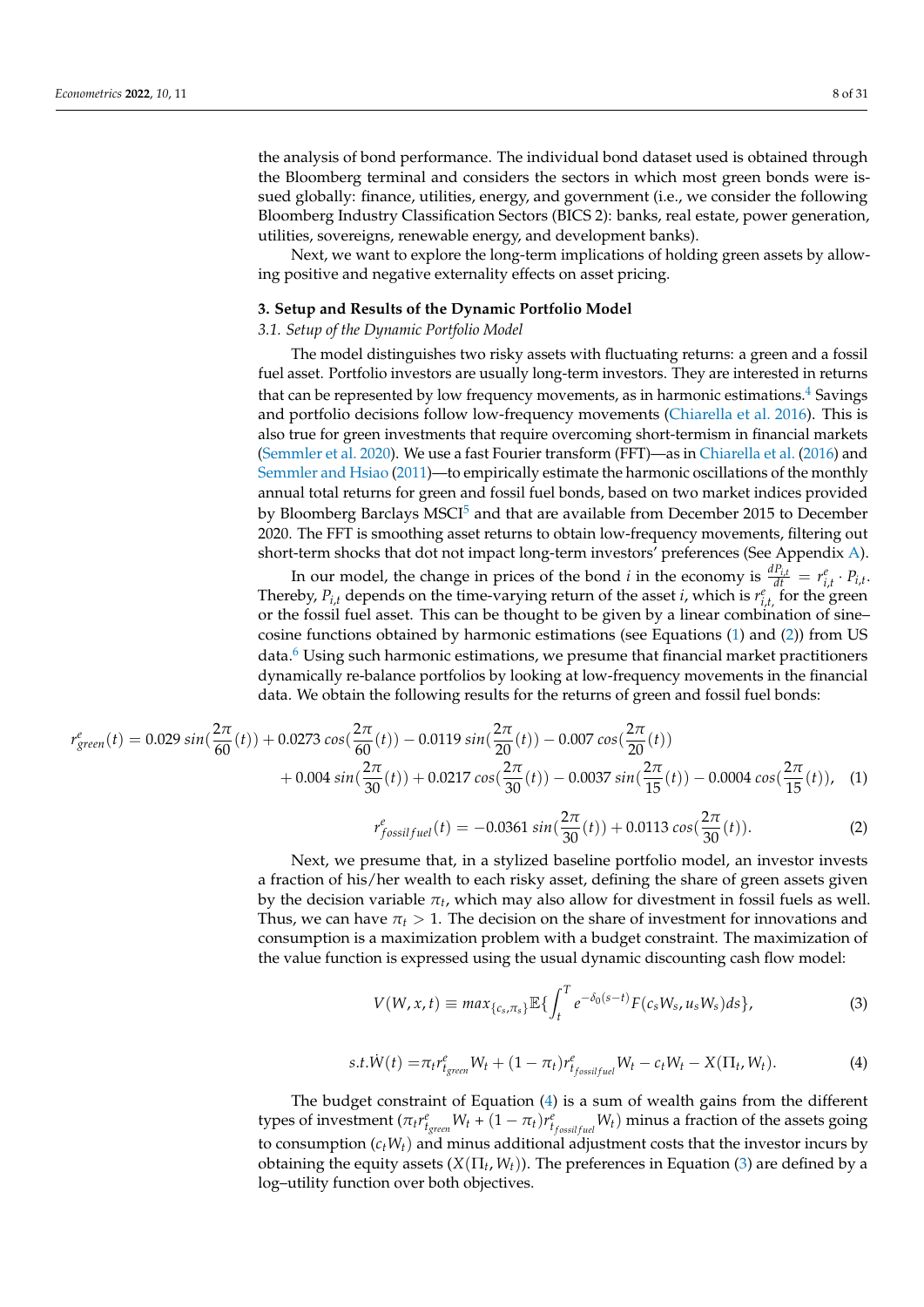This baseline model is extended by including a fraction, *u<sup>t</sup>* , of the investor's wealth going into innovation efforts. Such efforts can be tailored to the development of clean technology, as in the spirit of directed technical change in [Acemoglu et al.](#page-28-1) [\(2012\)](#page-28-1). Consumption, as well as efforts to develop clean technology, are added to the log–utility function with respective spending-type weights of  $w_1$  and  $(1 - w_1)$ . Thus, the maximization problem of the baseline model is based on three decision variables, the share of investment for innovations, consumption, and the allocation decisions on asset holdings:

<span id="page-8-2"></span>
$$
V(W, x, t) \equiv max_{\{u_s, c_s, \pi_s\}} \mathbb{E}\{ \int_t^T e^{-\delta_0(s-t)} F(c_s W_s, u_s W_s) ds \},
$$
\n(5)

$$
s.t. \dot{W}(t) = \pi_t r_{f_{green}}^{e'} W_t + (1 - \pi_t) r_{f_{fossifuel}}^{e'} W_t - (u_t + c_t) W_t - X(\Pi_t, W_t).
$$
 (6)

The investment of a fraction of wealth into innovation efforts, which could be an investment into renewable and/or fossil fuel energy innovations, generates a time-varying return  $r^{e'}(t)$  which can be positively or negatively affected by the investment decision (depending on whether there are positive or negative externalities). The renewable energy-oriented innovation investments additionally take into account the long-term return benefits of green investments (lower volatility of returns and higher social returns). We can, thus, define the two types of returns:

<span id="page-8-0"></span>
$$
r_{green}^{e'}(t) = (1 + \mu(vu_t))(\alpha + \gamma * r_{green}^e(t)),
$$
\n(7)

<span id="page-8-1"></span>
$$
r_{fossifuel}^{e'}(t) = (1 - \mu((1 - \nu)u_t))r_{fossifuel}^{e'}(t).
$$
\n(8)

Hereby, the fractions of wealth used for renewable energy innovations, *ν*, and the remaining part used for fossil fuel innovations,  $1 - v$ , will be taken as fixed with equal shares.<sup>[7](#page-27-6)</sup>

<span id="page-8-3"></span>As defined by  $r_i^{e'}(t)$  in Equation [\(7\)](#page-8-0), an investment which does not create long-term negative externalities (such as renewable energy) and which has positive externality effects will be positive  $(+\mu(\nu u_t))$  and, additionally, will have lower a volatility of returns (stressed by a *γ* lower than 1) , and possibly higher returns in the long-run (*α* is a mean-adjustment term that represents the positive impact of externalities, which will vary in our simulations). Asset returns expressed by Equation [\(8\)](#page-8-1) are associated with long-run adverse effects on the economy, which are caused by the creation of negative externalities (such as  $CO<sub>2</sub>$  emissions, affecting temperature and creating damages in the long run). This negatively affects their returns; thus,  $(-\mu((1-\nu)u_t)).$ 

As mentioned, the terms  $\mu(vu_t)$  and  $\mu((1-v)u_t)$  could depend, for example (as in the Romer model), on the engineers' innovation efforts and the therefrom resulting returns. However, in order to smooth out the transition, we use in the simulation a logistic function for *u<sup>t</sup>* so that the renewable energy innovations have the following form:

$$
\mu(\nu u_t) = \mu \nu L(\beta u_t), \tag{9}
$$

in which *µ* is the externality scale factor (for example, set as 0.2); *βu<sup>t</sup>* is the fraction of wealth now in the logistic function, allocated to green or fossil fuel innovations. The logistic function *L* is here introduced to capture the possibly increasing social returns of innovation efforts [\(Hall et al.](#page-29-19) [2010;](#page-29-19) [Leibowicz](#page-29-20) [2018](#page-29-20) and [Jones and Summers](#page-29-21) [2020\)](#page-29-21). The logistic *function* is given by:

$$
L(\beta u_t) = 130/(1 + e^{-30u_t}).
$$
\n(10)

The upper bound in the logistic function is based on estimations by [Jones and Summers](#page-29-21) [\(2020\)](#page-29-21). They estimate that the social returns of an innovation expense in the health sector is from 79% to 159%.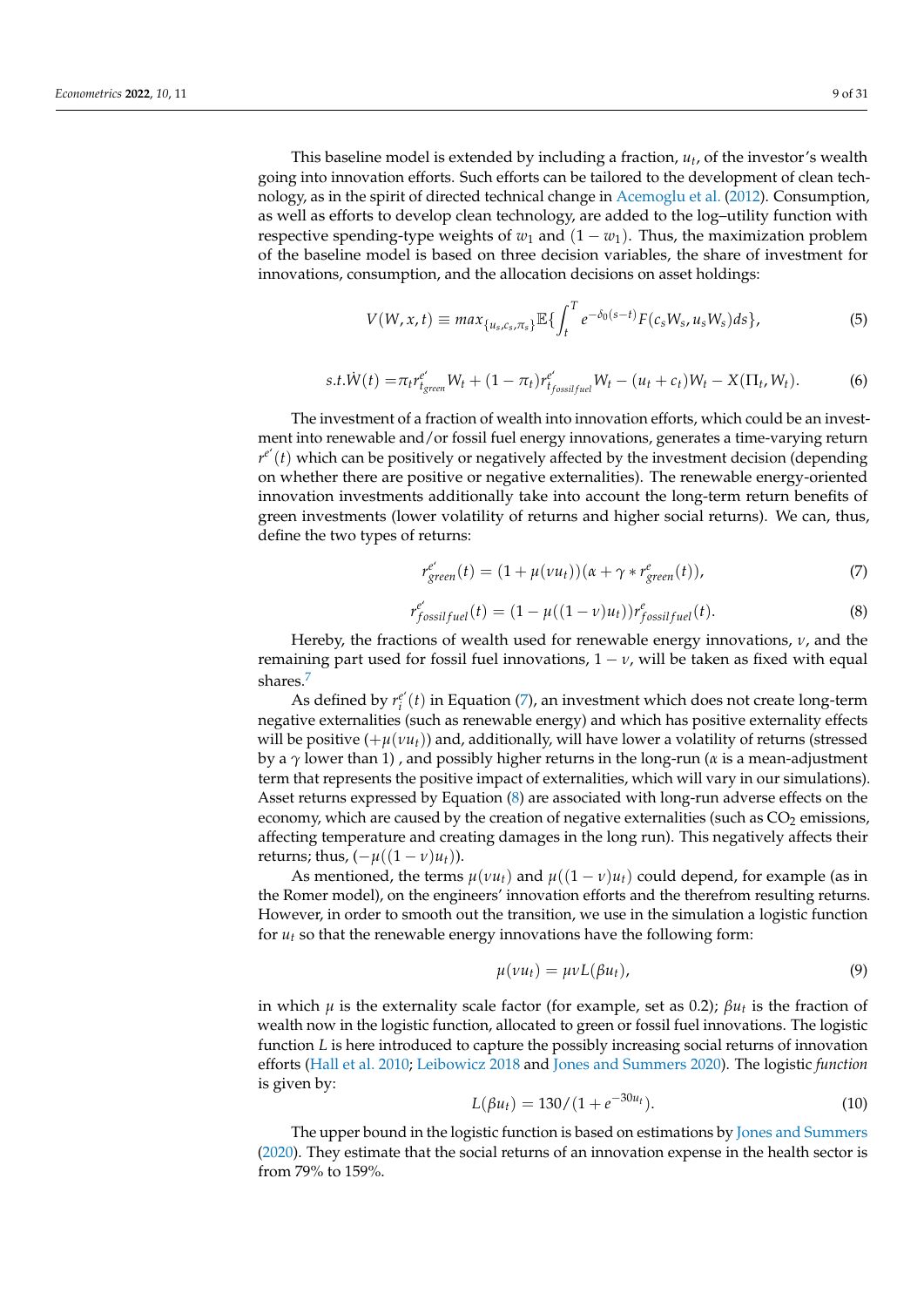

<span id="page-9-0"></span>Furthermore, the adjusted-returns for green and fossil fuel assets for the cases of *α* in Equations  $(7)$  and  $(8)$  are equal to 0.034, 0.024, and 0.014, which are shown by Figure [1.](#page-9-0)

**Figure 1.** Returns for green (reg) and fossil fuel bonds (rec): adjusted harmonic estimations as in Equations  $(7)$  and  $(8)$ .

Using harmonic estimations for Equations [\(1\)](#page-7-1) and [\(2\)](#page-7-2), we obtain the return paths of green energy bonds, *reg*, and carbon energy bonds, *rec*, for different scaling factors (see Figure [1\)](#page-9-0). Since the actual empirical effects are not known with certainty, we explore the paths of the harmonic estimates for different sizes of *α*.

Though assets from climate projects often do not promise such high returns as fossil fuel assets, they are less vulnerable to exogenous shocks and should be of interest for investors. This has been shown in empirical studies comparing bonds of the same issuer and similar maturity (see [Kapraun and Scheins](#page-29-9) [\(2019\)](#page-29-9) and [Semmler et al.](#page-30-9) [\(2021\)](#page-30-9)). We explore a stochastic version of this model in Appendix [B](#page-24-0) to account for these shocks in order to analyze the model behavior when investors face additional financial risks. A shock to asset returns is added to the model, and the realizations of the different shock sequences create slightly different solution paths. We simulate a case with a higher volatility (a larger shock to stranded fossil fuel assets, as found empirically) and another case with a lower shock (and, thus, smaller volatility, as found in the case of green bonds).

Complementary measures to a green bond strategy such as a carbon tax or disclosure requirements can decrease risky returns. This could visibly reduce fossil fuel returns, and make green bonds even with negative bond premia, as reported in [Kapraun and](#page-29-9) [Scheins](#page-29-9) [\(2019\)](#page-29-9), profitable in dynamic portfolios, successfully helping the transition to a low-carbon economy. Moreover, to indicate this possible positive externality effect, the "+" we introduced reflects a positive drift in the returns arising from energy innovation, the *α*. The negative externality effect is represented by the negative sign, the "−".<sup>[8](#page-27-7)</sup>

<span id="page-9-1"></span>The possibility of (negative) premia for green bonds could also be explained in the light of asset-buyer preferences, which could drive short- and medium-run effects. Thus, there can be (direct) negative premia for green bonds (see [Kapraun and Scheins](#page-29-9) [2019\)](#page-29-9). Yet, the positive externality for society of green investments (green energy, conservation of energy, etc.) through some "extra productivity" or "service" (e.g., through scale effects with freely available energy and avoidance of destruction through  $CO<sub>2</sub>$ ) should show up in extra long-run returns in green portfolio holdings, indicated by the the size of the *α*.

Next, numerical solutions are obtained by applying to our model the method of Nonlinear Model Predictive Control (NMPC) as a solution procedure; see [Gruene et al.](#page-29-22) [\(2015\)](#page-29-22).

#### *3.2. Portfolio Modeling Results*

<span id="page-9-2"></span>As noted, much recent literature has pointed out that large-scale fossil fuel energy firms tend to short-termism (see [Davies et al.](#page-29-8) [2014\)](#page-29-8). In [Semmler et al.](#page-30-4) [\(2020\)](#page-30-4), it is shown that portfolio decisions arising from short-termism in terms of higher discount rates or hyperbolic discounting may inhibit the accumulation of low-carbon-based assets. The role of the decision horizon, as another manifestation of short-termism, has also been explored.<sup>[9](#page-28-3)</sup>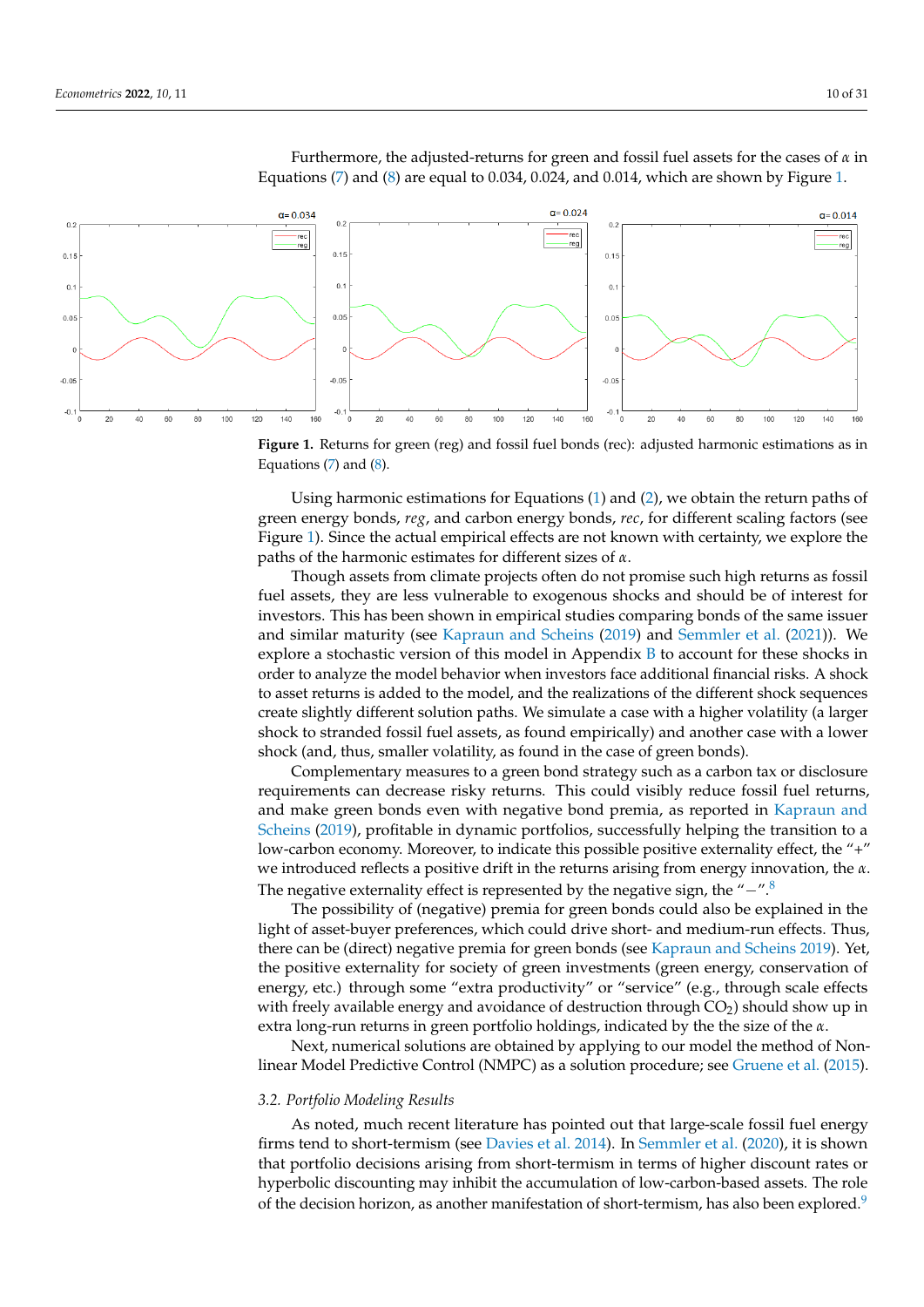On the other hand, as climate research has shown, fossil fuel bonds and fossil fuel equity are linked to negative externalities through  $CO<sub>2</sub>$  emissions, temperature rises, weather extremes, and climate disasters, requiring a carbon tax to internalize the externality cost. Fossil fuel assets might also be quite volatile in value, in particular in contractions and recessionary periods, triggering financial instability. Introducing carbon taxation as well as the threat of financial instability and the disclosure requirements will lead to either lower net cash flows of fossil fuel firms and/or their assets will face a devaluation in the market, triggered by higher discount rates capturing the long-run environmental risk involved. $10$ 

<span id="page-10-0"></span>The above-mentioned two opposite effects on the return and firm value can be illustrated by simulations for the dynamic system; see Equations  $(5)-(8)$  $(5)-(8)$  $(5)-(8)$ . The dynamic saving and asset allocation choices are modeled in continuous time. In the objective function, we have included, in addition to spending a fraction *c<sup>t</sup>* of wealth on consumption, a policy maker's decision to also spend a fraction *u<sup>t</sup>* of the wealth on innovation efforts; efforts are aimed, for instance, at developing new energy technologies, and are weighted in the utility function with  $w_1$  and  $(1 - w_1)$ , respectively. As noted, this is in line with the previous work of [Acemoglu et al.](#page-28-1) [\(2012\)](#page-28-1) on directed technical change. We have have further split up the innovation effort *u* in different fractions, one fraction for clean energy and one fraction for fossil fuel energy. We can then explore the modeling procedure on the time-consumption– wealth ratio, the time varying returns, and the rate of wealth dynamics. This will allow us to observe whether wealth is increasing or decreasing over time for our two types of assets.

We want to note that, so far, we referred to two generic risky assets in the model above. However, we can allow the two risky assets to be a green and a fossil fuel bond that display time-varying returns impacting wealth accumulation. These bonds can also be long-term bonds, generating returns from some coupon payments. Hereby, the bond prices for long-term bonds can be made dependent on the expected return of the short-term bonds. $^{11}$  $^{11}$  $^{11}$ 

<span id="page-10-1"></span>In this section, we solve the model using NMPC for a decision horizon  $N = 6$  fixed and 160 iteration time periods *T* for the different returns shown in Figure [1.](#page-9-0) We solve the model where the term  $(1 \pm \mu(u_tW_t))$  uses the logistic function, *L*. The "+" case implies that  $\mu(\cdot) > 0$ , for example, for the new innovations in renewable energy firms. Note that there might also be some temporary risk premium harvested by fossil fuel assets so that we have  $\mu(\cdot) > 0$ . On the other hand, for the fossil fuel asset, we might have  $(1 \pm \mu(u_t W_t)) < 1$ , such that the " $-$ " case holds, implying  $\mu(\cdot) < 0$ .

Our depicted cases in Figure [2](#page-11-0) present only the results for  $\mu(\cdot) > 0$ , using, for example, a computational parameterization of  $\mu(\cdot) = 0.2$ . In Figure [2,](#page-11-0) the lowest graph represents the effect with a parameter  $\alpha = 0.014$ , the middle graph is for  $\alpha = 0.024$ , and the upper graph for  $\alpha = 0.034$ . The graph shows that the greater the positive externality effects, the more wealth is accumulated over time. We do not solve for the case of negative externalities, as these are likely to lead to less built-up asset value, but more specifically to dissipating asset value in the long run. It is obvious that  $\mu(\cdot) < 0$  will generate lower returns with mostly fossil fuel bonds held in the portfolio (e.g., facing prospects of a carbon tax, stranded asset, and downgrading through requirements of  $CO<sub>2</sub>$  disclosure, higher liquidity, as well as default risks and, hence, lower accumulation of wealth).

We observe that the referred effects on wealth and an investor's asset value are well associated with their portfolio composition choice. If investors hold a larger share of green bonds, with long-term positive externality effects, the negative effects of climate transition tend to be mitigated. Figure [3](#page-11-1) shows the share of green bonds held by investors for the three cases simulated in Figure [2.](#page-11-0) We observe that, in the case with  $\alpha = 0.034$ , the left panel of Figure [3,](#page-11-1) which is associated with the upper solution path of wealth accumulation, investors invest only in green assets and divest fossil fuel assets, since the asset share held in green assets is  $\pi = 1.2$ , meaning that there is short selling for the fossil fuel asset. On the other hand, in the other two cases, investors tend to diversify and still choose carbon-intensive securities in some periods.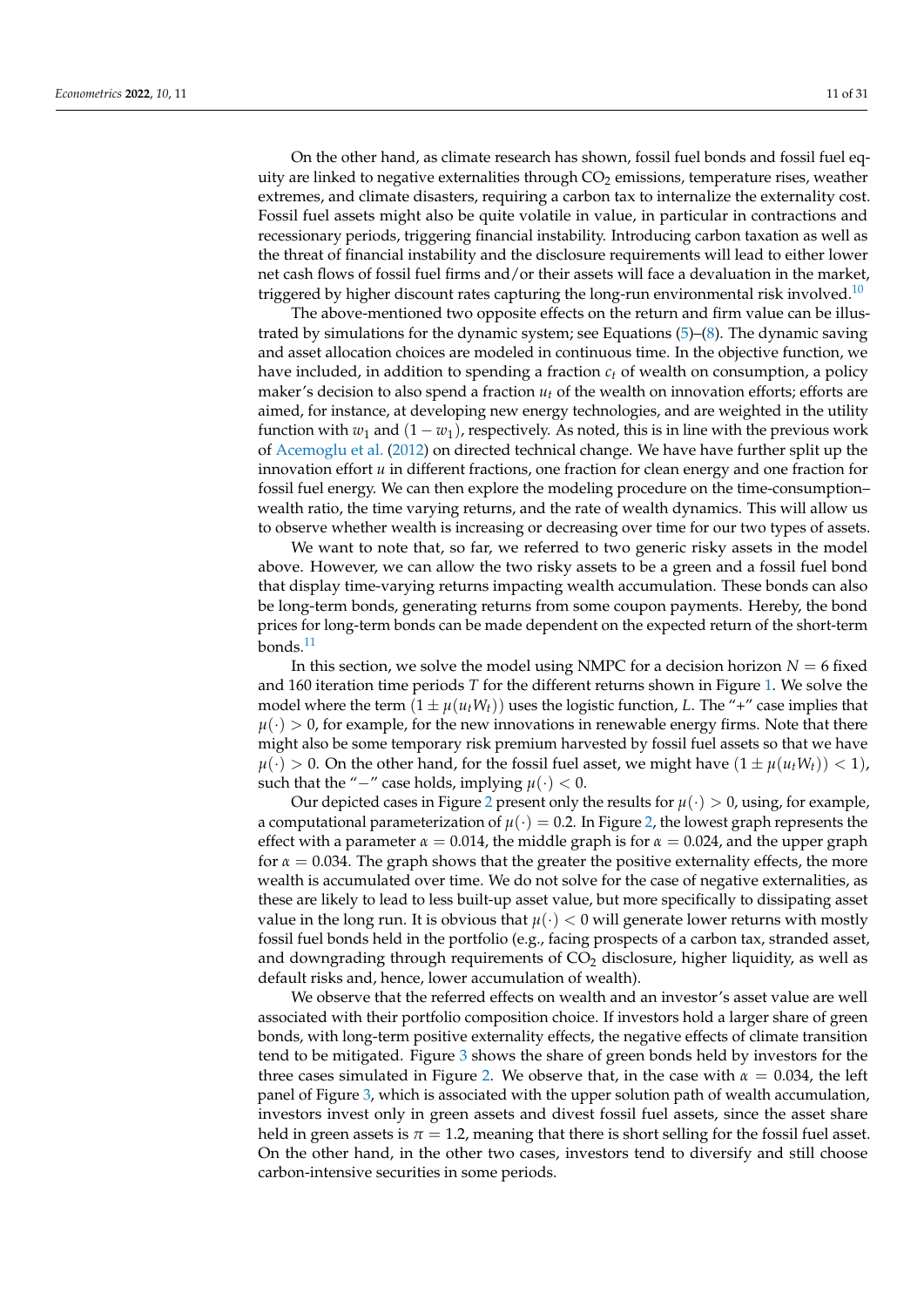<span id="page-11-0"></span>

<span id="page-11-1"></span>**Figure 2.** Solution paths of wealth for different asset returns; the upper graph with  $\alpha = 0.034$ , middle graphs with *α* = 0.024, and lower graph with *α* = 0.014 ( $N = 6$ ,  $T = 160$ ).



**Figure 3.** Portfolio decision—share of green assets for the cases with *α* = 0.034, *α* = 0.024, and  $\alpha = 0.014$ .

As mentioned in the model above, when referring to green and fossil fuel assets as the two risky assets, we could also assume that we have green convertible bonds instead of fixed-income securities. These are bonds that can be converted into equity. The condition of convertibility to equity might be tight to some equity price per share through some strike price, as the Merton model for debt suggests, and as the Black–Scholes model for derivatives in general entails. A green bond is convertible to equity if the asset value goes up, which might be the case of a successful green start-up firm. This is likely to be accelerated if the distance to default also decreases, given the firm's debt issuance, and if the equity value of the firm increases.<sup>[12](#page-28-6)</sup> Moreover, if these are sovereign bonds, the conversion of sovereign bonds into firms' equity could allow the sovereign to reduce debt that it had increased first by selling bonds and increasing debt. This way, debt sustainability could be achieved.

<span id="page-11-2"></span>Convertible bonds have recently been issued with green labels as an alternative to conventional fixed-income bonds, but still represent a small share of the market [\(Gregory](#page-29-10) [2020\)](#page-29-10). A convertible green bond is an innovative instrument that can address climate challenges and benefit long-term issuers and investors, with higher future returns linked to the success of green innovations. A surge in the convertible bond market was observed in 2020 following the COVID-19 crisis, which created opportunities also for convertible green bonds [\(Semmler et al.](#page-30-9) [2021\)](#page-30-9). In the United States, new convertible bonds totaled USD 77 billion as of September 2020, an increase of 45 percent over 2019 and 200 percent over 2015. The convertible bond market index (ICE BofA US Convertible Index—VXA0) outperformed the S&P 500 and S&P 500 bond index. In order to account for the effect of external shocks and financial market risks, we also explore a stochastic version of the model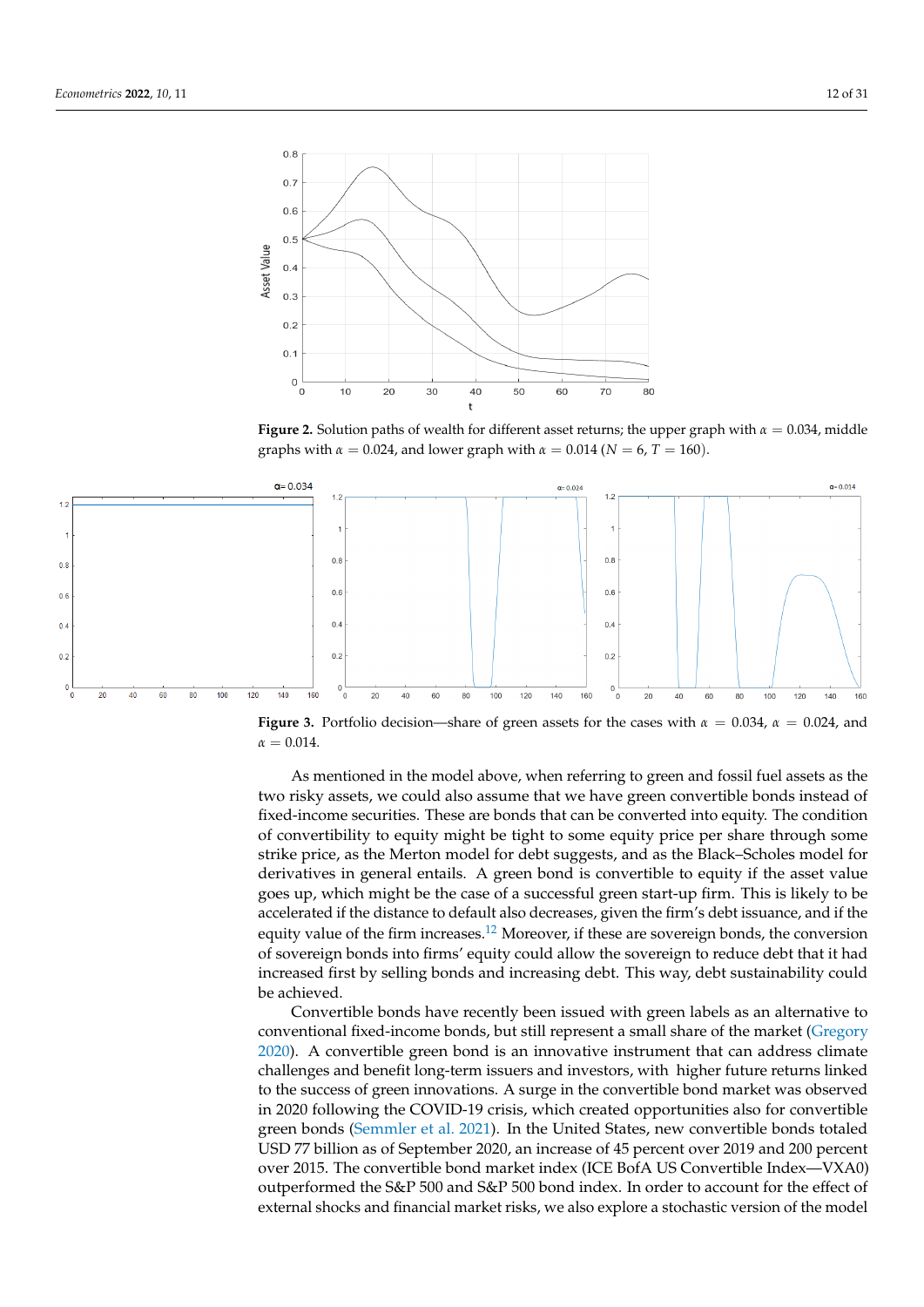in Appendix [B.](#page-24-0) A shock to asset returns is added to the model and the realizations of the different shock sequences create slightly different solution paths. A smaller shock is applied to green bond returns (as expected for the case of green bonds, with lower volatility) as well as a larger shock to fossil fuel returns (as expected in the case of fossil fuel bonds). The results for the smaller shock do not differ significantly from the deterministic version presented here and are more easily predictable, and thus, are less risky. The trajectory with a larger standard deviation is much more noisy, reaching higher asset values.

# <span id="page-12-0"></span>**4. Empirical Approach and Results**

<span id="page-12-1"></span>Next, we want to explore to what extent our model-driven hypotheses can be supported by the data. Our empirical analysis is based on two different data sources: (a) we compare aggregate time-series indices, namely, the green bond GBUSTRUU index (Bloomberg MSCI US Global Green Bond index for total returns in USD) and the I00388US index (MSCI US Corporate Energy in USD).<sup>[13](#page-28-7)</sup> (b) We analyze individual green and conventional bond data downloaded from the Bloomberg terminal. The time-series indices do not allow a micro perspective but enable us to look into the timely behavior of green bond and conventional energy returns. Our other dataset on individual green and conventional bond data from the Bloomberg terminal is based on micro-level bond data across different sectors, currencies, and maturities, but the information on bond yields is constrained to the date of 1 October 2020, when the data were downloaded, and are not available on a time-series basis. The availability of Bloomberg terminal data was limited, and we are mostly interested in comparing the performance of green bonds with conventional bonds. Since green bonds became more popular in 2015 and their issuance kicked off in 2017, our individual bond data cover bonds that were issued between 1 January 2017 and 1 October  $2020$ .<sup>[14](#page-28-8)</sup> This period is also the range of data that we use for the time-series indices.

<span id="page-12-2"></span>Bloomberg provides a "green instrument indicator", which was our criterion for green bonds for the individual bond data. Conventional, or plain vanilla bonds are simply non-green bonds; in other words, bonds for which the "green instrument indicator" does not hold. Due to the higher availability of conventional bond data and the restrictions on Bloomberg download limits, we restricted our analysis to a set of sectors with the highest amount of green bonds and to the period of time in which the most green bonds were issued. Moreover, we selected conventional and green bonds only from the sectors that showed the highest amount of green bonds: (i) the financial sector, with the banking and real estate sub-sector; (ii) the utilities sector, with the utilities and power generation sub sector; (iii) the government sector, with the government development bank, supranational, and sovereign sub-sectors; (iv) the energy sector, with the renewable energy sub-sector. Descriptive statistics of the individual bond dataset, which are used for the analysis in Sections [4.2](#page-16-0)[–4.5,](#page-20-0) are depicted in Table [1.](#page-14-0)

Our main analysis about the bond performance is based on the concept of the Sharpe ratio (SR), which is an information criterion of the risk-to-return measure of a portfolio, whereby the portfolio standard deviation describes the risk of a portfolio (see [Sharpe](#page-30-10) [1994\)](#page-30-10). The portfolio-based Sharpe ratio combines information on the yield level and the variation in yields (portfolio volatility and risk) in the equation  $SR_p = \frac{\bar{R}_p - R_f}{\sigma_p}$  $\frac{\partial \overline{\partial} \mathbf{p}}{\partial p}$ , where  $\bar{R}_p$ is the average portfolio return,  $R_f$  is the risk-free rate, and  $\sigma_p$  is the portfolio standard deviation. Several adjustments have been suggested to the formulation of the original SR to account for non-standard assumptions, and tests have been developed to compare two different SR's. Using a modified Sharpe ratio has become increasingly popular to account for non-normal distributions of the returns of a single fund [\(Favre and Galeano](#page-29-23) [2002;](#page-29-23) [Gregoriou and Gueyie](#page-29-24) [2003\)](#page-29-24). This means that, instead of the standard deviation, one would use the modified Value-at-Risk (mVaR) measure based on the Cornish–Fisher expansion and the first four moments of the return distribution. For the testing of the equality of two different Sharpe ratios, [Ledoit and Wolf](#page-29-25) [\(2008\)](#page-29-25) recommend a bootstrap method to account for finite sample properties of return distributions and potential autocorrelation and heteroskedasticity. [Ardia and Boudt](#page-28-9) [\(2015\)](#page-28-9) use the tool of the modified Sharpe ratio to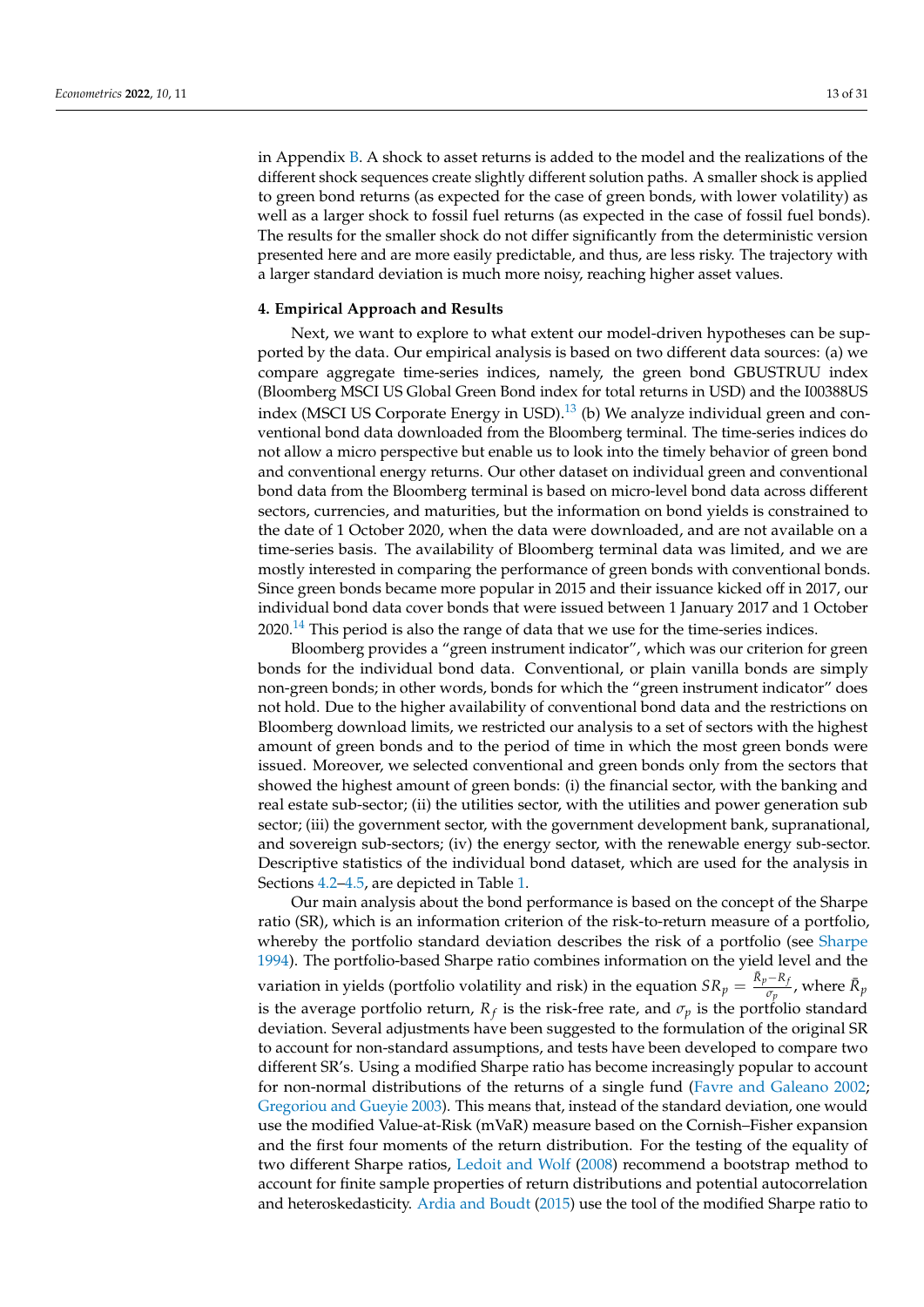develop an equality test of modified SR of investment forms. [Candelon et al.](#page-29-26) [\(2021b\)](#page-29-26) use the definition of the relative Sharpe ratio loss (RSRL) as a measure of underdiversification and the prior development of a modified Sharpe ratio to propose the modified relative Sharpe ratio loss (mRSRL), which is robust to non-normality. Following [Ledoit and Wolf](#page-29-25) [\(2008\)](#page-29-25) and [Ardia and Boudt](#page-28-9) [\(2015\)](#page-28-9), [Candelon et al.](#page-29-26) [\(2021b\)](#page-29-26) also use a studentized circle block-bootstrap procedure to build robust confidence intervals.

**Table 1.** Descriptive statistics of collected conventional (CB) and green (GB) bond data issued between 1 January 2017 and 1 October 2020. (Source: Bloomberg terminal).

| Categories                | CB           | GB             |
|---------------------------|--------------|----------------|
| <b>Sectors</b>            |              |                |
| Energy                    | 809          | 100            |
| Financials                | 4822         | 739            |
| Government                | 2367         | 271            |
| Utilities                 | 1028         | 419            |
| Ratings                   |              |                |
| $A + A -$                 | 2656         | 118            |
| $AAA:AA-$                 | 3310         | 188            |
| $B + : B -$               | 349          | $\overline{7}$ |
| $BB + : BB -$             | 482          | 34             |
| BBB+:BBB-                 | 1964         | 147            |
| $CCC + D$                 | 136          | $\mathbf{1}$   |
| <b>Bond duration</b>      |              |                |
| long                      | 1916         | 266            |
| short                     | 7011         | 1237           |
| Currencies                |              |                |
| <b>AUD</b>                | 525          | 27             |
| <b>BRL</b>                | 55           | 46             |
| CAD                       | 252          | 25             |
| <b>CHF</b>                | 147          | 13             |
| <b>CNY</b>                | 175          | 157            |
| <b>EUR</b>                | 2354         | 355            |
| <b>GBP</b>                | 376          | 26             |
| <b>HKD</b>                | 210          | 32             |
| <b>IDR</b>                | 54           | 5              |
| $\ensuremath{\text{INR}}$ | 58           | 29             |
| Currencies                |              |                |
| JPY                       | 278          | 70             |
| <b>MXN</b>                | 69           | 7              |
| <b>MYR</b>                | $\mathbf{1}$ | 108            |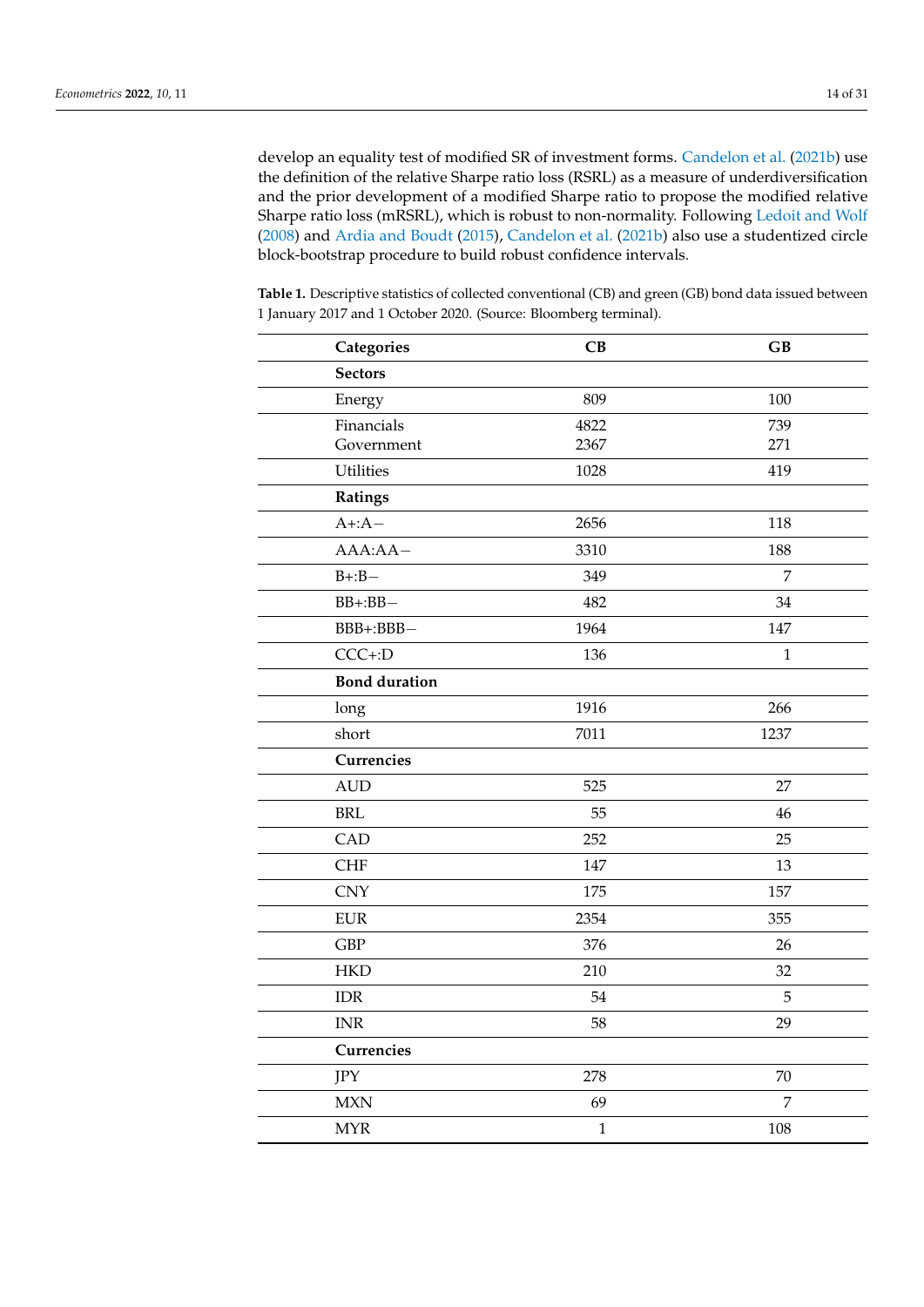<span id="page-14-0"></span>**Table 1.** *Cont.*

| Categories | CB   | GB  |
|------------|------|-----|
| Currencies |      |     |
| <b>NOK</b> | 109  | 36  |
| <b>NZD</b> | 132  | 6   |
| <b>SEK</b> | 232  | 209 |
| <b>TRY</b> | 106  | 11  |
| <b>USD</b> | 3637 | 274 |
| <b>ZAR</b> | 78   | 14  |
| Other      | 179  | 79  |

We apply the development of the mRSRL as a robust form of analyzing underdiversification between two different investment forms. The RSRL is defined as the comparison of a Sharpe ratio on a risky portfolio vs. a Sharpe ratio of a benchmark asset in the form  $\text{of}$  *RSRL* =  $\frac{SR_x - SR_p}{SR_x}$  $\frac{x}{SR_x}$ . The RSRL is defined on (0;1) and equals 0 if the portfolios are equivalent and 1 if the risk of the risky portfolio is ideosyncratic. The mRSRL is based on the same logic but uses Sharpe ratios that are based on the Value-at-Risk of a portfolio,  $i.e.,  $mRSRL = \frac{mSR_x - mSR_p}{mSR_x}$$  $\frac{R_x - mSR_p}{mSR_x}$ , where  $mSR_i = \frac{\mu_i - R_f}{mVaR_i^{\alpha}}$  $\frac{\mu_i - \kappa_f}{mVaR_i^{a\%}}$ , and  $\mu_i$  tis he mean return and  $mVaR_i^{a\%}$ is the 1 − *α* the Cornish–Fisher's approximation of the Value-at-Risk of the portfolio *i*.

We use the mRSRL concept by [Candelon et al.](#page-29-26) [\(2021b\)](#page-29-26) to test the underdiversification of the US green bond index time series data and the US corporate energy index time series as risky assets against the common benchmark of the 10-year bond yields asset of the US treasury for the period between 1 January 2017 and 1 October 2020.

The main element of analysis for our individual bond dataset from Bloomberg is based on a substitution method, adjusted to the limitation of the data availability. In our analysis, we show a regression-based approach of applying the Sharpe ratio to individual bond data. Our individual bond data from Bloomberg terminal contain cross-sectional bond information with the time stamp of 1 October 2020. Different issue dates allow for some time variation, but the individual bond observations do not come as time series data. However, the dataset includes bond volatility information, which is based on the the day-to-day logarithmic historical price changes, for the 30, 90, and 260 most recent trading days' closing prices.<sup>[15](#page-28-10)</sup> Together with a risk-free rate, we use these pieces of information to develop a bond-specific Sharpe ratio.

<span id="page-14-1"></span>The bond-specific Sharpe ratio  $SR_b$  is similar to the original Sharpe ratio (which we call "portfolio Sharpe ratio"  $SR_p$ ), which is an information criterion of the risk-to-return measure of a portfolio, whereby the portfolio standard deviation describes the risk of a portfolio (see [Sharpe](#page-30-10) [1994\)](#page-30-10). The bond-specific Sharpe ratio *SR<sup>b</sup>* (or SRb) carries individual excess bond returns in the numerator and a measurement for a bond return volatility over time in the denominator, and is defined as  $SR_b = \frac{R_b-R_f}{v_b}$  $\frac{V_t}{v_p}$ , where  $R_b$  is the individual asset return,  $R_f$  is the risk-free rate, and  $v_b$  is the individual asset volatility measure. The advantage of using the bond-specific over the portfolio Sharpe ratio is that we can obtain a reward–risk measurement for each separate bond, which can then be used in a regression analysis. For computing the SRb, we use the yield to maturity rate in the numerator and different volatility measures (the 30d, 90d, or 260d) in the denominator.<sup>[16](#page-28-11)</sup>

<span id="page-14-2"></span>We use five different types of empirical analysis: we apply the mRSRL concept to the aggregate time series indices (analysis 1). We run a multivariate regression (analysis 2) on the individual bonds. We adjust this first regression by using a bond-pairing algorithm which controls for bond factors on an individual level (analysis 3). We then look into the volatility drivers of the different bonds (analysis 4) and, finally, make an energy sector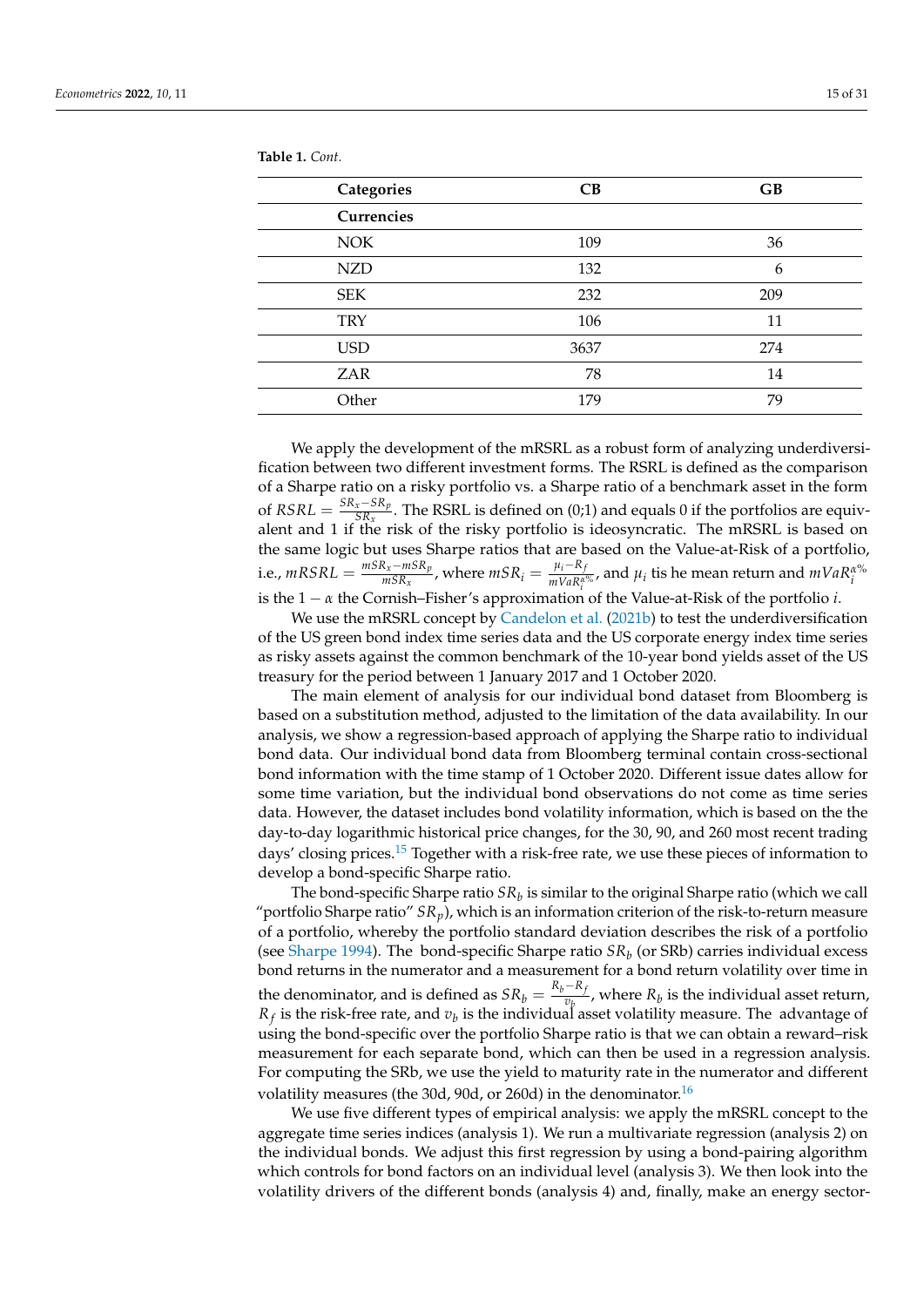specific regression analysis (analysis 5). In this section, each analysis is presented in a separate subsection. For further analysis of the expected return of bonds (yield at issue for the primary bond market yields and the yield to maturity for the secondary bond market), which are connected to the other financial literature on green bonds, please see Appendix [C.](#page-25-0)

#### *4.1. Testing for Underdiversification in the Time Series Data*

Similar to [Candelon et al.](#page-29-26) [\(2021b\)](#page-29-26), we also compute the RSRL for different asset types. Since we are only interested in comparing the performance of two individual time series (a green bond and a corporate energy index) with a benchmark asset (the 10-year treasury bond), we compute the RSRL based on the time series vectors, and not based on efficient portfolios, as in [Candelon et al.](#page-29-26) [\(2021b\)](#page-29-26).<sup>[17](#page-28-12)</sup>

<span id="page-15-1"></span>The analysis of underdiversification for the the different time series shows that, for the ordinary RSRL, the Sharpe ratio loss of the conventional time series index against the 10-year treasury bonds is 0.721, significantly higher than the relative Sharpe ratio loss of the green bond index compared to the 10-year treasury bond (see Table [2\)](#page-15-0). However, when we account for heavy tails in the return distributions, and by using the mVaR, we see that the differences diminish. The mRSRL values of the conventional energy time series as well as the green bond index are both better and appear as more diversified than according to the RSRL computation. The green bond index still appears superior to the conventional energy index; however, the difference is greatly diminished.

<span id="page-15-0"></span>**Table 2.** Sharpe ratio comparison based on corporate energy (conventional) and green bond index (green) time series data between 1 January 2017 and 1 October 2020. (Source: MSCI).

| Tests                                       | Conventional        | Green           |
|---------------------------------------------|---------------------|-----------------|
| <b>RSRL</b>                                 | $0.7271399$ ***     | $0.6875913$ *** |
| mRSRL                                       | $0.5043868$ ***     | $0.501156$ ***  |
| $\cdot$ $\sim$<br>$\mathbf{r}$ $\mathbf{r}$ | $\mathcal{L}$<br>п. | $P_{1}$         |

Note: Significance levels are \*\*\*  $p < 0.01$ , \*\*  $p < 0.05$ , \*  $p < 0.1$  Note: Results are computed using R 4.0.3 [\(R Core](#page-30-11) [Team](#page-30-11) [2020\)](#page-30-11) and DiversificationR (v0.1.0; [Hasse](#page-29-27) [2021\)](#page-29-27)) package, which is available on CRAN. Fully reproducible code from the authors is available upon request.

The slight superiority in the Sharpe ratio is also expressed through computing the efficient forntier in a mean–variance chart after computing the revealed Markowitz weights; see Figure [4.](#page-16-1) The straight lines, which are tangential to the efficient portfolio frontiers, reflect the capital allocation lines (CAL). Their tangents point to the efficient frontier, reflecting the optimal risky asset portfolio. The risk-minimizing portfolio is expressed through the highest slope of the CAL, which is the case for the green bond index compared to the corporate energy index. In both cases, we compared the portfolio allocation with the 10-year treasury bond as a benchmark, and used excess return rates through adjusting for the risk-free rate. Looking at the 10-year treasury bond and the corporate energy index, we find Markowitz weights of 0.96838 and 0.031622, respectively, while the weights of the 10-year treasury bill vs. the green bond index yield a weight allocation of 0.89161 and 0.10839, respectively; i.e., green bond inclusion in a portfolio, given our benchmark, would be preferable, since a higher Sharpe Ratio would be obtained.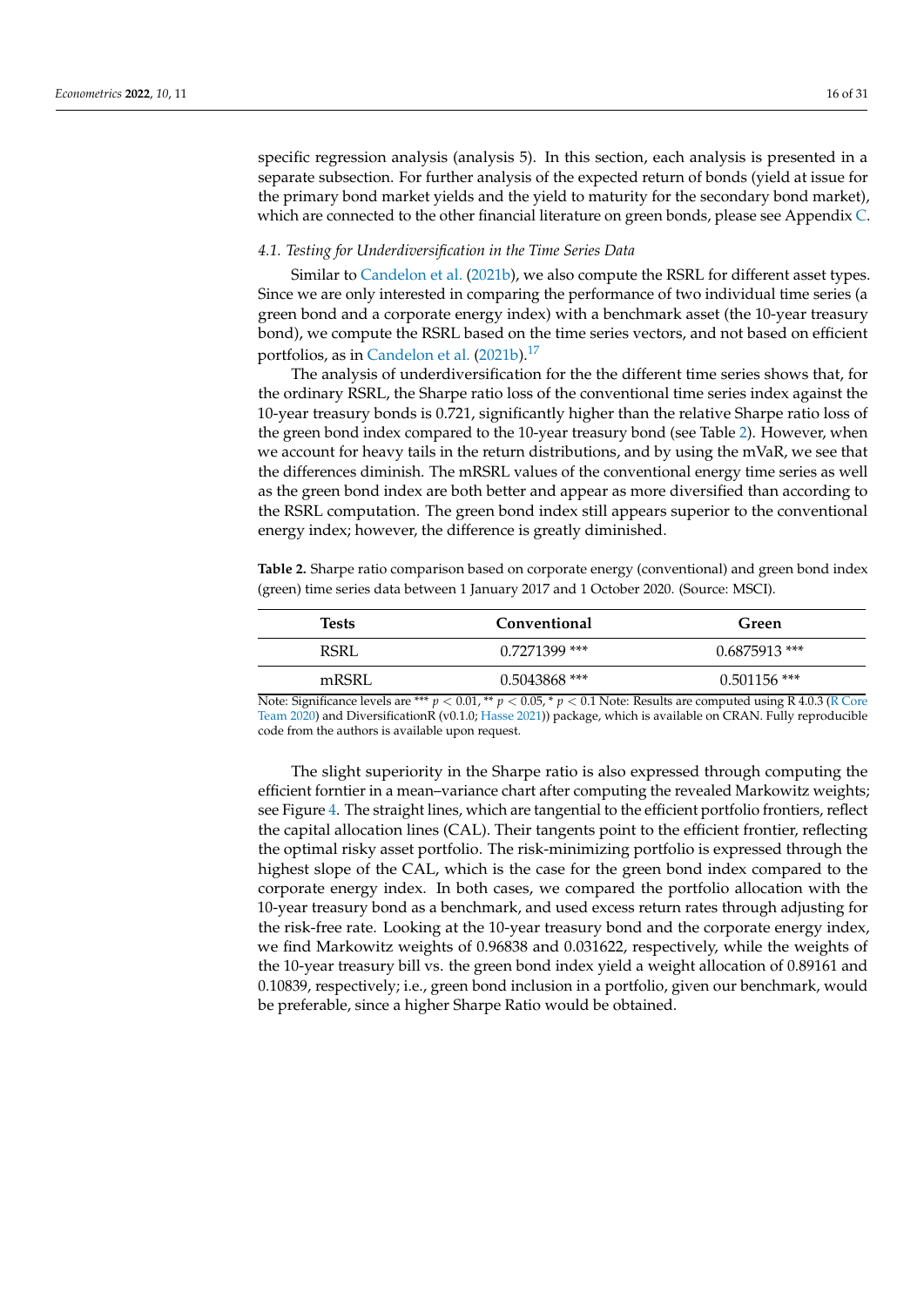<span id="page-16-1"></span>



#### <span id="page-16-0"></span>*4.2. Multivariate Regression on the Individual Bonds Data*

<span id="page-16-8"></span>As a first step, we determine the bond performance of green and conventional bonds by running multivariate regressions on the bond-specific Sharpe ratio  $(SRb)$ .<sup>[18](#page-28-13)</sup> Four different model specifications are deployed, which also slightly differ with regard to the dependent variable, but are defined in their most extended form as follows:[19](#page-28-14) model 1 is defined in Equation  $(11)$ , where  $X_1$  is a green dummy variable (when equal to one, the bond is green),  $X_2$  is the liquidity (computed as the ask minus the bid price),  $20 X_3$  $20 X_3$  is the maturity structure (this is a dummy variable which is one for long-term bonds and zero for shortterm bonds), $^{21}$  $^{21}$  $^{21}$   $X_4$  is the S&P rating (integer variable where AAA is 1, AA+ 2, and so on),  $X_5$  is the coupon rate, $^{22}$  $^{22}$  $^{22}$   $X_6$  is the amount of bonds issued in USD divided by  $10^9$  (dividing by a billion gives us more similar numbers in comparison to the yield values),  $23 X<sub>7</sub>$  $23 X<sub>7</sub>$  is the debt-to-assets ratio, and  $X_8$  is the date issued based on year-quarterly information (dummy variables for available year-quarter combinations are used). We use OLS regressions and assume normally distributed error terms *e<sup>i</sup>* .

<span id="page-16-10"></span><span id="page-16-9"></span><span id="page-16-7"></span><span id="page-16-6"></span><span id="page-16-5"></span><span id="page-16-2"></span>
$$
Y_i = \beta_0 + \sum_k \beta_k X_{k,i} + \epsilon_i \tag{11}
$$

The extensions of model 1 are defined by Equation [\(12\)](#page-16-3) for model 2, which controls for different sectors, and by Equation [\(13\)](#page-16-4) for model 3 and model 4, where a further currency control is included through  $c = \{USD, EUR\}$ .

<span id="page-16-3"></span>
$$
Y_i = \beta_0 + \sum_k \beta_k X_{k,i} + \sum_l \gamma_l X_{l,i} + \epsilon_i
$$
\n(12)

<span id="page-16-4"></span>
$$
Y_{i,c} = \beta_{0,c} + \sum_{k} \beta_{k,c} X_{k,i,c} + \sum_{l} \gamma_{l,c} X_{l,i,c} + \epsilon_{i,c}
$$
 (13)

Regression results for the SRb regression in Table [3](#page-17-0) show a positive impact for green bonds on the bond-specific Sharpe ratios.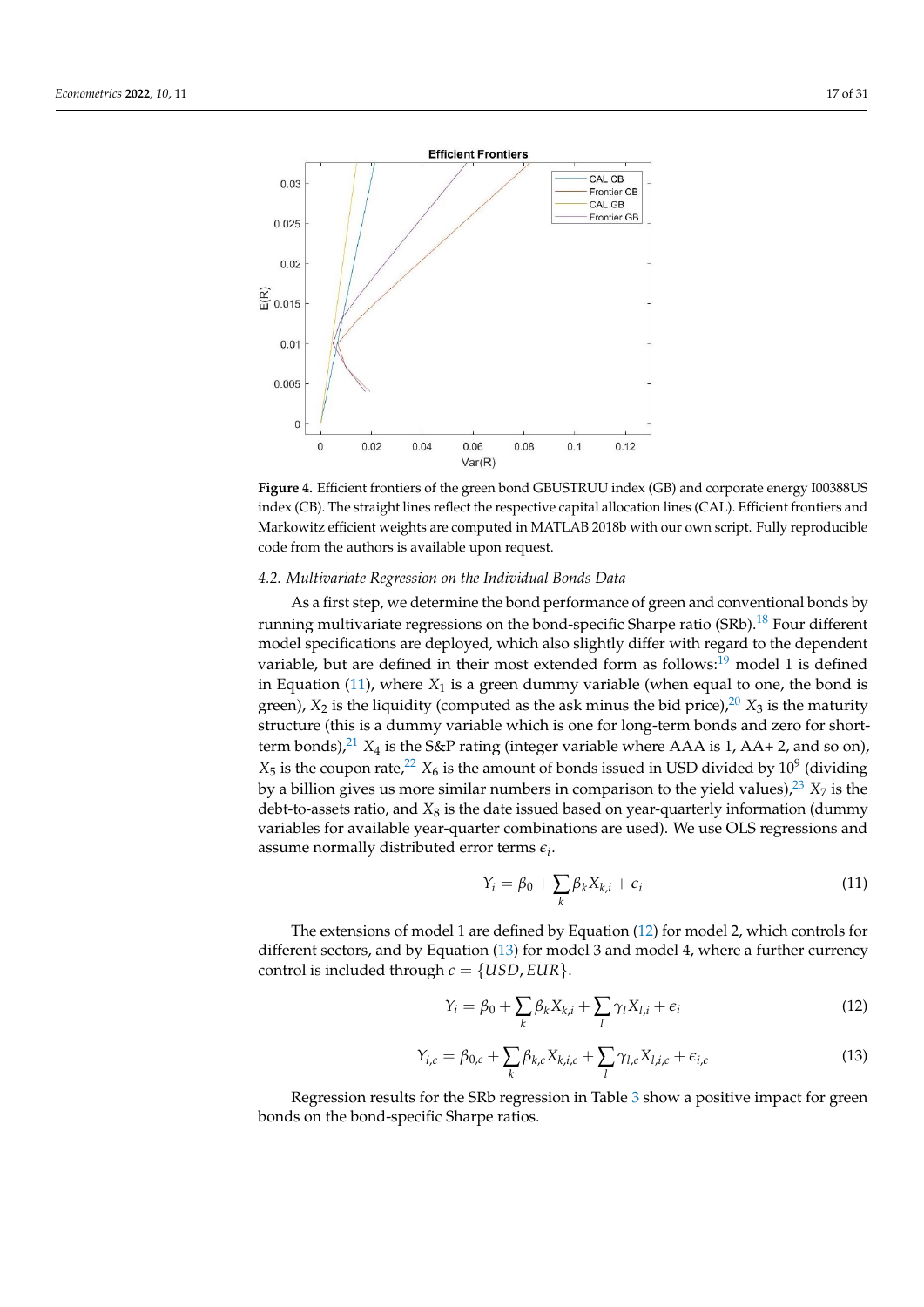|                                | Dependent Variable: Bond-Specific Sharpe Ratio (SRb) |                  |               |               |  |  |
|--------------------------------|------------------------------------------------------|------------------|---------------|---------------|--|--|
|                                | (1) Base Model                                       | (2) Sector Model | (3) USD Model | (4) EUR Model |  |  |
| Intercept                      | $0.727$ ***                                          | $0.594$ ***      | $0.851***$    | 0.135         |  |  |
|                                | (0.063)                                              | (0.055)          | (0.078)       | (0.070)       |  |  |
| Green bond (dummy)             | $0.603**$                                            | $0.535**$        | $1.189*$      | 0.004         |  |  |
|                                | (0.215)                                              | (0.204)          | (0.537)       | (0.029)       |  |  |
| Corp sector: energy (dummy)    |                                                      | $-0.132$ ***     | $-0.165$ ***  | $0.160*$      |  |  |
|                                |                                                      | (0.026)          | (0.035)       | (0.067)       |  |  |
| Corp sector: utilities (dummy) |                                                      | $-0.100$ ***     | $-0.202$ ***  | $-0.116$ ***  |  |  |
|                                |                                                      | (0.022)          | (0.031)       | (0.029)       |  |  |
| Government sector (dummy)      |                                                      | $0.512***$       | $0.949$ ***   | $0.198$ ***   |  |  |
|                                |                                                      | (0.089)          | (0.213)       | (0.059)       |  |  |
| $\mathbb{R}^2$                 | 0.115                                                | 0.133            | 0.163         | 0.255         |  |  |
| Adj. $R^2$                     | 0.111                                                | 0.129            | 0.155         | 0.245         |  |  |
| Num. obs.                      | 4028                                                 | 4028             | 2357          | 1532          |  |  |

<span id="page-17-0"></span>**Table 3.** Multivariate regression for bond-specific Sharpe ratio (SRb).

Standard errors are heteroskedasticity robust. \*\*\*  $p < 0.001$ ; \*\*  $p < 0.01$ ; \*  $p < 0.05$ . Note: The table shows regression results for the bond-specific Sharpe ratio for green and conventional bonds. The green dummy is 1 if a bond is green and 0 otherwise. The baseline sector for models (2), (3), and (4) is corp sector: finance. Non-depicted regressors include, again, maturity (long-term dummy), S&P rating, coupon rate, amount issued in bn USD, debt to assets ratio, as well as the bid-ask spread, and quarterly dummies from 2017 Q2 until 2019 Q4. Results are computed using R 4.0.3 [\(R Core Team](#page-30-11) [2020\)](#page-30-11). Fully reproducible code from the authors is available upon request.

#### <span id="page-17-2"></span>*4.3. Pairing Analysis*

To control for issuer-specific effects, we compute a bond-pairing algorithm that matches each green bond with a conventional bond. Our bond-pairing procedure selected green and conventional bonds with the same issuer (and, therefore, the same sector), currency, maturity, and S&P rating. With this procedure, we create a subset of data that consists of 1022 paired observations (511 green and 511 conventional bonds). Any green bond of this subset is required to match with a conventional bond based on these five criteria. In many cases, these conditions resulted in more than one conventional matching partner for a green bond. In these cases, we allowed for maximum of 10 conventional bonds for each green bond. The closest matching candidates are identified based on a kNN algorithm that looks for similar coupon rate values. This pairing procedure ensured that similar assets were compared.

Similar to Equation [\(11\)](#page-16-2), we regress the SRb onto the main explanatory variables. In order to estimate the differential effect of the green–conventional bond pairs, we work with the "green minus conventional" (GMC) differences of the respective variables. Equation [\(14\)](#page-17-1) shows the general regression setup for this section. The left-hand side contains the GMC value of the dependent variable. The right-hand side sums up the GMC value of the constant (*GMC*.*α*), which represents the green premium, a set of variables such as amount issued or bid-ask spread, where values for green and conventional bonds differ (*GMC*.*X<sup>k</sup>* ), and a set of variables where green and conventional bonds variables are the same, e.g., their S&P rating or sector (*GMC*.*X<sup>l</sup>* ).

<span id="page-17-1"></span>
$$
GMC.Y_i = GMC.\alpha_i + \sum_{k} \beta_k GMC.X_{k,i} + \sum_{l} \beta_l X_{l,i} + \epsilon_i
$$
\n(14)

Similar to the non-paired regression, we also find a positive impact of green bonds on the bond-specific Sharpe ratio, i.e., the yield to maturity rates discounted by asset-specific volatility measures. As Table [4](#page-18-0) shows, the differences of green minus conventional bond SRb are positive and significant in the case of models (1)–(3), and range from 1.79 to 1.54; only in the case of EUR bonds do we not find a significant positive effect.

Comparing the results from the YTM regression (Table  $AA$  in Appendix [C\)](#page-25-0) and the SRb regression (Table [4\)](#page-18-0), we see that the positive difference for paired green bonds increases when we add volatility to the indicator. This means that the conventional bond yields that are discounted by their bond-specific volatility measure show a weaker performance than their green pairs. Thus, even if we look at a subset of data with similarly paired bonds,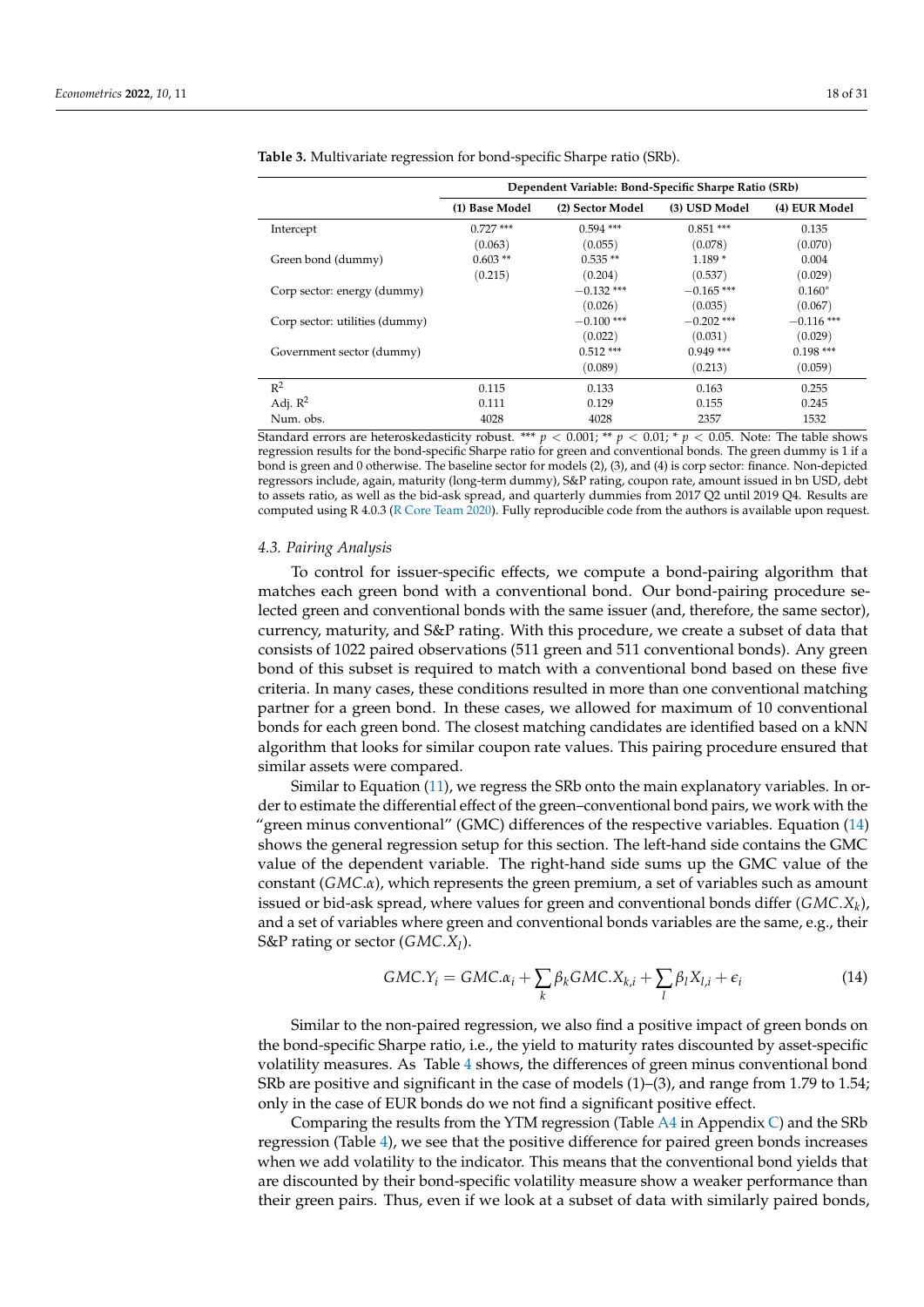we find evidence that green bonds show lower volatility and are also able to reward the investor with a better Sharpe ratio.

Different volatilities for the bonds depend highly on sector- and currency-specific effects. Table [5](#page-19-0) and Figure [5](#page-18-1) show that the bond-specific volatilities of green bonds in the energy and the government sectors (especially for the USD case) are significantly smaller than their conventional matches. These patterns are also currency-sensitive: while trends are clear for bonds in USD, the observations are less clearly structured for EURdenominated bonds. USD bonds in the energy and government sectors also show a clear trend for different volatility periods: an increasing volatility period (i.e., moving from the 30-day to the 90-day volatility) also significantly increases the difference of green and conventional volatilities. Thus, taking finance bonds as the baseline, we find sector-specific volatility effects that make USD-denominated green bonds less volatile when associated with energy and government, and especially less volatile when looking over a longer period of bond price changes.

<span id="page-18-0"></span>**Table 4.** Paired bond regression results for bond-specific Sharpe ratio (SRb).

|                                | Dependent Variable: Bond-Specific Sharpe Ratio (SRb) |                      |                     |                        |  |  |
|--------------------------------|------------------------------------------------------|----------------------|---------------------|------------------------|--|--|
|                                | (1) Base Model                                       | (2) Sector Model     | (3) USD Model       | (4) EUR Model          |  |  |
| Constant (green premium)       | $2.383***$<br>(0.620)                                | $1.787**$<br>(0.644) | $2.454*$<br>(1.154) | $-0.153$<br>(0.115)    |  |  |
| Corp Sector: Energy (dummy)    |                                                      | $2.046**$<br>(0.786) | $-0.248$<br>(0.755) | $0.093**$<br>(0.034)   |  |  |
| Corp Sector: Utilities (dummy) |                                                      | $1.434**$<br>(0.479) | 1.800<br>(1.000)    | 0.052<br>(0.029)       |  |  |
| Government Sector (dummy)      |                                                      | 0.755<br>(0.568)     | $-0.112$<br>(0.974) | $0.209$ ***<br>(0.057) |  |  |
| $R^2$                          | 0.536                                                | 0.549                | 0.664               | 0.246                  |  |  |
| Adj. $R^2$<br>Num. obs.        | 0.525<br>209                                         | 0.531<br>209         | 0.638<br>113        | 0.165<br>84            |  |  |

Standard errors are heteroskedasticity robust. \*\*\*  $p < 0.001$ ; \*\*  $p < 0.01$ ; \*  $p < 0.05$ . Note: The table shows regression results for the bond-specific Sharpe ratio for paired green and conventional bonds. The green dummy is 1 if a bond is green and 0 otherwise. The baseline sector for models (2) and (3) is corp sector: finance. Non-depicted regressors include GMC amount issued, GMC time to maturity, S&P rating, GMC coupon rate, as well as GMC bid-ask spread. Results are computed using R 4.0.3 [\(R Core Team](#page-30-11) [2020\)](#page-30-11). Fully reproducible code from the authors is available upon request.

<span id="page-18-1"></span>

Regression of GMC volatilities [volat.g-volat.c]

**Figure 5.** Analysis 2d—paired bond regression results for bond-specific volatilities (volat).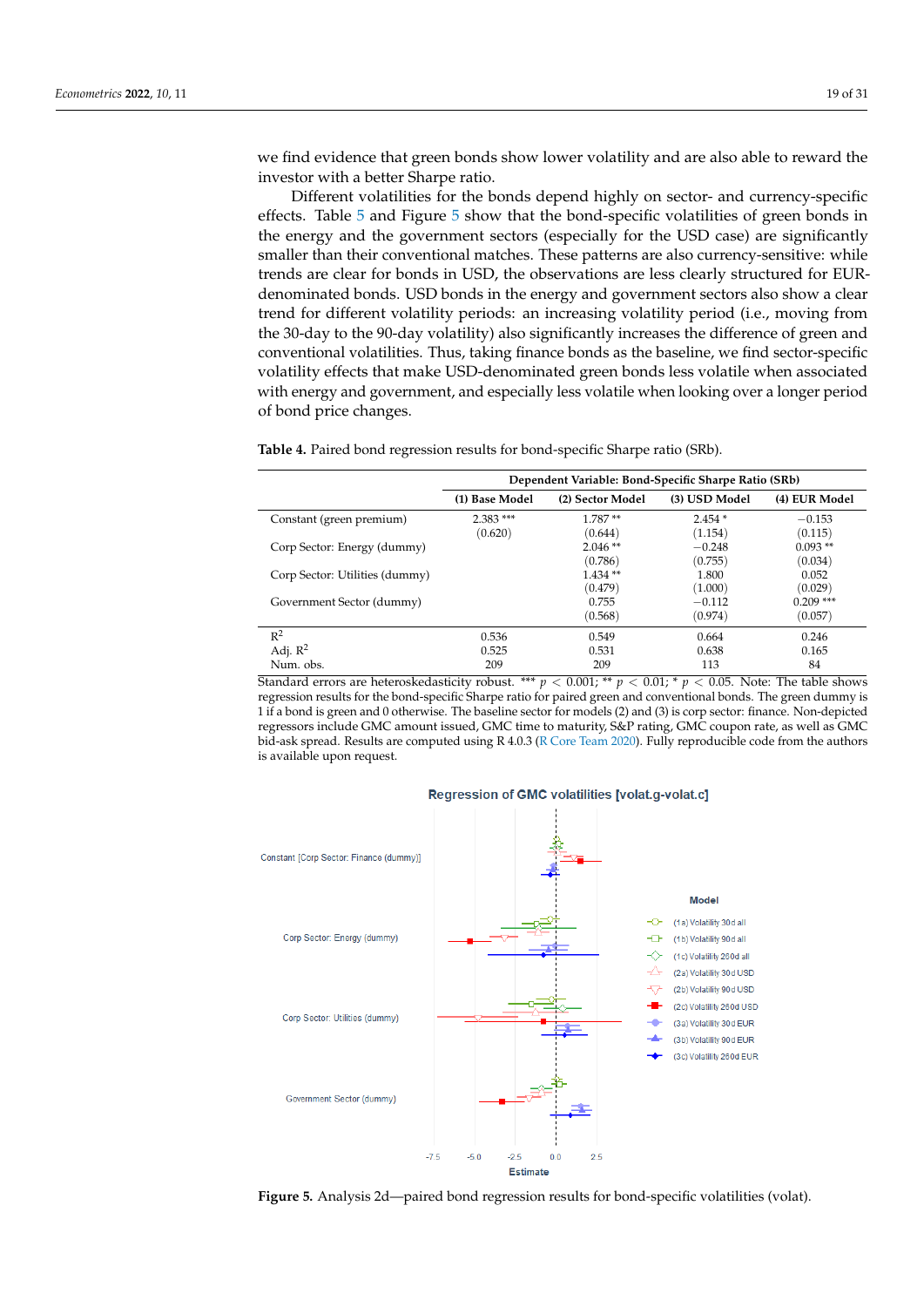|                                 | Dependent Variable: Volatilities (30d, 90d, 260d) |           |           |                |                |                 |                |                   |                 |
|---------------------------------|---------------------------------------------------|-----------|-----------|----------------|----------------|-----------------|----------------|-------------------|-----------------|
|                                 | (1a)                                              | (1b)      | (1c)      | (2a)           | (2b)           | (2c)            | (3a)           | (3 <sub>b</sub> ) | (3c)            |
|                                 | 30d                                               | 90d       | 260d      | <b>USD.30d</b> | <b>USD.90d</b> | <b>USD.260d</b> | <b>EUR.90d</b> | <b>EUR.90d</b>    | <b>EUR.260d</b> |
| Constant (Corp Sector: Finance) | 0.039                                             | 0.124     | 0.015     | 0.092          | $1.076$ ***    | $1.536*$        | $-0.144$       | $-0.193$          | $-0.349$        |
|                                 | (0.091)                                           | (0.164)   | (0.203)   | (0.304)        | (0.316)        | (0.639)         | (0.119)        | (0.203)           | (0.294)         |
| Corp Sector: Energy (dummy)     | $-0.373$                                          | $-1.192*$ | $-1.059$  | $-1.093**$     | $-3.170$ ***   | $-5.259$ ***    | $-0.060$       | $-0.464$          | $-0.758$        |
|                                 | (0.308)                                           | (0.467)   | (1.179)   | (0.354)        | (0.436)        | (0.675)         | (0.444)        | (0.598)           | (1.718)         |
| Corp Sector: Utilities (dummy)  | $-0.288$                                          | $-1.517*$ | 0.402     | $-1.257$       | $-4.788$ ***   | $-0.774$        | 0.697          | 0.733             | 0.533           |
|                                 | (0.463)                                           | (0.703)   | (0.600)   | (1.028)        | (1.252)        | (2.416)         | (0.380)        | (0.435)           | (0.713)         |
| Gov Sector (dummy)              | 0.049                                             | 0.205     | $-0.902*$ | $-0.903**$     | $-1.645$ ***   | $-3.316$ ***    | $1.504$ ***    | $1.591***$        | 0.878           |
|                                 | (0.175)                                           | (0.250)   | (0.353)   | (0.337)        | (0.381)        | (0.699)         | (0.280)        | (0.334)           | (0.624)         |
| $R^2$                           | 0.005                                             | 0.057     | 0.033     | 0.057          | 0.305          | 0.345           | 0.177          | 0.126             | 0.024           |
| Adj. $\mathbb{R}^2$             | $-0.002$                                          | 0.048     | 0.022     | 0.034          | 0.287          | 0.318           | 0.164          | 0.111             | 0.001           |
| Num. obs.                       | 413                                               | 312       | 265       | 125            | 117            | 77              | 190            | 183               | 132             |

<span id="page-19-0"></span>**Table 5.** Analysis 2d—paired bond regression results for bond-specific volatilities (volat).

Standard errors are heteroskedasticity robust. \*\*\* *p* < 0.001; \*\* *p* < 0.01; \* *p* < 0.05. Note: Results are computed using R 4.0.3 [\(R Core Team](#page-30-11) [2020\)](#page-30-11). Fully reproducible code from the authors is available upon request.

#### *4.4. Volatility Analysis*

We use the classification and regression tree (CART) method to identify the most essential drivers in the volatility structure of bonds. A CART analysis uses a decision tree that results from a supervised learning predictive model. Based on a set of binary input variables (our categorical regressors), we are predicting the value of our target variable, which is a bond-volatility measure. Some benefits of this type of analysis is that CART is non-parametric and, therefore, does not rely on data belonging to a particular type of distribution, that CART is not significantly impacted by outliers in the input variables, and that CART can use the same variables more than once in different parts of the tree and can, therefore, uncover complex inter-dependencies between sets of variables [\(Nisbet et al.](#page-30-12) [2018\)](#page-30-12).

By running a CART analysis, we find further validation that green bonds have lower volatilities than conventional bonds, and also find that the sectorial attribute plays a very important role in predicting volatilities, e.g., bonds in the energy sector have higher volatilities than bonds in other sectors. The widely used machine learning CART technique is a helpful tool to identify complex inter-dependencies between different sets of variables and, due to being a non-parametric method, it also does not rely on data belonging to a particular type of distribution.

We apply the CART method in R with the rpart command to predict bond volatilities based on four relevant categorical variables: (i) bond type (i.e., green or conventional), (ii) sectors, (iii) maturities, and (iv) ratings. Based on these variables, we learn about discriminating factors that predict volatility. Using this command in conjunction with our dataset on conventional and green bonds (from 2017 to 2020) yields a huge tree (see Figure [6\)](#page-20-1).

This figure shows that long-term bonds show higher volatilities than short-term bonds, and more surprisingly, that even bonds in the energy and utilities sectors have higher volatilities than those in the finance and government sectors. Additionally, the CART analysis validates our prior findings, that green bonds are associated with lower volatilities than conventional bonds. Bonds from the energy and utilities sectors open left branches, which means that bonds in these sectors will predict higher volatility than bonds in other sectors (i.e., the finance and government sectors). A bond in the energy (and utility) sector has a higher predicting power for volatility (graphically: energy is listed as the top classifier). Another good validation of our results is that bonds that are categorized as green are mostly shown to the right of conventional bond branches, which means that being a green bond predicts, in most cases, lower volatilities than being a conventional bond.

For most of the decision nodes, we also see that non-investment-grade bonds predict higher volatilizes than investment-grade bonds, which is analogous to the comparison of long-term bonds and short-term bonds. This CART analysis was done across all currencies, but currency-specific CART analyses for the USD and EUR confirm the general findings: we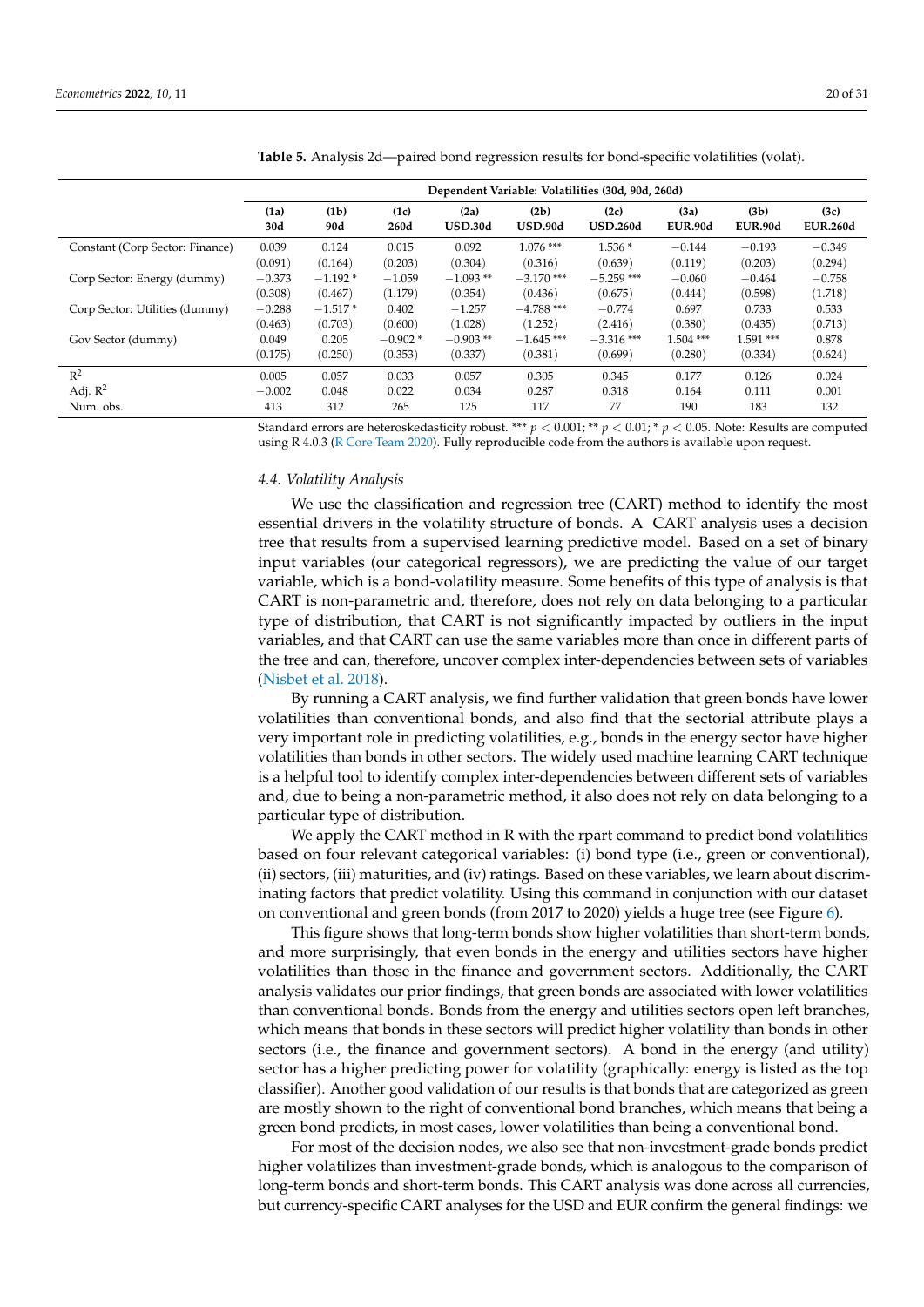<span id="page-20-1"></span>see that (i) the energy sector also appears as a high-volatility classifier for both currencies (not necessarily as the top one but still appearing as a high-volatility predictor), and that (ii) the bond type category shows lower volatilities for green bonds in the USD case but does not appear as a strong predictor for the EUR case (a currency anomaly that we already see in respect to the multivariate regressions).



**Figure 6.** Analysis 3—CART results based on the variables and their categories: type (green, conventional (convent)), sectors (energy, finance (Fin), government (Gov), utility (Util)), maturity (long, short), rating (investment-grade (inv gr), non-investment-grade (non-inv gr)). Results are computed using R 4.0.3 [\(R Core Team](#page-30-11) [2020\)](#page-30-11) and party (v1.3-7; [Hothorn](#page-29-28) [2021\)](#page-29-28). Fully reproducible code from the authors is available upon request.

#### <span id="page-20-0"></span>*4.5. Energy Sector Analysis*

In order to investigate differences between green and "brown" forms of investment, we compare the bond performance of green and conventional bonds in the energy sector. Energy-specific fixed-income securities in Bloomberg are grouped into several subcategories, but green bonds are mostly found under "Renewable Energy". All other energy subcategories are mostly fossil fuel-related ("Pipeline", "Oil and Gas Services and Equipment", "Integrated Oils", "Exploration and Production", "Refining and Marketing", "Coal Operations"). For the energy-specific analysis, we include all observations that are categorized under "Energy" in Bloomberg and add observations that are categorized as "Power generation". Since our sample does not include issuers who sold both types of bonds, in the green and "brown" energy universe, it is not possible to carry out a pairing analysis and control for issuer-specific effects in the energy sector. Therefore, we run a non-matching analysis to compare the specificities of the energy sectors.

The regression setup is similar to Section [4.2,](#page-16-0) where the base model SRb regression includes eight different variables  $(X_1 \text{ bond type}, X_2 \text{ liquidity}, X_3 \text{ maturity}, X_4 \text{ rating}, X_5$ coupon rate,  $X_6$  amount issued,  $X_7$  debts to asset, and  $X_8$  date issued).<sup>[24](#page-28-19)</sup> To further analyze the volatility specific effect, we first run a regression on the YTM rate where we include the bond volatility and also add an interaction term that combines the bond greeness with its volatility measure  $(X_{1,i} \cdot X_{2,i})$ . The YTM rate is regressed on these explanatory variables, as defined by Equation [\(15\)](#page-20-2). The regression for the SRb is the same, except for the volatility and the bond type  $x$  volatility explanatory variables.<sup>[25](#page-28-20)</sup>

<span id="page-20-4"></span><span id="page-20-3"></span><span id="page-20-2"></span>
$$
Y_{i} = \beta_{0} + \sum_{k} \beta_{k} X_{k,i} + \beta_{10} X_{1,i} \cdot X_{2,i} + \epsilon_{i}
$$
 (15)

The regression results show that there is no clear evidence of a green premium for bonds in the energy sector. Table [6](#page-21-0) shows no significant effects of the green dummy on yield to maturity rates. However, we do see that volatilities of green bonds are associated with lower yields (especially in the case of 260d volatilities, as shown by models 1c and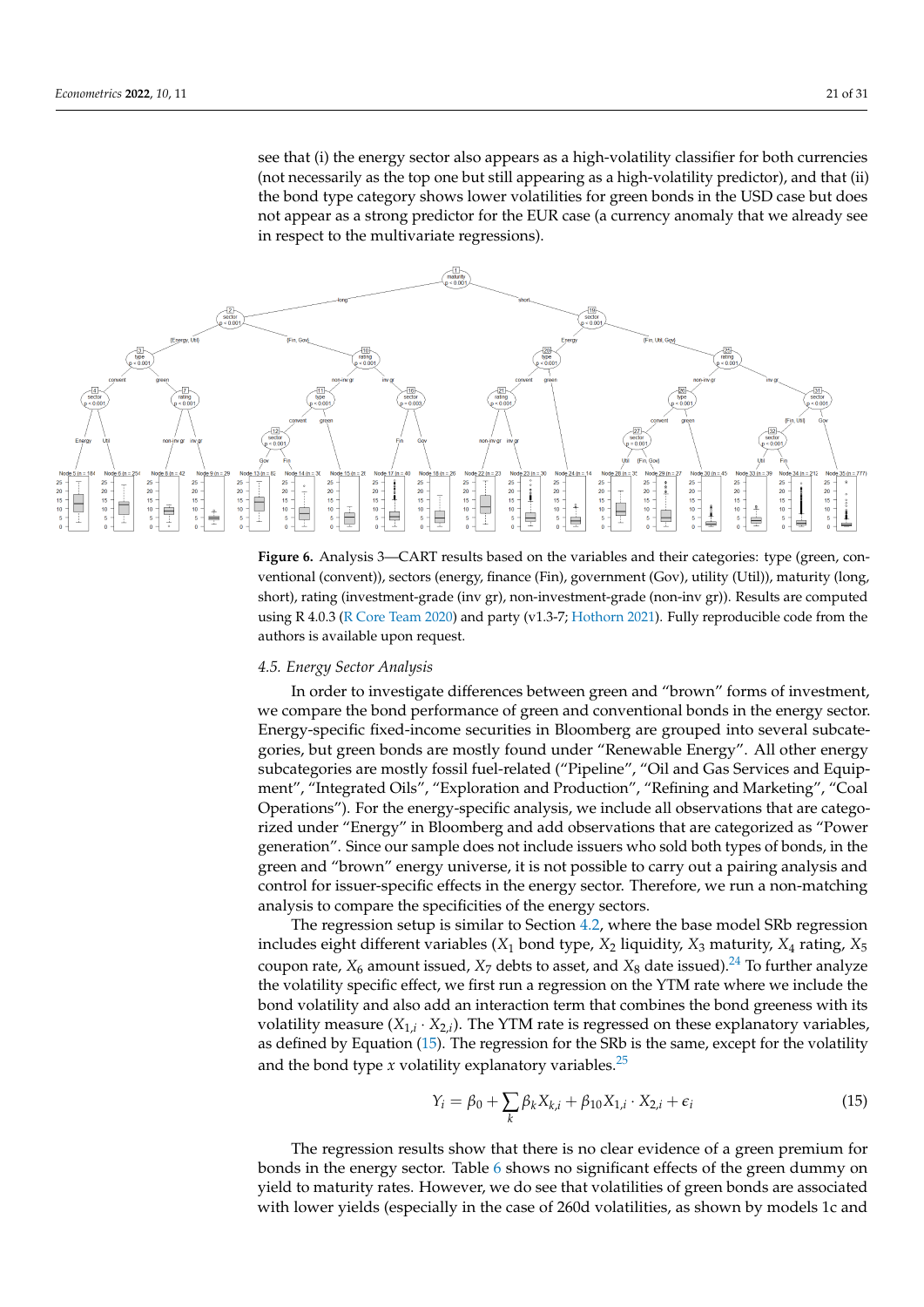2c, but also in the 90d case of model 1b). This suggests that the volatility risk premium for brown energy bonds is higher than for green energy bonds, or, said differently, the volatility of brown bonds is associated with higher risk premia (higher yields) than in the case of green bonds. This is especially interesting, since Table [7](#page-21-1) suggests weak evidence of higher Sharpe ratios for green bonds. It shows that, in the general case (first three columns with no currency restriction, models 1a–3a), the bond-specific Sharpe ratio (SRb) is higher by 27.2 bps for a green bond when the 30-day volatility is used for the SR calculation, and by 9.8 bps in the 90-day volatility case; there is also a weak positive effect on the SR in the case of green bonds issued in USD in the 90-day case (see model 2b).

The evidence of higher SRb for green bonds is weak. However, it has to be noted that all significant green dummy effects are positive and that no negative effects of greenness on the SRb have been recorded.

|                                | Dependent Variable: Yield to Maturity |              |                                 |                                  |                        |                                    |                             |                                     |                                |
|--------------------------------|---------------------------------------|--------------|---------------------------------|----------------------------------|------------------------|------------------------------------|-----------------------------|-------------------------------------|--------------------------------|
|                                | (1a)<br>30d                           | (1b)<br>90d  | (1c)<br>260d                    | (2a)<br><b>USD.30d</b>           | (2b)<br><b>USD.90d</b> | (2c)<br><b>USD.260d</b>            | (3a)<br><b>EUR.90d</b>      | (3 <sub>b</sub> )<br><b>EUR.90d</b> | (3c)<br><b>EUR.260d</b>        |
| Intercept                      | $-3.011$ ***                          | $-3.344$ *** | $-3.513$ ***                    | $-2.564$ ***                     | $-2.807$ ***           | $-3.433$ ***                       | $-4.222$ ***                | $-5.067$ ***                        | $-3.982$ ***                   |
|                                | (0.221)                               | (0.288)      | (0.279)                         | (0.258)                          | (0.292)                | (0.355)                            | (0.970)                     | (1.271)                             | (0.746)                        |
| Green bond (dummy)             | 0.007                                 | 0.471        | 0.532                           | $-0.163$                         | 0.210                  | 0.666                              | 0.843                       | 1.928                               | 0.789                          |
| Volatility 30d                 | (0.328)<br>$0.265***$<br>(0.018)      | (0.428)      | (0.429)                         | (0.443)<br>$0.298***$<br>(0.020) | (0.404)                | (0.558)                            | (0.721)<br>0.515<br>(0.283) | (1.324)                             | (0.432)                        |
| Green $\times$ Volatility 30d  | $-0.091$<br>(0.097)                   |              |                                 | $-0.031$<br>(0.161)              |                        |                                    | $-0.355$<br>(0.237)         |                                     |                                |
| Volatility 90d                 |                                       | $0.172$ ***  |                                 |                                  | $0.214***$             |                                    |                             | 0.415                               |                                |
|                                |                                       | (0.019)      |                                 |                                  | (0.022)                |                                    |                             | (0.283)                             |                                |
| Green $\times$ Volatility 90d  |                                       | $-0.169*$    |                                 |                                  | $-0.100$               |                                    |                             | $-0.570$                            |                                |
|                                |                                       | (0.082)      |                                 |                                  | (0.079)                |                                    |                             | (0.396)                             |                                |
| Volatility 260d                |                                       |              | $0.061***$                      |                                  |                        | $0.067***$                         |                             |                                     | 0.056                          |
| Green $\times$ Volatility 260d |                                       |              | (0.009)<br>$-0.110*$<br>(0.049) |                                  |                        | (0.013)<br>$-0.155$ ***<br>(0.039) |                             |                                     | (0.039)<br>$-0.062$<br>(0.067) |
| $R^2$                          | 0.837                                 | 0.812        | 0.797                           | 0.843                            | 0.824                  | 0.782                              | 0.902                       | 0.859                               | 0.895                          |
| Adj. $R^2$                     | 0.834                                 | 0.809        | 0.793                           | 0.839                            | 0.820                  | 0.776                              | 0.885                       | 0.835                               | 0.875                          |
| Num. obs.                      | 653                                   | 640          | 534                             | 485                              | 503                    | 386                                | 77                          | 76                                  | 70                             |

<span id="page-21-0"></span>**Table 6.** Analysis 4a—Energy sector regression: yield to maturity.

Standard errors are heteroskedasticity robust. \*\*\*  $p < 0.001$ ; \*\*  $p < 0.01$ ; \*  $p < 0.05$ . Note: The table shows regression results for yield to maturity rates for green and conventional energy bonds. The green dummy is 1 if a bond is green and 0 otherwise. Non-depicted regressors include maturity (long-term dummy), S&P rating, coupon rate, amount issued in bn USD, debt to assets ratio, as well as bid-ask spread and yearly dummies for 2018 and 2019. Results are computed using R 4.0.3 [\(R Core Team](#page-30-11) [2020\)](#page-30-11). Fully reproducible code from the authors is available upon request.

<span id="page-21-1"></span>**Table 7.** Analysis 4b—Energy sector regression: bond-specific Sharpe ratio (SRb).

|                    | Dependent Variable: Bond-Specific Sharpe Ratio (SRb) |             |              |                        |                        |                         |                        |                        |                         |
|--------------------|------------------------------------------------------|-------------|--------------|------------------------|------------------------|-------------------------|------------------------|------------------------|-------------------------|
|                    | (1a)<br>30d                                          | (1b)<br>90d | (1c)<br>260d | (2a)<br><b>USD.30d</b> | (2b)<br><b>USD.90d</b> | (2c)<br><b>USD.260d</b> | (3a)<br><b>EUR.90d</b> | (3b)<br><b>EUR.90d</b> | (3c)<br><b>EUR.260d</b> |
| Intercept          | $0.409$ ***                                          | $0.196$ *** | $0.083*$     | $0.581***$             | $0.304$ ***            | $0.125***$              | $-1.165$               | $-1.367**$             | $-0.555**$              |
|                    | (0.117)                                              | (0.057)     | (0.036)      | (0.099)                | (0.041)                | (0.037)                 | (0.739)                | (0.417)                | (0.185)                 |
| Green bond (dummy) | $0.272*$                                             | $0.098*$    | 0.015        | 0.391                  | $0.085*$               | 0.002                   | $-0.119$               | $-0.226$               | 0.018                   |
|                    | (0.132)                                              | (0.048)     | (0.030)      | (0.263)                | (0.042)                | (0.040)                 | (0.315)                | (0.205)                | (0.060)                 |
| $R^2$              | 0.250                                                | 0.253       | 0.252        | 0.312                  | 0.385                  | 0.285                   | 0.612                  | 0.569                  | 0.648                   |
| Adj. $R^2$         | 0.239                                                | 0.243       | 0.239        | 0.299                  | 0.374                  | 0.268                   | 0.558                  | 0.507                  | 0.593                   |
| Num. obs.          | 650                                                  | 637         | 528          | 485                    | 503                    | 386                     | 75                     | 73                     | 67                      |

Standard errors are heteroskedasticity robust. \*\*\* *p* < 0.001; \*\* *p* < 0.01; \* *p* < 0.05. Note: The table shows regression results for the bond-specific Sharpe ratio for green and conventional energy bonds. The green dummy is 1 if a bond is green and 0 otherwise. Non-depicted regressors include maturity (long-term dummy), S&P rating, coupon rate, amount issued in bnUSD, debt to assets ratio, as well as bid-ask spread and yearly dummies for 2018 and 2019. Results are computed using R 4.0.3 [\(R Core Team](#page-30-11) [2020\)](#page-30-11). Fully reproducible code from the authors is available upon request.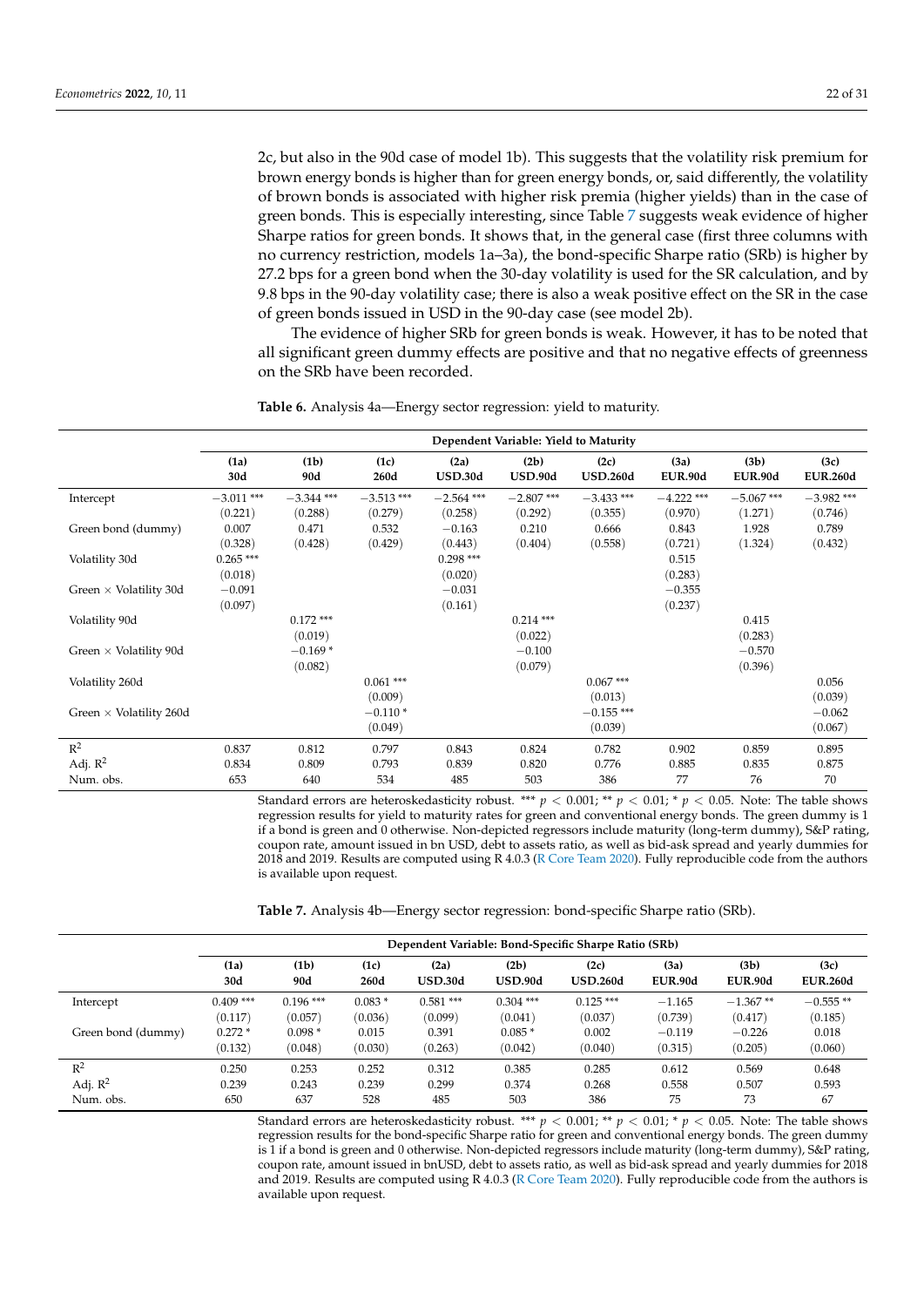# <span id="page-22-0"></span>**5. Conclusions**

The combined findings of a dynamic portfolio model with the comparative, empirical analysis of green bond data contributes to existing literature. We introduce green and fossil fuel bonds into the dynamic portfolio framework, using some stylized movements of returns obtained from a FFT of actual data from the US economy, adjusted to account for climate policy and externalities. In relation to the portfolio model, we studied patterns of wealth accumulation on an empirical level by combining recent Sharpe ratio analysis tools for time series data with a regression-based approach for individual bond data that has been popularized in the financial market literature. Empirical results reveal positive financial performance aspects of green investment forms after applying recent financial risk–return measure methods to aggregate time series indices, and exploring cross-sectional data of individual bond observations. In any case, the environmental utility of green bonds our study shows that investors can add green bonds to their portfolios also for economic reasons. Policymakers can utilize the positive aspects of green financial vehicles for a shift to a low-carbon economy.

The model-driven results show us that the fossil fuel-based assets—in our case, bonds should, if the negative externalities are properly priced in, exhibit empirically low (riskadjusted) returns, and possibly higher volatilities. On the other hand, one would expect, for the green bonds delivering positive externalities in the long-run, higher returns and lower volatility. Thus, taking externalities into account, green bonds should lead to superior asset and wealth accumulation as compared to the first type of assets. This should also lead—as the dynamic portfolio model predicts—to a change of portfolio holdings of the two types of assets.

In general, the higher potential of asset accumulation is shown by the model-driven results where certain preferences of individual bond holders (socially-oriented investors, ESG investors, and social impact investors) allow the additional social returns to arise in the long run, while not necessarily showing up in the shorter run in the trading of assets, driven by short-termism and other forces. We can, therefore, have larger asset accumulation in the case of renewable energy assets, compared to the case of fossil fuel energy, creating negative externalities; see the upper curve in Figure [2.](#page-11-0) There should be a (shadow) tax on fossil fuel energy that makes the return lower; see the lower two graphs. This resembles earlier studies put forward in microeconomics as positive and negative externality effects, which have been used in climate-oriented models by [Acemoglu et al.](#page-28-1) [\(2012\)](#page-28-1), but are here now applied to bond prices and yields.<sup>[26](#page-28-21)</sup>

<span id="page-22-1"></span>Empirically, though we find heterogeneities for different currencies and sectors, our econometric analysis concludes that green bonds show lower volatilities and achieve higher Sharpe ratios (in the paired as well as in the unpaired analysis), which reflects an improved wealth-accumulating characteristic of green bonds. Especially the comparative performance of green vs non-green bonds in the energy sector shows the strongest differences with regards to volatilities and Sharpe ratios. In particular, in the results of the regression analysis of paired bonds, there are significant and positive secondary market yield effects of green bonds. Yet, this effect is also ambiguous since unmatched yield to maturity rates show significant negative yield differentials of green bonds (the conclusion for primary market yields is, due to a weaker data availability, less clear).

There are certain reasons for the ambiguities and for why a gap persists between the model-driven results and the empirics in some instances: different preferences of market participants, that little information on the positive and negative externalities is integrated into the actual trading, and that the green bond market represents an evolving market. There seems to still be a steep learning curve to pricing green assets properly.

Our econometric results are, thus, mixed. The results, supported by previous findings of the literature, show evidence of a negative yield differential of green minus conventional bonds in the primary market, but positive yield differentials for a paired-bond analysis in the case of the secondary market. A more distinctive result is obtained for the Sharpe ratio. Our study shows that green bonds show a higher bond-specific Sharpe ratio in several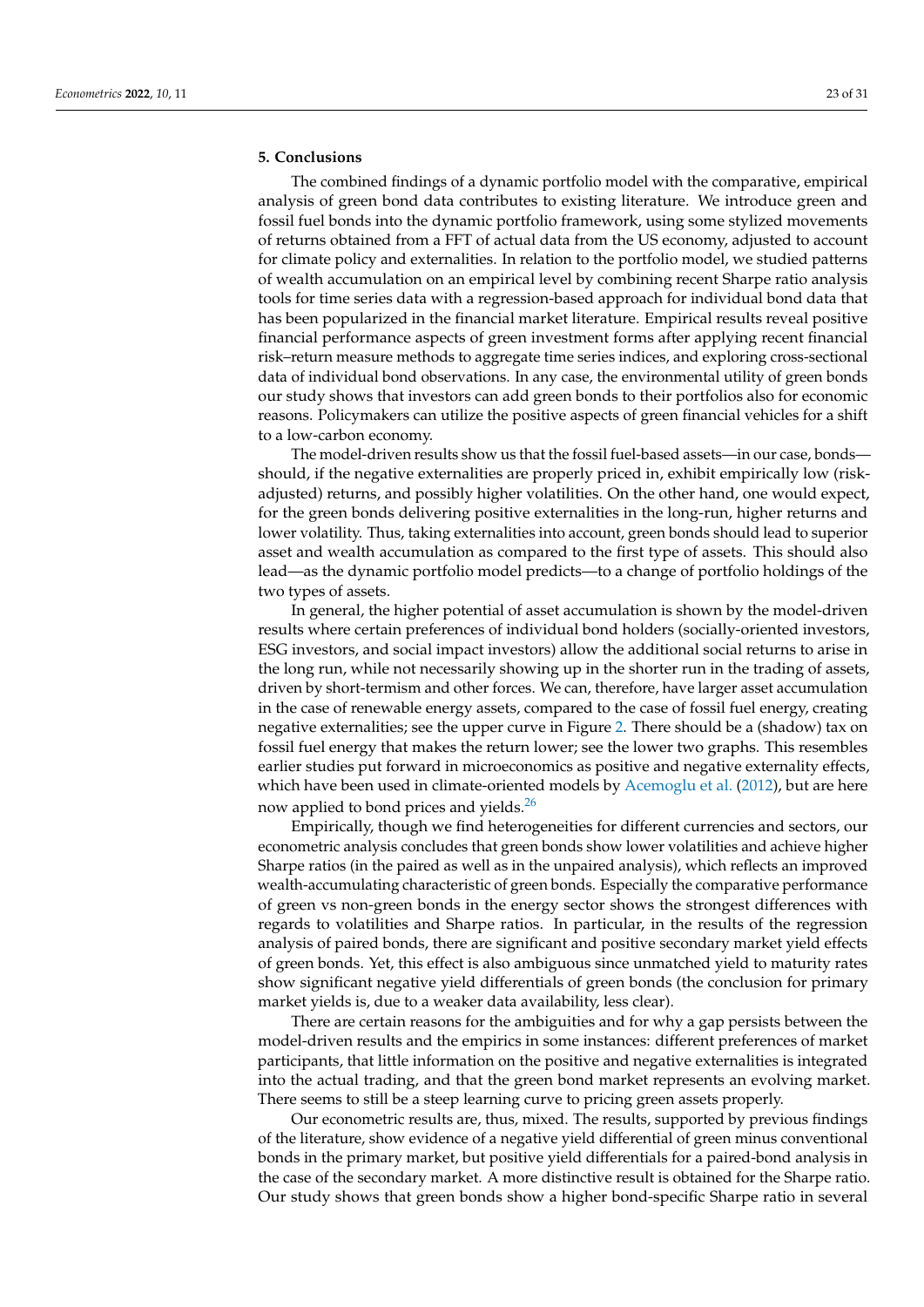regression designs, which makes green bonds an attractive investment form. Especially due to lower volatilities, as identified with the CART and some cases in the regression analysis, green bonds can help to improve the portfolios of investors and help to achieve sustainable wealth accumulation. Moreover, the energy sector-specific analysis shows weak evidence of an improved Sharpe ratio of green bonds, which points towards better volatility discounted returns of green bonds compared to brown, i.e., fossil fuel-based, bonds.

Please note that, in this study, as in [Semmler et al.](#page-30-4) [\(2020\)](#page-30-4), by using the NMPC program of asset accumulation, the returns for risky assets are made time-dependent, but they can also be defined as impacted by stochastic shocks along their paths. Empirically estimated low-frequency movements in returns are estimated and built into a dynamic portfolio model; see [Chiarella et al.](#page-29-3) [\(2016\)](#page-29-3). An outlook for a stochastic version of the model is also presented in Appendix  $B$ , considering a smaller shock to green bond returns or a larger shock to fossil fuel returns. Our empirical results show that fossil fuel assets are more risky, with higher volatility, while green bonds may have lower returns but also a lower standard deviation and a higher Sharpe ratio. The results for the case with a smaller shock do not differ significantly from the deterministic version in Figure [2,](#page-11-0) and are, thus, more easily predictable and less risky. The trajectory for the case with a larger standard deviation contains more statistical noise as per higher asset values. Overall, mobilizing financial resources for climate protection is an important task. The results of this study show compelling evidence for the beneficial usage of green bonds, compared to other forms of investment.

The approach used in this research can also be used to control sovereign debt as much as sovereign bonds are convertible into some equity. This is an important issue, since many observers express the criticism that issuing green bonds for climate protection will futher increase the debt to GDP ratio, leading to unsustainable levels of debt. This does not need to occur if (shadow) tax rates are properly levied on returns from fossil fuel assets and aid to provide incentives to create positive externalities of renewable energy. The use of convertible bonds that turn into equity holdings when renewable energy firms are successful helps reduce the debt of a sovereign issuer of bonds.<sup>[27](#page-28-22)</sup>

<span id="page-23-1"></span>**Author Contributions:** Conceptualization, A.L., J.P.B. and W.S.; Data curation, A.L. and J.P.B.; Formal analysis, J.P.B.; Investigation, A.L.; Methodology, A.L. and W.S.; Project administration, A.L. and J.P.B.; Software, A.L. and J.P.B.; Supervision, W.S.; Visualization, A.L. and J.P.B.; Writing—original draft, A.L., J.P.B. and W.S.; Writing—review & editing, A.L., J.P.B. and W.S. All authors have read and agreed to the published version of the manuscript.

**Funding:** This research received no external funding.

**Institutional Review Board Statement:** Not applicable.

**Informed Consent Statement:** Not applicable.

**Data Availability Statement:** Data for the econometric analysis as well as the harmonic estimations were obtained from the Bloomberg Terminal.

**Acknowledgments:** We acknowledge the valuable comments of the two anonymous referees and the managing editor for this Special Issue. Additionally, we appreciate the feedback and helpful suggestions from participants at the IAC CAFRAD seminar series 2021, EUROFRAME 2021 conference, and the FMM 2021 conference on the Macroeconomics of Socio-Ecological Transition. All remaining errors are ours.

**Conflicts of Interest:** The authors declare no conflict of interest.

#### <span id="page-23-0"></span>**Appendix A. Fast Fourier Transform (FFT)**

In Section [3,](#page-7-0) we use a fast Fourier transform (FFT) to estimate the green and fossil fuel returns applied to the dynamic portfolio model, as in [Chiarella et al.](#page-29-3) [\(2016\)](#page-29-3) and [Semmler](#page-30-0) [and Hsiao](#page-30-0) [\(2011\)](#page-30-0). The FFT filters short-term shocks, estimating the coefficients of a sine– cosine function that represents the asset performance—see Equation  $(A1)$ . In Section [3,](#page-7-0) it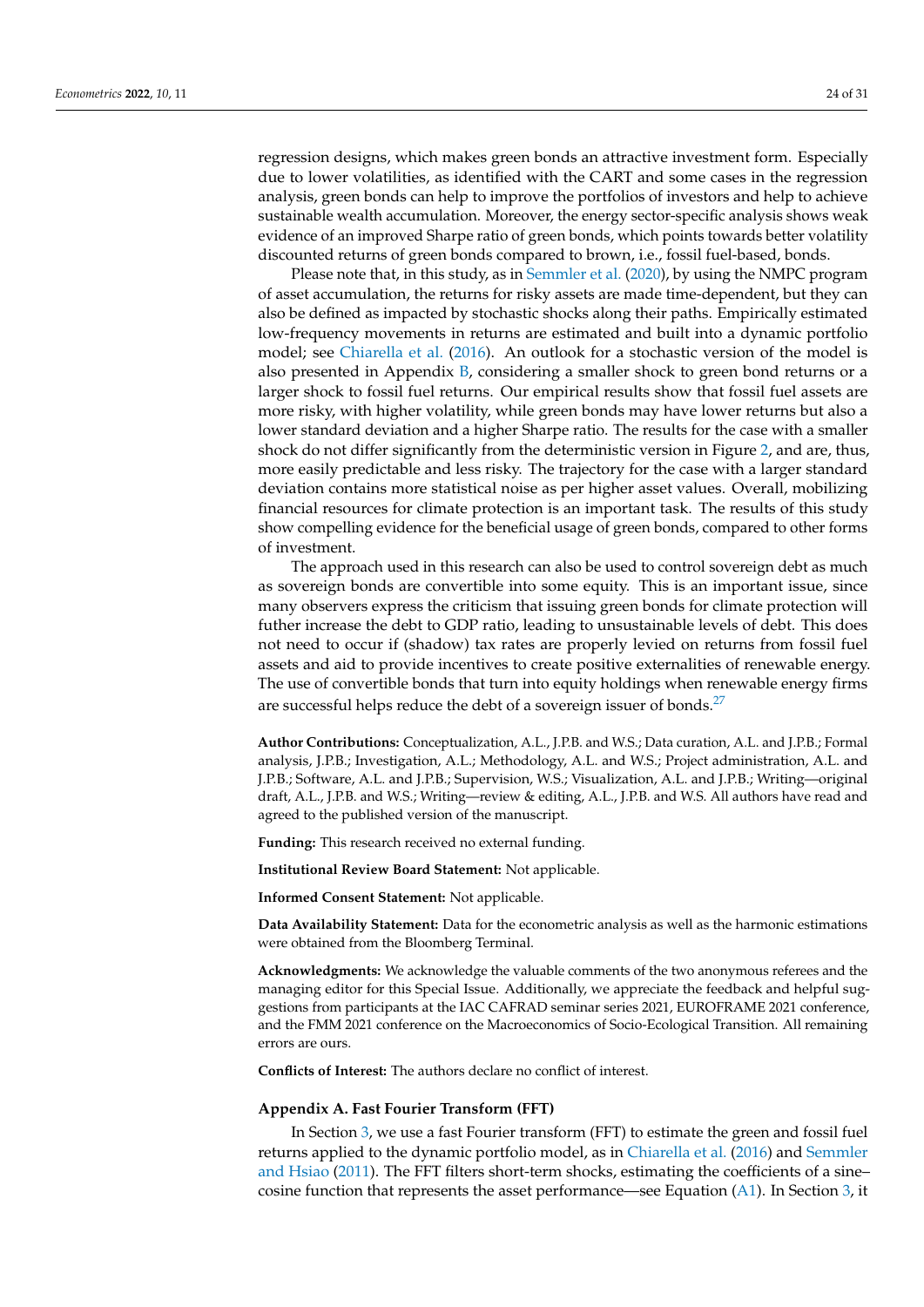generates low-frequency movements using the monthly annual total returns for green and fossil fuel monthly returns from December 2015 to December 2020 for the US:

<span id="page-24-1"></span>
$$
y(t) = \sum_{i=i}^{k} (a_i \sin(\frac{2\pi}{\tau_i}(t - t_o)) + b_i \cos(\frac{2\pi}{\tau_i}(t - t_o))).
$$
 (A1)

As described by [Semmler and Hsiao](#page-30-0) [\(2011\)](#page-30-0), the first step to apply the FFT method is to de-trend the real returns for each index in the time series. We, thus, subtract a linear trend from the real returns:

Detrended returns = real returns – 
$$
(b_1(t - t_0) + b_2)
$$
. (A2)

The linear trend coefficients ( $b_1$  and  $b_2$ ) are obtained by a polynomial curve  $p(x)$  of degree 1 that returns the best fit (in a least-square sense) for the real returns data. The values for *t* and *t*<sup>0</sup> depend on the period covered by the time series. The FFT method picks up the periods with the highest power  $(\tau_i)$ . We obtain, then, the coefficients  $a_i$  and  $b_i$  for the harmonic fit for the different values of  $k$  and the  $\tau_i$  for the different periods (in months), as in Equation [\(A1\)](#page-24-1).

### <span id="page-24-0"></span>**Appendix B. Outlook for a Stochasic Version of the Portfolio Model**

In Sections [3](#page-7-0) and [4,](#page-12-0) we solve the dynamic portoflio maximization problem using NMPC for a deterministic case only. There, a time-varying mean, obtained by some harmonic estimations, are driving the returns. Nevertheless, actual external shocks and financial market risks also matter for the investment decision and the solution paths. Our empirical studies in Section [4](#page-12-0) show that green bonds tend to be less volatile, which impacts the return–risk ratio (Sharpe ratio) and, thus, the attractiveness of green bonds vis-a-vis fossil fuel bonds. To address those risks, we introduce a stochastic version of the model using a NMPC algorithm for a stochastic case. This is completed by using an adjusted version of the model presented in Section [3,](#page-7-0) including a new state equation— $x_3(t+1)$  which generates shocks to the wealth dynamics— $W(t + 1)$ —which allows us to simulate financial market risks. We obtain, however, similar results as for the deterministic case.

The pay-off function of portfolio decision in discrete time form, subject to constraints, looks like the following:

$$
\max_{\{u_s, c_s, \pi_s\}} E\left(\sum_{t=0}^{N-1} \delta^{(s-t)} F(c_s W_s, u_s W_s)\right),\tag{A3}
$$

s.t.

$$
W(t+1) = W(t) + \{[\pi_t r_{\text{fgreen}}^{e'} + (1 - \pi_t) r_{\text{f}_\text{fossif\text{mu}}}^{e'} - (u_t + c_t)]W(t) - X(\Pi_t, W_t) + (\psi + \delta \log(x_3(t)))r_{\text{t}_i}^{e'}\},\tag{A4}
$$

$$
x_2(t+1) = x_2(t) + 0.2,
$$
 (A5)

<span id="page-24-2"></span>
$$
x_3(t+1) = e^{\bar{\rho} \log(x_3(t)) + \sigma z}.
$$
 (A6)

We rely on a new objective function with the discount factor *δ* and add a new state variable *x*3, now representing the exogenous shocks given by *z* (an i.i.d. random variable), amplified by  $\sigma$  (the standard deviation), and depending on  $\bar{\rho}$  (the persistent parameter for shocks). Those shocks impact the portfolio performance, impacting the green or fossil fuel returns through the term  $(\psi + \delta log(x_3(t)))r_{t_i}^{e'},$  in which *i* is "green" or "fossil fuel", depending on whether the shock is applied on green bond or fossil fuel bond returns.<sup>[28](#page-28-23)</sup>

We solve this new model employing the parameters used for the simulations presented in Figure [2,](#page-11-0) considering a standard deviation  $(\sigma)$  equal to 0.05 or 0.25. We simulate the model for two cases: the lower  $\sigma$  is used for the case with a shock to green bond returns, while the higher  $\sigma$  is used for the case with a shock to fossil fuel bond returns. Our empirical studies show a higher volatility for fossil fuel assets in comparison with green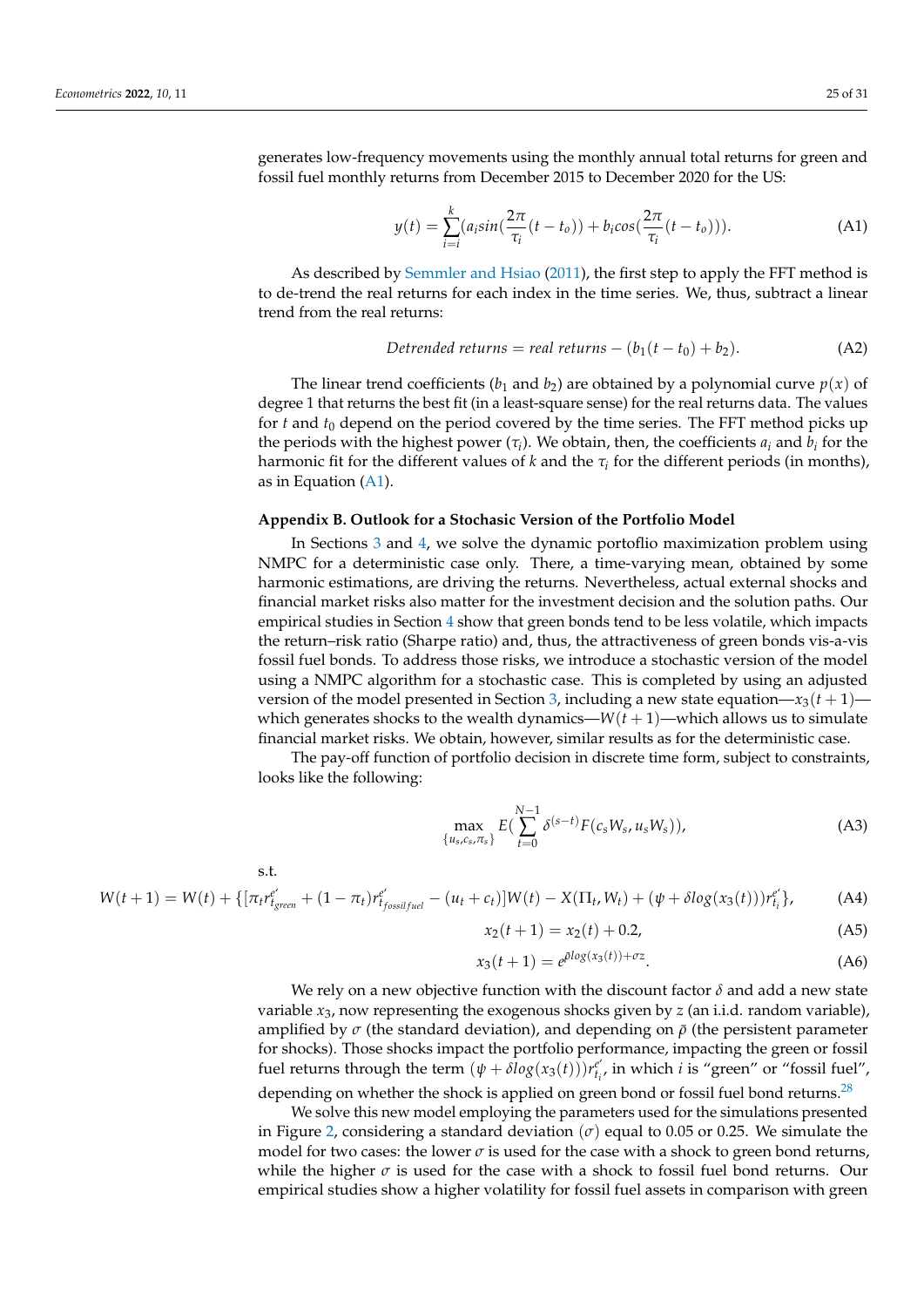bonds. Additionaly, climate risks are expected to affect strongly stranded fossil-fuel assets. The greater  $\sigma$  represents, thus, the potential risks involved with holding fossil fuel assets. For the case with  $\alpha = 0.034$ , the trajectory with a larger standard deviation is much more noisy, reaching higher asset values, while the simulations with a smaller shock are more easily predictable, and thus, are less risky (Figure [A1\)](#page-25-1). Our empirical results show that fossil fuel assets are more risky, with higher volatility, while green bonds have lower returns but also lower standard deviations (and thus, a higher Sharpe ratio).

<span id="page-25-1"></span>

**Figure A1.** Stochastic version of the model shown in Figure [2](#page-11-0) ( $\sigma(SD) = 0.05$  for green bonds;  $\sigma(SD) = 0.25$  for fossil fuel bonds;  $\alpha = 0.034$ ).

However, the stochastic model is based on a discrete-time system and is solved with small steps, which demands more iterations to reach a similar outcome. Nevertheless, the use of the deterministic case, as shown in Figure [2,](#page-11-0) is a good proxy for the market dynamics. In the stochastic case, there are market shocks to returns which can generate multiple paths for the evolution of portfolio wealth. Yet, the overall direction of outcomes, especially in the case with a lower shock, shows close similarity to the deterministic case showing now, however, different paths for the different realizations of shocks.

## <span id="page-25-0"></span>**Appendix C. Further Empirical Analysis of the Individual Bonds Dataset**

## <span id="page-25-2"></span>**(1) Yield regressions as in Section [4.2](#page-16-0)**

Similar to the regressions in Section [4.2,](#page-16-0) we also run regressions on the dependent variables of yield at issue (YAI) and yield to maturity (YTM) rates. For the yield regressions, we include another independent variable: *X*<sub>9</sub>, the 90-day bond price volatility rate.<sup>[29](#page-28-24)</sup> The multivariate regression of the primary market yields shows negative yields for green bonds (see Table [A1\)](#page-26-0). This holds for the simple model (model 1) as well as for the case that controls for sectors (model 2), including a control for USD (model 3). Only in the EUR specific model do we not find a significant effect for green bonds.

The results for the secondary yield regressions are similar: there is no evidence for positive yield premia of green bonds (see Table [A2\)](#page-26-1). There is a strong significance of negative yields in the EUR model case, and weak evidence in the case of the second model that controls for different sectors, but not for currencies.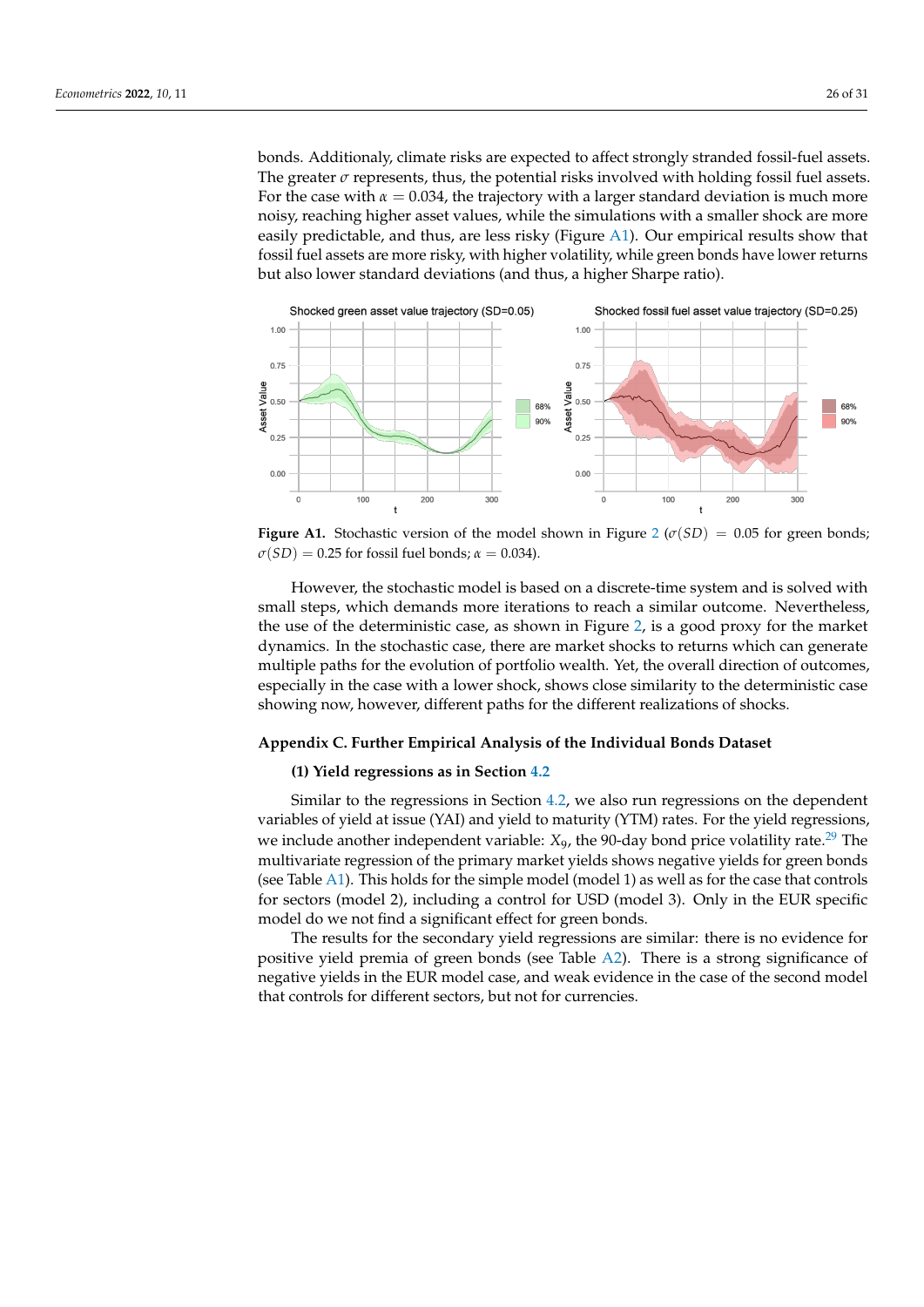|                                | Dependent Variable: Yield at Issue |                  |               |               |  |
|--------------------------------|------------------------------------|------------------|---------------|---------------|--|
|                                | (1) Base Model                     | (2) Sector Model | (3) USD Model | (4) EUR Model |  |
| Intercept                      | $0.283$ ***                        | $0.262$ ***      | $0.572$ ***   | $-0.102$      |  |
|                                | (0.047)                            | (0.045)          | (0.088)       | (0.072)       |  |
| Green bond (dummy)             | $-0.119$ ***                       | $-0.106$ ***     | $-0.133$ ***  | 0.024         |  |
|                                | (0.024)                            | (0.026)          | (0.034)       | (0.066)       |  |
| Corp sector: energy (dummy)    |                                    | 0.031            | 0.003         | 0.154         |  |
|                                |                                    | (0.020)          | (0.021)       | (0.134)       |  |
| Corp sector: utilities (dummy) |                                    | $-0.106$ ***     | $-0.220$ ***  | $-0.096$      |  |
|                                |                                    | (0.021)          | (0.035)       | (0.067)       |  |
| Government sector (dummy)      |                                    | $0.308$ ***      | $0.304**$     | 0.160         |  |
|                                |                                    | (0.078)          | (0.094)       | (0.112)       |  |
| $\mathbb{R}^2$                 | 0.882                              | 0.884            | 0.900         | 0.943         |  |
| Adj. $\mathbb{R}^2$            | 0.882                              | 0.884            | 0.900         | 0.939         |  |
| Num. obs.                      | 2969                               | 2969             | 1794          | 144           |  |

<span id="page-26-0"></span>**Table A1.** Analysis 1a—Multivariate regression yield at issue.

Standard errors are heteroskedasticity robust. \*\*\*  $p < 0.001$ ; \*\*  $p < 0.01$ ; \*  $p < 0.05$ . Note: The table shows regression results for yield at issue rate for green and conventional bonds. The green dummy is 1 if a bond is green and 0 otherwise. The baseline sector for models (2), (3), and (4) is corp sector: finance. Non-depicted regressors include maturity (long-term dummy), S&P rating, coupon rate, amount issued in bn USD, and debt to assets ratio. Results are computed using R 4.0.3 [\(R Core Team](#page-30-11) [2020\)](#page-30-11). Fully reproducible code from the authors is available upon request.

<span id="page-26-1"></span>

| Table A2. Analysis 1b-Multivariate regression for yield to maturity. |  |  |
|----------------------------------------------------------------------|--|--|
|                                                                      |  |  |

|                                | Dependent Variable: YIELD to Maturity |                  |               |               |  |
|--------------------------------|---------------------------------------|------------------|---------------|---------------|--|
|                                | (1) Base Model                        | (2) Sector Model | (3) USD Model | (4) EUR Model |  |
| Intercept                      | $-1.236$ ***                          | $-1.342$ ***     | $-1.496$ ***  | $-0.829$ ***  |  |
|                                | (0.086)                               | (0.087)          | (0.128)       | (0.091)       |  |
| Green bond (dummy)             | $-0.119*$                             | $-0.160**$       | $-0.133$      | $-0.168**$    |  |
|                                | (0.054)                               | (0.052)          | (0.097)       | (0.052)       |  |
| Volatility 90d                 | $0.126$ ***                           | $0.121$ ***      | $0.153$ ***   | $0.016*$      |  |
|                                | (0.010)                               | (0.010)          | (0.013)       | (0.008)       |  |
| Corp sector: energy (dummy)    |                                       | $0.250$ ***      | $0.204*$      | $0.415*$      |  |
|                                |                                       | (0.068)          | (0.085)       | (0.168)       |  |
| Corp sector: utilities (dummy) |                                       | $-0.470$ ***     | $-0.472$ ***  | $-0.443$ ***  |  |
|                                |                                       | (0.041)          | (0.058)       | (0.049)       |  |
| Government sector (dummy)      |                                       | $0.692$ ***      | $1.111***$    | $0.184*$      |  |
|                                |                                       | (0.075)          | (0.122)       | (0.075)       |  |
| $R^2$                          | 0.755                                 | 0.772            | 0.771         | 0.690         |  |
| Adj. $R^2$                     | 0.753                                 | 0.771            | 0.769         | 0.685         |  |
| Num. obs.                      | 4454                                  | 4454             | 2433          | 1739          |  |

Standard errors are heteroskedasticity robust. \*\*\*  $p < 0.001$ ; \*\*  $p < 0.01$ ; \*  $p < 0.05$ . Note: The table shows regression results for yield to maturity rate for green and conventional bonds. The green dummy is 1 if a bond is green and 0 otherwise. The baseline sector for models (2), (3), and (4) is corp sector: finance. Non-depicted regressors include, again, maturity (long-term dummy), S&P rating, coupon rate, amount issued in bn USD, debt to assets ratio, as well as the bid-ask spread and quarterly dummies from 2017 Q2 until 2020 Q2. Results are computed using R 4.0.3 [\(R Core Team](#page-30-11) [2020\)](#page-30-11). Fully reproducible code from the authors is available upon request.

## **(2) Bond-paired yield regressions, as in Section [4.3:](#page-17-2)**

Instead of using the green minus conventional (GMC) SRb, we use GMC bond yields as the main dependent variable. The aggregate results of our paired subset of data confirm the findings of [Kapraun and Scheins](#page-29-9) [\(2019\)](#page-29-9), which is a negative green premium for yield at issue rates but a positive green premium ("greenium") for yield to maturity rates in comparison to conventional bonds (see Table [A4\)](#page-27-8). In line with the literature, we also find that institutional bond issuers reflect a negative green yield effect, as the dummy variable for the government sector is significantly negative for all cases (see models 2–4 in Table [A4\)](#page-27-8). For the yield at issue regression, we mostly find no significant effect of the green dummy, except for for the base regression case, where a weakly positive yield difference is reported (see Table [A3\)](#page-27-9). However, due to the lack of observations, it was not possible to control for all sectors or add a model for EUR bonds, which means that the outcome of the regression should not be over interpreted.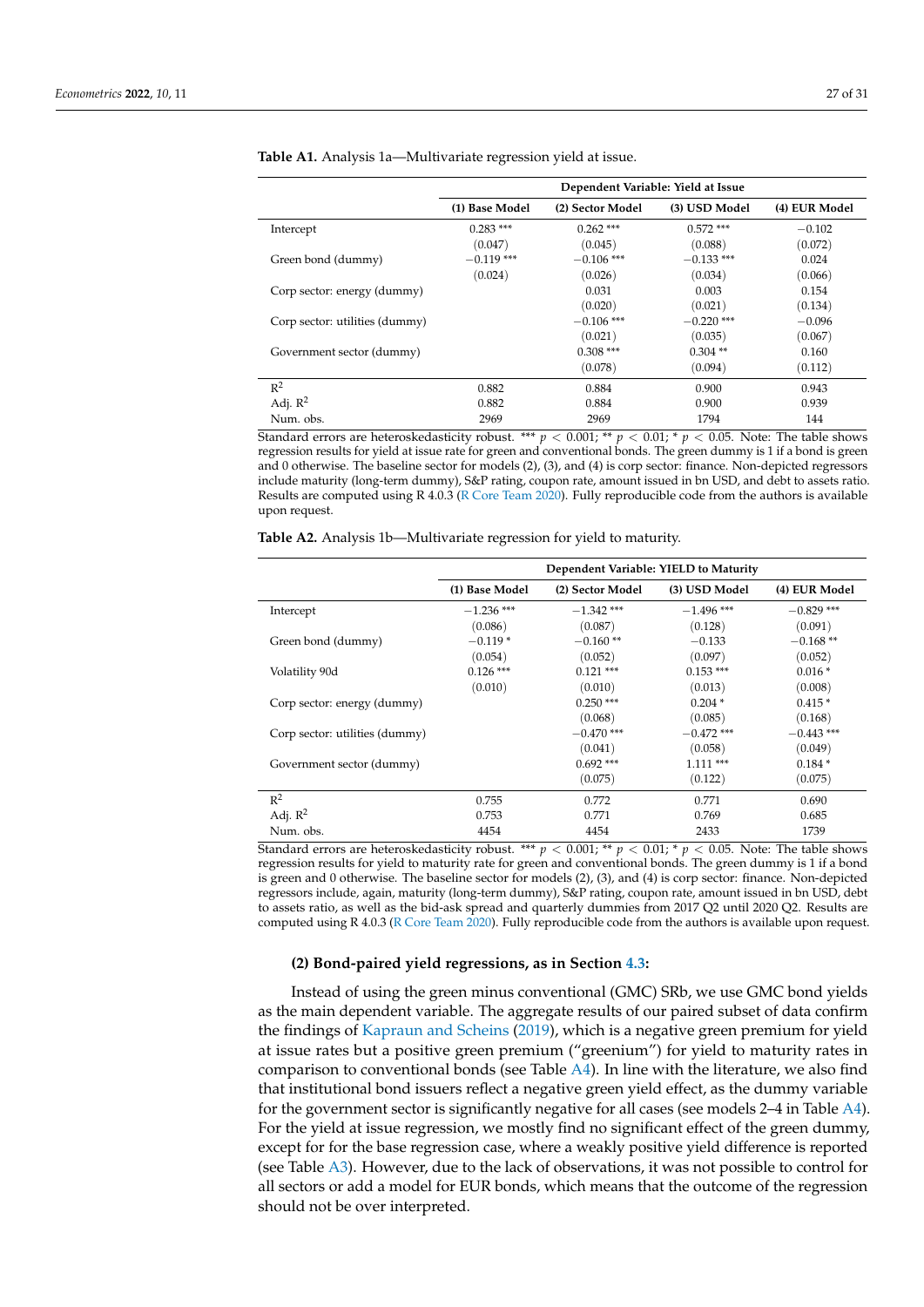|                           | Dependent Variable: Yield at Issue |                  |               |  |  |
|---------------------------|------------------------------------|------------------|---------------|--|--|
|                           | (1) Base Model                     | (2) Sector Model | (3) USD Model |  |  |
| Constant (green premium)  | $0.565*$                           | 0.157            | 0.396         |  |  |
|                           | (0.232)                            | (0.885)          | (0.840)       |  |  |
| Government Sector (dummy) |                                    | 0.089            | 0.172         |  |  |
|                           |                                    | (0.423)          | (0.402)       |  |  |
| $R^2$                     | 0.200                              | 0.282            | 0.346         |  |  |
| Adj. $R^2$                | 0.178                              | 0.218            | 0.284         |  |  |
| Num. obs.                 | 115                                | 50               | 47            |  |  |

<span id="page-27-9"></span>**Table A3.** Analysis 2a—Paired bond regression results for yield at issue.

Standard errors are heteroskedasticity robust. \*\*\*  $p < 0.001$ ; \*\*  $p < 0.01$ ; \*  $p < 0.05$ . Note: The table shows regression results for yield at issue rates for paired green and conventional bonds. The green dummy is 1 if a bond is green and 0 otherwise. The baseline sector for models (2) and (3) is corp sector: finance. Non-depicted regressors include GMC amount issued, GMC time to maturity, and S&P rating. Results are computed using R 4.0.3 [\(R Core Team](#page-30-11) [2020\)](#page-30-11). Fully reproducible code from the authors is available upon request.

<span id="page-27-8"></span>

|                                | Dependent Variable: Yield to Maturity |                  |               |               |
|--------------------------------|---------------------------------------|------------------|---------------|---------------|
|                                | (1) Base Model                        | (2) Sector Model | (3) USD Model | (4) EUR Model |
| Constant (green premium)       | 0.080                                 | $0.428$ ***      | $0.792$ ***   | 0.080         |
|                                | (0.080)                               | (0.084)          | (0.199)       | (0.081)       |
| GMC Volatility 90d             | $-0.028$                              | $-0.010$         | 0.115         | $-0.092*$     |
|                                | (0.050)                               | (0.048)          | (0.111)       | (0.043)       |
| Corp Sector: Energy (dummy)    |                                       | 0.187            | $-0.663**$    | $0.255$ ***   |
|                                |                                       | (0.163)          | (0.212)       | (0.060)       |
| Corp Sector: Utilities (dummy) |                                       | $0.344$ ***      | $0.520*$      | $0.164$ **    |
|                                |                                       | (0.081)          | (0.256)       | (0.058)       |
| Government Sector (dummy)      |                                       | $-0.396$ ***     | $-0.593**$    | $-0.449$ ***  |
|                                |                                       | (0.071)          | (0.196)       | (0.087)       |
| $\mathbb{R}^2$                 | 0.518                                 | 0.575            | 0.736         | 0.521         |
| Adj. $R^2$                     | 0.508                                 | 0.562            | 0.714         | 0.495         |
| Num. obs.                      | 304                                   | 304              | 116           | 176           |

Standard errors are heteroskedasticity robust. \*\*\*  $p < 0.001$ ; \*\*  $p < 0.01$ ; \*  $p < 0.05$ . Note: The table shows regression results for yield to maturity rates for paired green and conventional bonds. The green dummy is 1 if a bond is green and 0 otherwise. The baseline sector for models (2) and (3) is corp sector: finance. Non-depicted regressors include GMC amount issued, GMC time to maturity, S&P rating, GMC coupon rate, as well as GMC bid-ask spread. Results are computed using R 4.0.3 [\(R Core Team](#page-30-11) [2020\)](#page-30-11). Fully reproducible code from the authors is available upon request.

# **Notes**

- <span id="page-27-0"></span><sup>[1](#page-0-0)</sup> For example, short-termism in the financial market has been shown to be a roadblock; see [Davies et al.](#page-29-8) [\(2014\)](#page-29-8), [Semmler et al.](#page-30-4) [\(2020\)](#page-30-4).
- <span id="page-27-1"></span>[2](#page-1-0) For a survey, see [Semmler et al.](#page-30-9) [\(2021\)](#page-30-9).
- <span id="page-27-2"></span><sup>[3](#page-2-1)</sup> However, one should note that there are still methodological challenges related to information asymmetry on the pricing externality effects of conventional and green financial assets [\(Berg et al.](#page-29-29) [2019;](#page-29-29) [Candelon et al.](#page-29-30) [2021a\)](#page-29-30).
- <span id="page-27-3"></span>[4](#page-7-5) In economics, harmonic estimations can capture the business cycle feature of prices, industrial production, employment, and asset returns. For the potential application of harmonic estimations, see [Artis et al.](#page-28-25) [\(2007\)](#page-28-25).
- <span id="page-27-4"></span><sup>[5](#page-7-6)</sup> Respectively, the Bloomberg Barclays MSCI US Global Green Bond in USD (GBUSTRUU) and the Bloomberg Barclays US Corporate Energy in USD (I00388US).
- <span id="page-27-5"></span> $6$  The harmonic estimations are obtained using a FFT. As described in Appendix [A,](#page-23-0) we first de-trend the time series for the real asset returns, and then we are able to apply the FFT in order to filter out short-term movements by estimating the coefficients for a linear combination of a sine–cosine function, based on the original data. The harmonic regression model is estimated for six different frequencies. We select the estimation with the lowest sum of squared errors.
- <span id="page-27-6"></span>Note that, in order to avoid additional state variables defining stocks of innovation capacity, we undertake a shortcut and let the respective innovations be driven by the respective fraction of wealth. Simulations could be undertaken with various fractions of  $\nu_t$ .
- <span id="page-27-7"></span><sup>[8](#page-9-1)</sup> We also want to note that the weights  $w_1$  and  $(1 - w_1)$  of the two parts of the objective functions in Equations [\(3\)](#page-7-4) and [\(5\)](#page-8-2) can be varied, and some Pareto frontier can be computed to explore which weights are the realistic ones (see [Kaya and Maurer](#page-29-31) [2014\)](#page-29-31).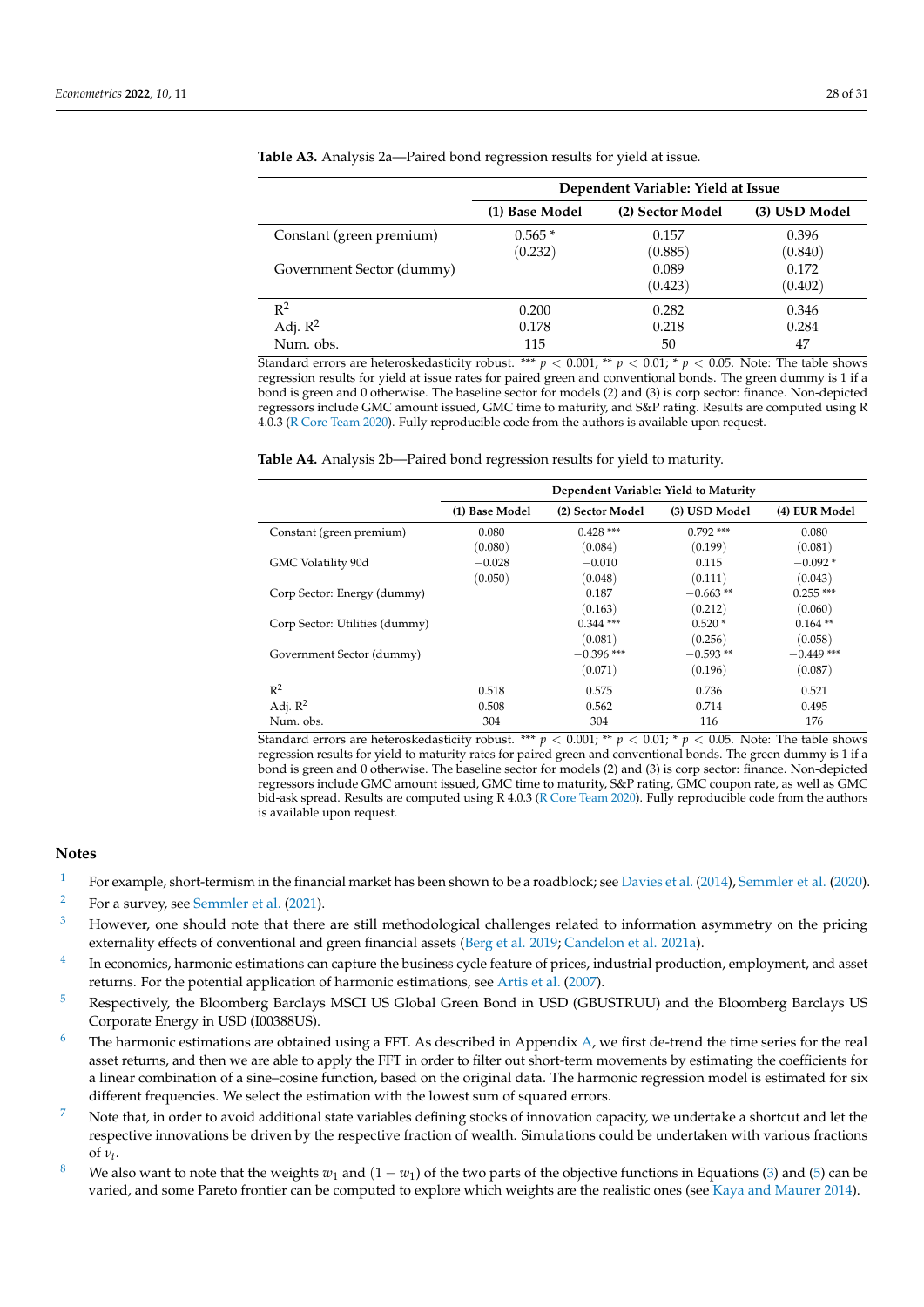- <span id="page-28-3"></span><sup>[9](#page-9-2)</sup> Risk aversion and discount rates have been explored in terms of their relevance to portfolio dynamics in chapters 4–5 in [Chiarella](#page-29-3) [et al.](#page-29-3) [\(2016\)](#page-29-3).
- <span id="page-28-4"></span> $10$  See [Davies et al.](#page-29-8) [\(2014\)](#page-29-8) for a discussion of stranded assets.
- <span id="page-28-5"></span><sup>[11](#page-10-1)</sup> For details, see [\(Cochrane et al.](#page-29-32) [2001,](#page-29-32) chp. 19), where the bond price is solved for solving the appropriate discount rate forward. In the portfolio context, see [\(Semmler](#page-30-3) [2011,](#page-30-3) chp. 17.5).
- <span id="page-28-6"></span> $12$  It might help to support green start-up firms, ensuring a minimum return if the business does not succeed but high returns if it does. If we think in terms of green treasury bonds, it can help to reduce sovereign debt due to debt to equity swaps.
- <span id="page-28-7"></span><sup>[13](#page-12-1)</sup> Both indices were also used for the harmonic estimations and the portfolio model.
- <span id="page-28-8"></span> $14$  It would be ideal for the analyis of long-term bonds to work with a longer trajectory of data. However, the market of green bonds is still new and developing, and due to these market limitations, as well as to constraints in the data availability, we decided to work with data from the period of January 2017 to October 2020.
- <span id="page-28-10"></span><sup>[15](#page-14-1)</sup> We abbreviate volatility measures for these 30-, 90-, and 260-day ranges by writing 30d, 90d, and 260d, respectively.
- <span id="page-28-11"></span> $16$  In our empirical analysis, we compared the bond-specific Sharpe ratio results with and without the risk-free rate for the two most frequent currencies (USD and EUR), and did not find a relevant change (differences in the size of the second or the third digit after the decimal). Hence, for simplicity, we do not consider the risk-free rate in our analysis when reporting results on the bond-specific Sharpe ratio SRb.
- <span id="page-28-12"></span> $17$  Even though the formal computation of the RSRL does not require computing the efficient frontier first, [Candelon et al.](#page-29-26) [\(2021b\)](#page-29-26) used efficient portfolio returns in the computation of the RSRL to connect their analysis to the real estate literature.
- <span id="page-28-13"></span><sup>[18](#page-16-5)</sup> YAI values showed few outliers and only observations above the 99th percentile were truncated. In terms of YTM observations, values below the 2.5th percentile and above the 97.5th percentile were truncated. The SRb was calculated based on the filtered YTM and volatility values and outliers below the 2.5th percentile and above the 97.5th percentile were truncated.
- <span id="page-28-14"></span><sup>[19](#page-16-6)</sup> e.g., the bond price volatility variable only appears in YTM regressions since YAI is the recorded bond yield at the time of bond issuance and its value is arguably not dependent on bond price changes of the more recent past, and SRb already includes information on bond volatility in its denominator.
- <span id="page-28-15"></span> $20$  In order to reduce the impact of outliers, bid-ask spread observations below the 1st and above the 99th percentile were truncated.
- <span id="page-28-16"></span><sup>[21](#page-16-8)</sup> We define long-term bonds similar to [Kapraun and Scheins](#page-29-9) [\(2019\)](#page-29-9), who categorize them as bonds with a maturity structure of more than ten years (or, see <https://www.thebalance.com/choosing-bond-fund-term-416948> (accessed on 18 September 2021)). Our non-long-term bonds include bonds with a maturity structure of 10 years or less and subsume short-term and intermediate-term bonds. In order to reduce the influence of outliers, we excluded observations with a maturity structure of more than 100 years.
- <span id="page-28-17"></span> $22$  In order to reduce the impact of outliers, coupon rate observations below the 1st and above the 99th percentile were truncated.
- <span id="page-28-18"></span> $23$  In order to reduce the impact of outliers, amount issued observations above the 97.5th percentile were truncated.
- <span id="page-28-19"></span> $24$  Since the subset of bonds for the energy sector offers less observations than our total sample, we reduced the date issued control from a year-quarter combination to a yearly dummy.
- <span id="page-28-20"></span><sup>[25](#page-20-4)</sup> Our energy-specific subset of data did not have enough observations to run regressions with the YAI rate.
- <span id="page-28-21"></span><sup>[26](#page-22-1)</sup> Of course, as [Kapraun and Scheins](#page-29-9) [\(2019\)](#page-29-9) also argue, once the bonds are traded, there might be a multiplicity of drivers of actual bond prices and yields; for example, relevant are the actual activities in portfolio management, monetary policy and interest rates, varying risk premia, and also for other assets, the varying Distance to Default, and more.
- <span id="page-28-22"></span><sup>[27](#page-23-1)</sup> For a further discussion of the utility of convertible bonds, see Section 5.2 of the WB report of [Semmler et al.](#page-30-9) [\(2021\)](#page-30-9)
- <span id="page-28-23"></span><sup>[28](#page-24-2)</sup> The new parameters are set as follows:  $\bar{\rho}$  = 0.9;  $\psi$  = 0.01;  $\delta$  = 0.05.
- <span id="page-28-24"></span><sup>[29](#page-25-2)</sup> We carried out all analyses with all three different volatility measures, but for the matter of simplicity (and unless specified, as in the case of analysis 4 on the energy sector), we only report regressions with the 90-day volatility measure. Results for the different volatility measures are similar and are available upon request. In order to reduce the impact of outliers, the 90d volatility observations above the 95th percentile were truncated.

#### **References**

<span id="page-28-9"></span>Ardia, David, and Kris Boudt. 2015. Testing equality of modified Sharpe ratios. *Finance Research Letters* 13: 97–104. [\[CrossRef\]](http://doi.org/10.1016/j.frl.2015.02.008)

- <span id="page-28-1"></span>Acemoglu, Daron, Philippe Aghion, Leonardo Bursztyn, and David Hemous. 2012. The environment and directed technical change. *American Economic Review* 102: 131–66. [\[CrossRef\]](http://dx.doi.org/10.1257/aer.102.1.131) [\[PubMed\]](http://www.ncbi.nlm.nih.gov/pubmed/26719595)
- <span id="page-28-25"></span>Artis, Michael J., José G. Clavel, Mathias Hoffmann, and Dilip Nachane. 2007. Harmonic regression models: A comparative review with applications Working paper series. *Institute for Empirical Research in Economics* 2007: 333.
- <span id="page-28-2"></span>Bachelet, Maria J., Leonardo Becchetti, and Stefano Manfredonia. 2019. The Green Bonds Premium Puzzle: The Role of Issuer Characteristics and Third-Party Verification. *Sustainability* 11: 1098. [\[CrossRef\]](http://dx.doi.org/10.3390/su11041098)

<span id="page-28-0"></span>Barro, Robert J., and Xavier I. Sala-i-Martin. 2004. *Economic Growth*. Cambridge and London: The MIT Press.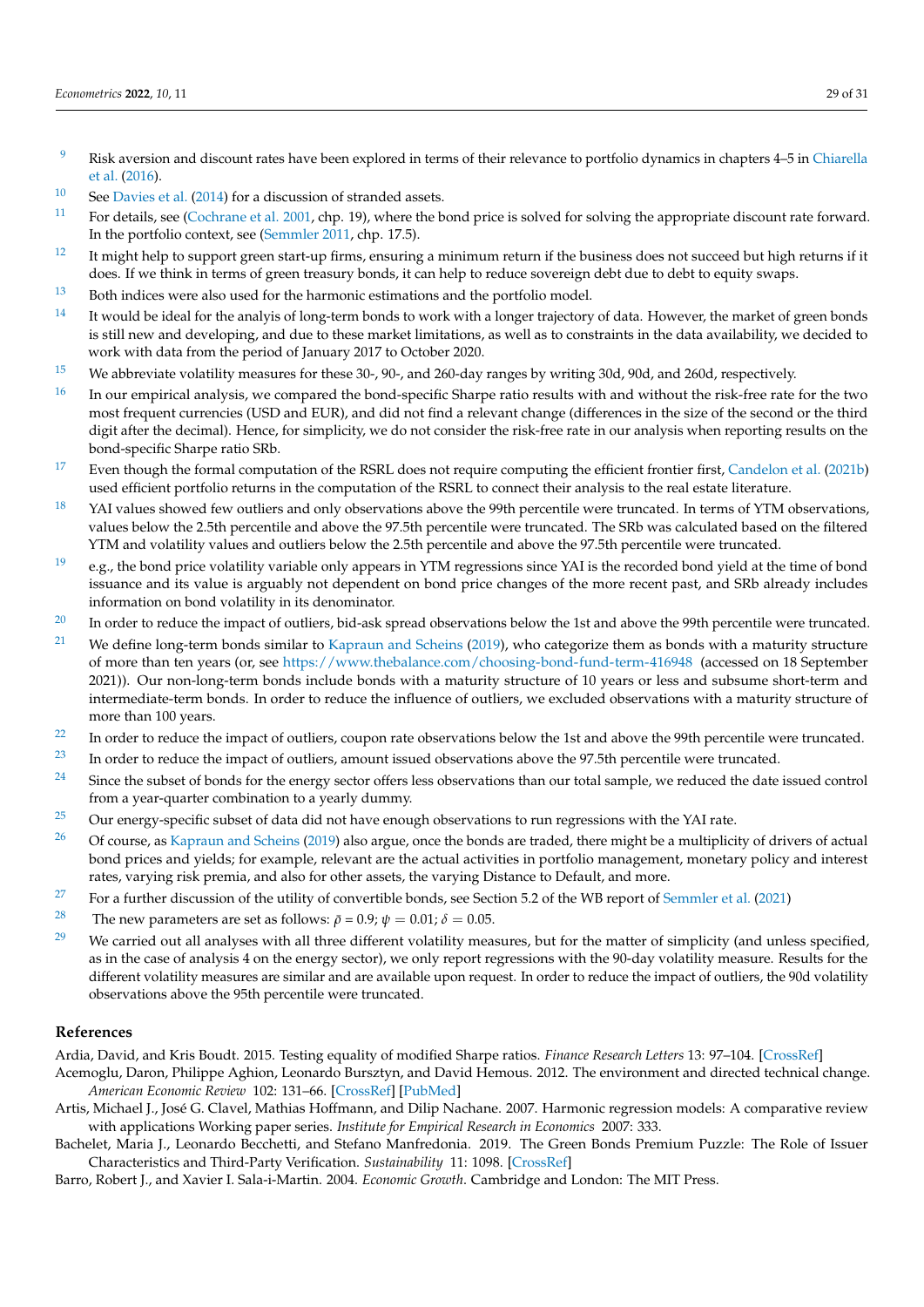- <span id="page-29-29"></span>Berg, Florian, Julian F. Koelbel, and Roberto Rigobon. 2019. *Aggregate Confusion: The Divergence of ESG Ratings*. Cambridge: MIT Sloan School of Management.
- <span id="page-29-6"></span>Campbell, John Y., and Luis M. Viceira. 2002. *Strategic Asset Allocation: Portfolio Choice for Long-Term Investors (Clarendon Lectures in Economics)*. Oxford: Oxford University Press.
- <span id="page-29-30"></span>Candelon, Bertrand, Jean-Baptiste Hasse, and Quentin Lajaunie. 2021a. ESG-Washing in the Mutual Funds Industry? From Information Asymmetry to Regulation. *Risks* 9: 199. [\[CrossRef\]](http://dx.doi.org/10.3390/risks9110199)
- <span id="page-29-26"></span>Candelon, Bertrand, Franz Fuerst, and Jean-Baptiste Hasse. 2021b. Diversification potential in real estate portfolios. *International Economics* 166: 126–39. [\[CrossRef\]](http://dx.doi.org/10.1016/j.inteco.2021.04.001)
- <span id="page-29-3"></span>Chiarella, Carl, Willi Semmler, Chih-Ying Hsiao, and Lebogang Mateane. 2016. *Sustainable Asset Accumulation. and Dynamic Portfolio Decisions*. Berlin/Heidelberg: Springer.
- <span id="page-29-32"></span>Cochrane, John H. 2001. *Asset Pricing*. Princeton: Princeton University Press.
- <span id="page-29-8"></span>Davies, Richard, Andrew G. Haldane, Mette Nielsen, and W. Silvia Pezzini. 2014. Measuring the costs of short-termism. *Journal of Financial Stability* 12: 25. [\[CrossRef\]](http://dx.doi.org/10.1016/j.jfs.2013.07.002)
- <span id="page-29-11"></span>Ehlers, Torsten, and Frank Packer. 2017. Green bond finance and certification. *BIS Quarterly Review* 2017: 89–104.
- <span id="page-29-1"></span>Engle, Robert F., Stefano Giglio, Bryan Kelly, Heebum Lee, and Johannes Stroebel. 2020. Hedging climate change news. *The Review of Financial Studies* 33: 1184–216. [\[CrossRef\]](http://dx.doi.org/10.1093/rfs/hhz072)
- <span id="page-29-23"></span>Favre, Laurent, and José-Antonio Galeano. 2002. Mean-modified value-at-risk with hedge funds. *The Journal of Alternative Investments* 5: 21–25. [\[CrossRef\]](http://dx.doi.org/10.3905/jai.2002.319052)
- <span id="page-29-16"></span>Flammer, Caroline. 2021. Corporate green bonds. *Journal of Financial Economics* 142: 499–516. [\[CrossRef\]](http://dx.doi.org/10.1016/j.jfineco.2021.01.010)
- <span id="page-29-24"></span>Gregoriou, Greg, and Jean-Pierre Gueyie. 2003. Risk-adjusted performance of funds of hedge funds using a modified Sharpe ratio. *The Journal of Wealth Management* 6: 77–83. [\[CrossRef\]](http://dx.doi.org/10.3905/jwm.2003.442378)
- <span id="page-29-10"></span>Gregory, Aidan. 2020. "Nascent" Green Convertible Bond Market Is Cause for Optimism. *Global Capital*. July 23. Available online: [https://www.globalcapital.com/article/28mu9tpjsiu015prdxb7k/equity-linked/nascent-green-convertible-bond-market](https://www.globalcapital.com/article/28mu9tpjsiu015prdxb7k/equity-linked/nascent-green-convertible-bond-market-is-cause-for-optimism)[is-cause-for-optimism](https://www.globalcapital.com/article/28mu9tpjsiu015prdxb7k/equity-linked/nascent-green-convertible-bond-market-is-cause-for-optimism) (accessed on 20 September 2020).
- <span id="page-29-0"></span>Greiner, Alfred, Willi Semmler, and Gang Gong. 2005. *The Forces of Economic Growth*. Princeton: Princeton University. [\[CrossRef\]](http://dx.doi.org/10.1515/9781400880157)
- <span id="page-29-22"></span>Gruene, Lars, Willi Semmler, and Marleen Stieler. 2015. Using nonlinear model predictive control for dynamic decision problems in economics. *Journal of Economic Dynamics and Control* 60: 112–33. [\[CrossRef\]](http://dx.doi.org/10.1016/j.jedc.2015.08.010)
- <span id="page-29-14"></span>Hachenberg, Britta, and Dirk Schiereck. 2018. Are green bonds priced differently from conventional bonds? *Journal of Asset Management* 19: 371–83. [\[CrossRef\]](http://dx.doi.org/10.1057/s41260-018-0088-5)
- <span id="page-29-19"></span>Hall, Bronwyn H., Jacques Mairesse, and Pierre Mohnen. 2010. Measuring the Returns to R&D. *Handbook of the Economics of Innovation* 2: 1033–82.
- <span id="page-29-18"></span>Han, Yingwei, and Jie Li. 2022. Should investors include green bonds in their portfolios? Evidence for the USA and Europe. *International Review of Financial Analysis* 80: 1057–5219. [\[CrossRef\]](http://dx.doi.org/10.1016/j.irfa.2021.101998)
- <span id="page-29-27"></span>Hasse, Jean-Baptiste. 2021. DiversificationR: Econometric Tools to Measure Portfolio Diversification. R Package. Available online: <https://cran.r-project.org/web/packages/DiversificationR/index.html> (accessed on 15 January 2022).
- <span id="page-29-28"></span>Hothorn, Torsten, Kurt Hornik, Carolin Strobl, and Achim Zeileis. 2021. Party: A Laboratory for Recursive Partytioning. R Package Version 1.3-7. Available online: <https://CRAN.R-project.org/package=party> (accessed on 8 May 2021).
- <span id="page-29-17"></span>Huynh, Thanh, and Ying Xia. 2021. Climate change news risk and corporate bond returns. *Journal of Financial and Quantitative Analysis* 56: 1985–2009. [\[CrossRef\]](http://dx.doi.org/10.1017/S0022109020000757)
- <span id="page-29-12"></span>Immel, Moritz Immel, Britta Hachenberg, Florian Kiesel, and Dirk Schiereck. 2020. Green bonds: Shades of green and brown. *Journal of Asset Management* 22: 96–109. [\[CrossRef\]](http://dx.doi.org/10.1057/s41260-020-00192-z)
- <span id="page-29-21"></span>Jones, Benjamin F., and Lawrence H. Summers. 2020. A Calculation of the Social Returns to Innovation. No w27863. *National Bureau of Economic Research*. Available online: <https://www.nber.org/papers/w27863> (accessed on 8 May 2021).
- <span id="page-29-31"></span>Kaya, C. Yalcin, and Helmut Maurer. 2014. A numerical method for nonconvex multi-objective optimal control problems. *Computational Optimization and Applications* 57: 685–702. [\[CrossRef\]](http://dx.doi.org/10.1007/s10589-013-9603-2)
- <span id="page-29-9"></span>Kapraun, Julia, and Christopher Scheins. 2019. (In)-Credibly Green: Which Bonds Trade at a Green Bond Premium? *SSRN Electronic Journal* doi: 10.2139/ssrn.3347337. [\[CrossRef\]](http://dx.doi.org/10.2139/ssrn.3347337)
- <span id="page-29-25"></span>Ledoit, Oliver, and Michael Wolf. 2008. Robust performance hypothesis testing with the Sharpe ratio. *Journal of Empirical Finance* 15: 850–9. [\[CrossRef\]](http://dx.doi.org/10.1016/j.jempfin.2008.03.002)
- <span id="page-29-20"></span><span id="page-29-5"></span>Leibowicz, Benjamin D. 2018. Welfare improvement windows for innovation policy. *Research Policy* 47: 390–98. [\[CrossRef\]](http://dx.doi.org/10.1016/j.respol.2017.12.009)
- Lintner, John. 1965. Security prices, risk, and maximal gains from diversification. *The Journal of Finance* 20: 587–615.
- <span id="page-29-13"></span>Löffler, Kristin Ulrike, Aleksandar Petreski, and Andreas Stephan. 2021. Drivers of green bond issuance and new evidence on the "greenium". *Eurasian Economic Review* 11: 1–24. [\[CrossRef\]](http://dx.doi.org/10.1007/s40822-020-00165-y)
- <span id="page-29-15"></span>MacAskill, Stefen, Eduardo Roca, Benjamin Liu, Rodney Anthony Stewart, and Oz Sahin. 2021. Is there a green premium in the green bond market? Systematic literature review revealing premium determinants. *Journal of Cleaner Production* 280: 124491. [\[CrossRef\]](http://dx.doi.org/10.1016/j.jclepro.2020.124491) Markowitz, Harry. 1952. The utility of wealth. *Journal of Political Economy* 60: 151–58. [\[CrossRef\]](http://dx.doi.org/10.1086/257177)
- <span id="page-29-4"></span><span id="page-29-2"></span>Merton, Robert C. 1973. An Intertemporal Capital Asset Pricing Model. *Econometrica* 41: 867887. [\[CrossRef\]](http://dx.doi.org/10.2307/1913811)
- <span id="page-29-7"></span>Munk, Claus. 2012. *Dynamic Asset Allocation.* Lecture Notes. Available online: <https://sites.google.com/view/clausmunk/teaching> (accessed on 6 June 2021).